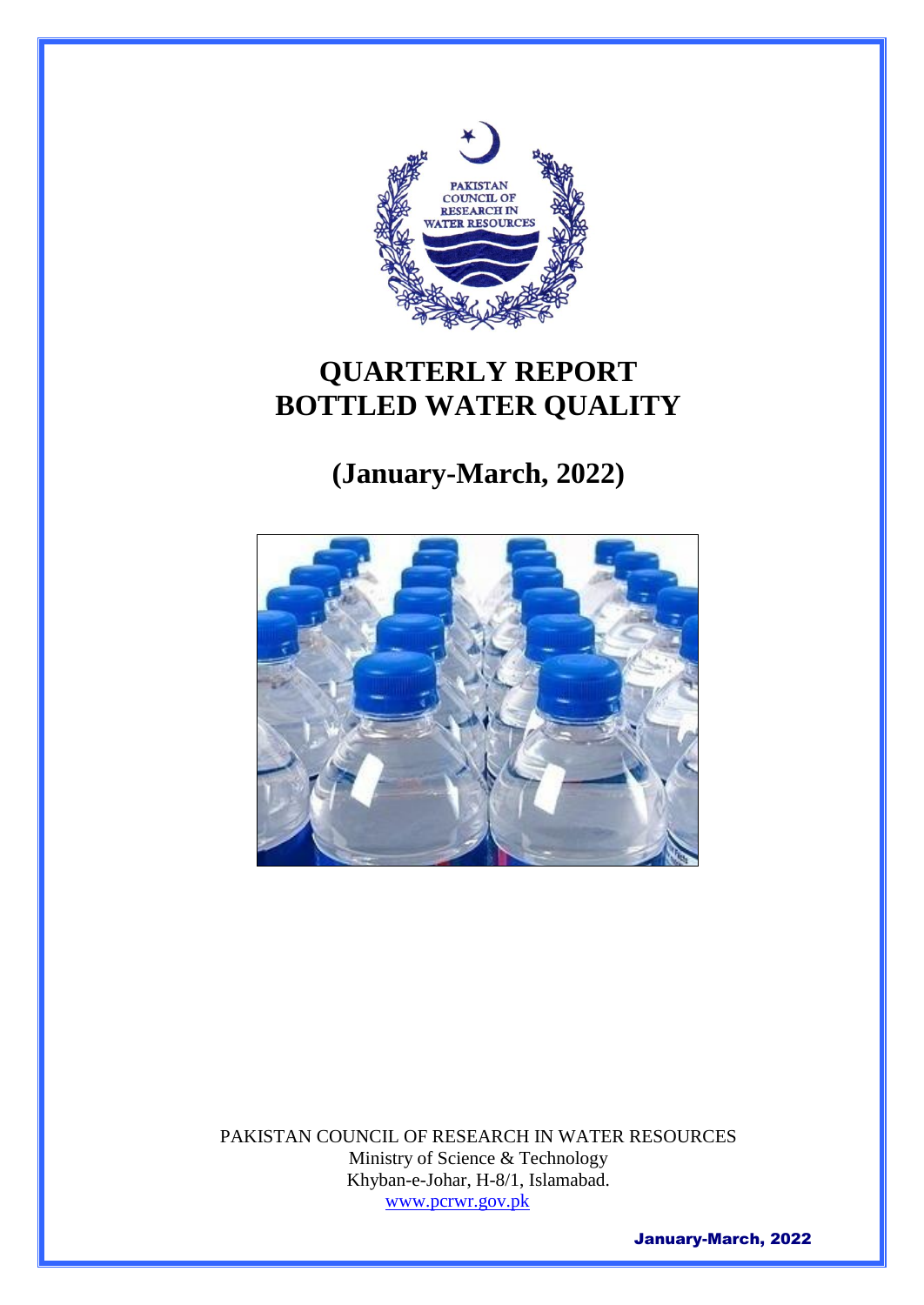

#### **SUMMARY**

The poor quality of drinking water has forced a large cross-section of citizens to buy bottled water. However, many of the mineral water companies were found selling contaminated water. To monitor and improve the quality of bottled water, the government of Pakistan through Ministry of Science and Technology has designated the task for quarterly monitoring of bottled/mineral water brands to PCRWR. According to the monitoring report for the quarter January-March, 2022 following is the brief overview of the findings.

| <b>Item</b>                     | No. | $%$ age |
|---------------------------------|-----|---------|
| Total No. of Brands Collected   | 170 |         |
| <b>Overall Safe Brands</b>      | 153 | 90      |
| <b>Overall Unsafe Brands</b>    | 17  | 10      |
| <b>Chemically Safe Brands</b>   | 157 | 92      |
| <b>Chemically Unsafe Brands</b> | 13  | 08      |
| Microbiologically Safe Brands   | 165 | 97      |
| Microbiologically Unsafe Brands | 05  |         |

#### **Quarterly Monitoring of Bottled/Mineral Water (January-March, 2022)**

| <b>Name of Targeted</b> |                                                                       | (Islamabad, Rawalpindi, Multan, Sargodha, Sahiwal, Faisalabad, Quetta, |  |  |  |  |  |  |
|-------------------------|-----------------------------------------------------------------------|------------------------------------------------------------------------|--|--|--|--|--|--|
| Cities $(21)$           | Peshawar, Tando Jam, Gujranwala, Sukkur, Badin, Sialkot, D.I.Khan,    |                                                                        |  |  |  |  |  |  |
|                         | Bahawalpur, Karachi, Lahore, Mianwali, Loralai, Gilgit, Muzaffarabad) |                                                                        |  |  |  |  |  |  |

|                                | <b>City Spring</b>       | City Industries: Danewal Town, Lahore, Road Vehari.                                                     |  |  |  |  |
|--------------------------------|--------------------------|---------------------------------------------------------------------------------------------------------|--|--|--|--|
|                                | Aab-e-Noor               | A Product by: Gul Baba Plastic Recycling Co.<br>Plot No.113, S.S.I.C Suite All Wahan Rohri Distt Sukkur |  |  |  |  |
|                                | <b>ATCO</b>              | A.K Interprises Shara-e-Faisal Karachi<br>www.atcowater.com.pk\                                         |  |  |  |  |
|                                | <b>Doctor</b>            | Collected from Sadique Medical Store, Birag Road, Teer Chowk,<br>Sukkur                                 |  |  |  |  |
|                                | <b>VOLVO</b> Water       | M/s Al Syed Industries Pvt Ltd. Quetta<br>Alsyed.ind@gmail.com                                          |  |  |  |  |
|                                | <b>Evians Safe Life</b>  | MGI (Manj Group of Industries) Main GT Road Near Kalashah Kaku<br><b>Toll Plaza</b>                     |  |  |  |  |
|                                | Ab-e-Haram               | Sector 13-E, New Saeedabad, Baldia Town Karachi.                                                        |  |  |  |  |
|                                | <b>Blue Plus</b>         | KISWAH Traders: Gadab Town.                                                                             |  |  |  |  |
| <b>Unsafe</b><br><b>Brands</b> | <b>Blue Ice</b>          | Asghar & Sons Karachi 0313-3798495, 0315-2164060<br>CM/L-2525                                           |  |  |  |  |
|                                | <b>ALPHA</b>             | Qaiser enterprises, N block, B-261, N, Nazimabad, Karachi                                               |  |  |  |  |
|                                | <b>IMPERIAL</b>          | Imperial Foods International: Plot No.347, Adjacent Engro Foods<br>Rohri Sukkur                         |  |  |  |  |
|                                | <b>More Plus</b>         | Soft Drinking Water, Sukkur                                                                             |  |  |  |  |
|                                | <b>Nation Pure Water</b> | Rameez Enterprises: 9 km G.T Road, Rachna Town, Ferozwala.                                              |  |  |  |  |
|                                | <b>Hi-Fresh</b>          | Product of NBFO Pakistan: MadinaFarms, 84-N.B. Sargodha<br>www.hi-freshwater.com                        |  |  |  |  |
|                                | <b>Supreme Natural</b>   | Railway Gate No.1, Greebabad, Faisalabad.                                                               |  |  |  |  |
|                                | <b>DYLAN Natural</b>     | Dylan Natural Water: Main Satyana Road, Near Zam Zam Marriage<br>Hall, Faisalabad.                      |  |  |  |  |
|                                | Lasani                   | Near Satowali high school Basit Jam Opp. Shah Poultry Farm<br>Bahawalpur.                               |  |  |  |  |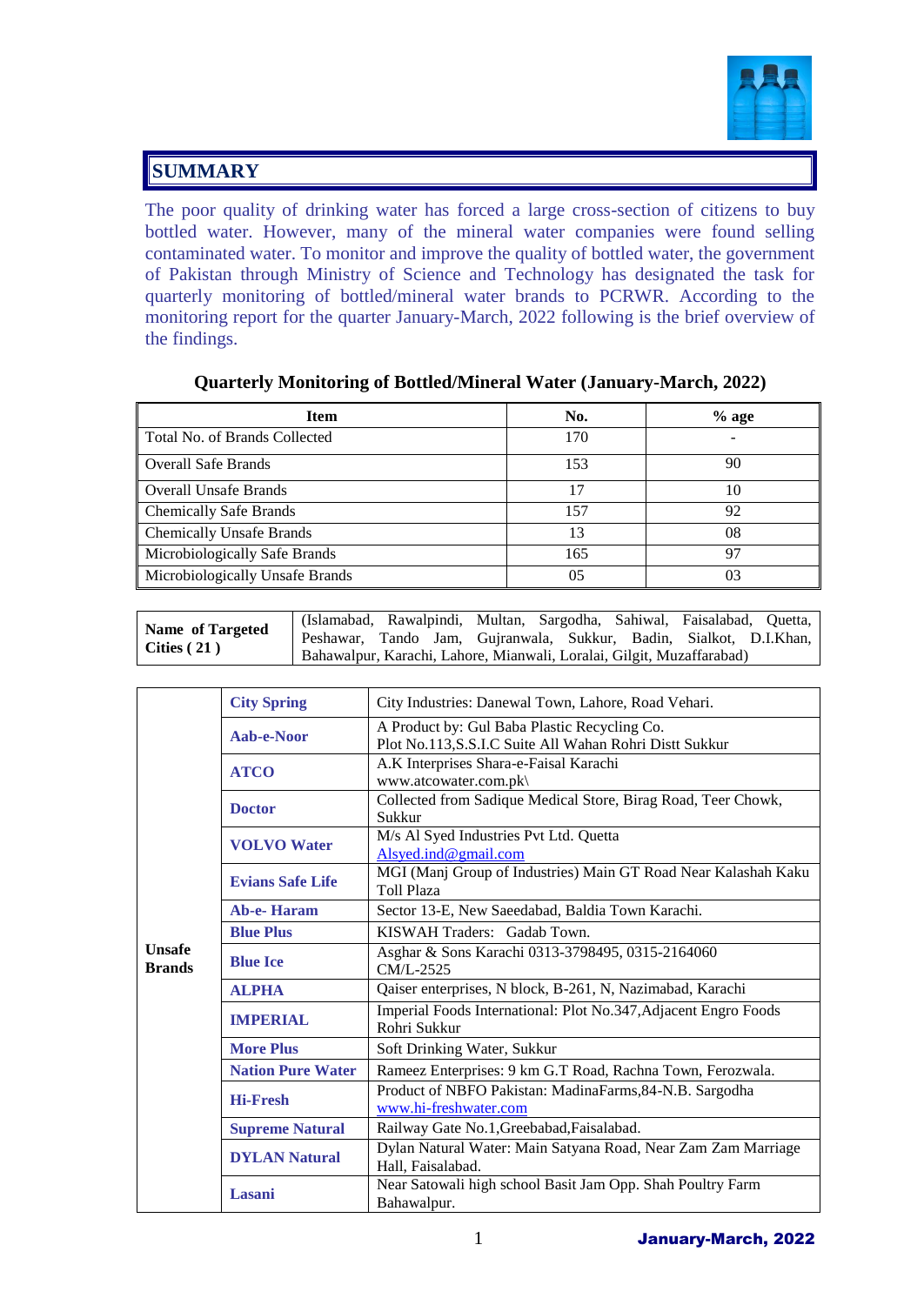

#### **INTRODUCTION**

Drinking water quality is deteriorating continually due to biological contamination from human waste, chemical pollutants from industries and agricultural inputs. Piped water also gets contaminated because pipes are laid very close to sewerage lines or open drains and cause many serious water borne diseases. It was found that 45% of infant deaths have been attributed to diarrhea and about 60% to overall infectious waterborne diseases in Pakistan. According to the World Health Organization (WHO) 25-30% of the diseases are gastro-intestinal in nature. The poor quality of drinking water has forced a large cross-section of citizens to buy bottled water. As a consequence of this expanding market a mushroom growth of bottled water industry in the country is witnessed during the last few years. However, many of the mineral water companies were found selling contaminated water. To monitor and improve the quality of bottled water, the government of Pakistan has designated the PCRWR as focal point agency.

- 1. Ministry of Science & Technology informed PCRWR Vide U.O. No. 5(21)/2004- ATA-II dated 17.10.2005 that the Cabinet in its meeting under the chairmanship of Prime Minister directed Ministry of Science& Technology to undertake regular survey/samples of bottled/mineral water and publicize the results on a quarterly basis and follow up with punitive/legal action.
- 2. Ministry of Science & Technology has assigned the task of quality monitoring of bottled water and publicize the results to PCRWR Vide U.O. No.1(1)/2005-Secy (MoST) dated 8.12.2005.

| <b>No. of Brands</b><br><b>Collected</b>                                                                     | 170                                                                                                                                                                                                                                                                                                                                                                                                                                                                                                                                                             |                                                                                              |  |  |  |  |  |
|--------------------------------------------------------------------------------------------------------------|-----------------------------------------------------------------------------------------------------------------------------------------------------------------------------------------------------------------------------------------------------------------------------------------------------------------------------------------------------------------------------------------------------------------------------------------------------------------------------------------------------------------------------------------------------------------|----------------------------------------------------------------------------------------------|--|--|--|--|--|
| <b>No. of Cities</b><br><b>Targeted (21)</b>                                                                 | (Islamabad, Rawalpindi, Multan, Sargodha, Sahiwal, Faisalabad, Quetta,<br>Peshawar, Tando Jam, Gujranwala, Sukkur, Badin, Sialkot, D.I.Khan,<br>Bahawalpur, Karachi, Lahore, Mianwali, Loralai, Gilgit, Muzaffarabad)                                                                                                                                                                                                                                                                                                                                           |                                                                                              |  |  |  |  |  |
| <b>Composition of</b><br><b>Sampling Team as per</b><br><b>MoU</b> Signed between<br><b>PCRWR &amp;PSQCA</b> | One Research Officer and one Laboratory Assistants from PCRWR and<br>Senior staff member and field officer from PSQCA.                                                                                                                                                                                                                                                                                                                                                                                                                                          |                                                                                              |  |  |  |  |  |
| <b>Sampling Procedure</b>                                                                                    | Samples of 170 commercially available brands of mineral/bottled water were<br>collected from local market of twenty-one cities of Pakistan. These samples<br>were collected by the senior staff members of National Water Quality<br>Laboratory (NWQL) of PCRWR Head Office and Regional/district Water<br>Quality Laboratories of PCRWR during January-March, 2022.A set of four<br>bottles of each brand was collected and sealed on site. Identification codes<br>were allotted to all the brands according to PCRWR Bottled Water<br>Classification System. |                                                                                              |  |  |  |  |  |
|                                                                                                              | Sample No. 1                                                                                                                                                                                                                                                                                                                                                                                                                                                                                                                                                    | Handed over to shopkeeper at the time of sample collection;                                  |  |  |  |  |  |
| <b>Transparency</b>                                                                                          | Sample No. 2                                                                                                                                                                                                                                                                                                                                                                                                                                                                                                                                                    | Preserved in the National Water Quality Laboratory of<br>PCRWR, Islamabad for future record. |  |  |  |  |  |
|                                                                                                              | Sample No. 3                                                                                                                                                                                                                                                                                                                                                                                                                                                                                                                                                    | Used for Microbiological Analysis                                                            |  |  |  |  |  |
|                                                                                                              | Sample No. 4                                                                                                                                                                                                                                                                                                                                                                                                                                                                                                                                                    | Used for Physico-chemical Analysis                                                           |  |  |  |  |  |

#### **PCRWR SAMPLING METHODOLOGY**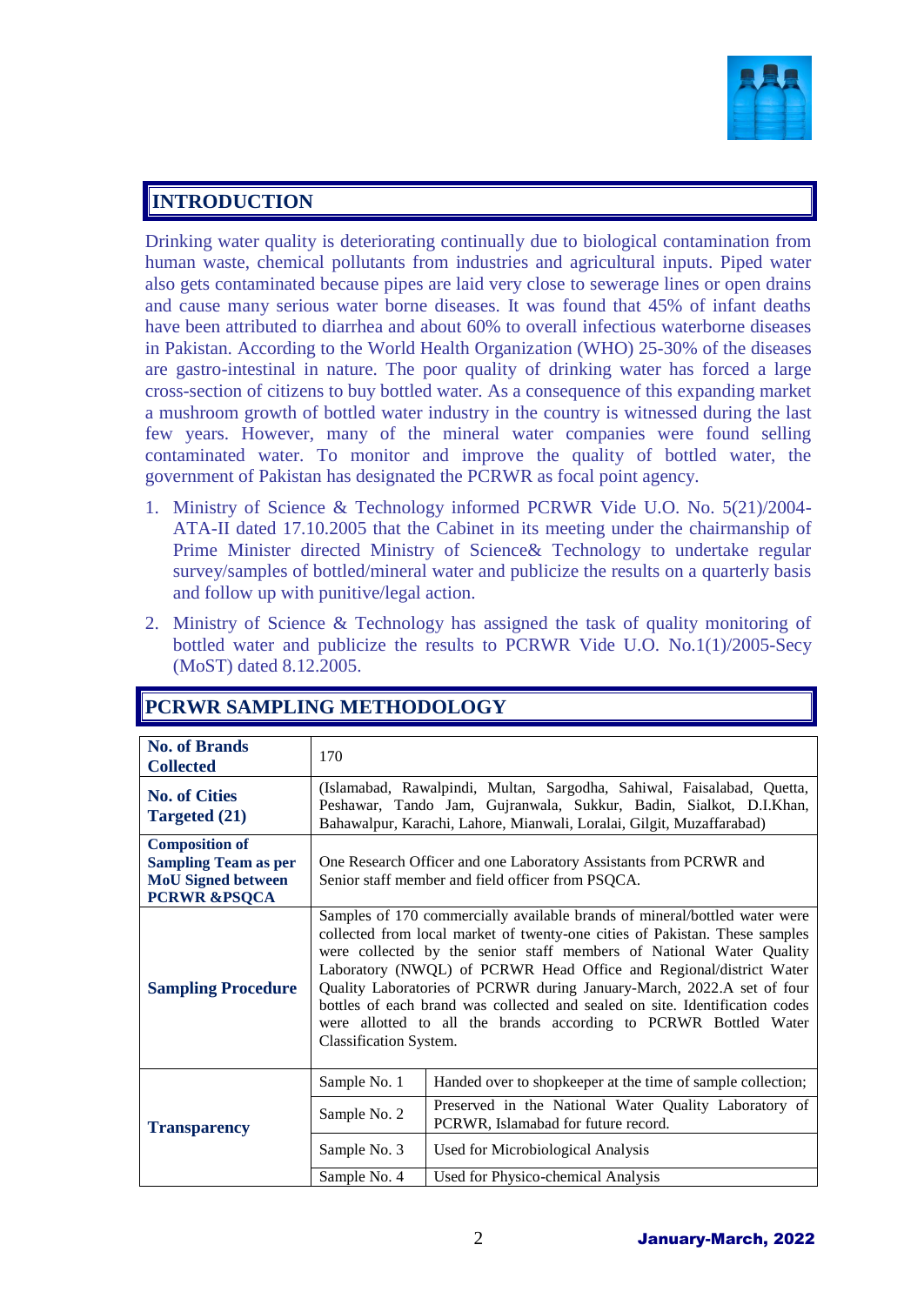

# **PCRWR BOTTLED WATER CLASSIFICATION SYSTEM**

| <b>Brand Name</b>               | <b>PCRWR</b><br><b>Code</b> | <b>City</b> | Date of<br><b>Collection</b> | Date of<br><b>Expiry</b> | <b>Size</b> | Name & Address<br>of Seller/Shop<br><b>Keeper</b> | <b>Manufacturer's Address on</b><br><b>Label</b>                               |
|---------------------------------|-----------------------------|-------------|------------------------------|--------------------------|-------------|---------------------------------------------------|--------------------------------------------------------------------------------|
| <b>Ora Pure</b>                 | $BWG-01$                    | Islamabad   | 09/02/2022                   | 12/2022                  | 1.5 Liter   | Collected from<br>manufacturing<br>point          | Aim Arcade, Commercial, D-<br>12 Markaz Islamabad.                             |
| OPAL+                           | <b>BWG-02</b>               | Islamabad   | 09/02/2022                   | 11/2022                  | 1.5 Liter   | Collected from<br>manufacturing<br>point          | Shop No.1 Dost Muhammad<br>Market, Lehtrar Road,<br>Islamabad                  |
| <b>Dew Drop</b>                 | BWG-03                      | Islamabad   | 09/02/2022                   | 12/2022                  | 19 Liter    | Collected from<br>manufacturing<br>point          | Street No.7, F-11/1 Main<br>Golra Service Road,<br>Islamabad.                  |
| <b>Premium</b><br><b>Spring</b> | $BWG-04$                    | Islamabad   | 09/02/2022                   | 09/2022                  | 0.5 Liter   | Collected from<br>manufacturing<br>point          | 376 Margalla Hill Road, Near<br>Buddha Caves, Shah Allah<br>Ditta Islamabad.   |
| Elim                            | BWG-05                      | Islamabad   | 10/02/2022                   | 12/2022                  | 1.5 Liter   | Collected from<br>manufacturing<br>point          | Islamabad Expressway, Near<br>Paradise Complex Kuri Road,<br>Islamabad.        |
| <b>Aqua</b><br><b>Emporium</b>  | <b>BWG</b> -06              | Islamabad   | 10/02/2022                   | 12/2022                  | 0.5 Liter   | Collected from<br>manufacturing<br>point          | Naval Anchorage Main Japan<br>Road, Sihala Khurd<br>Islamabad.                 |
| <b>MARWA</b><br><b>Water</b>    | BWG-07                      | Islamabad   | 10/02/2022                   | 12/2022                  | 0.5 Liter   | Collected from<br>manufacturing<br>point          | Plot No.1, Street B-1, Sector<br>B, Marwa Town, Islamabad.                     |
| <b>SOLONEY</b>                  | <b>BWG-08</b>               | Islamabad   | 10/02/2022                   | 09/2022                  | 0.5 Liter   | Collected from<br>manufacturing<br>point          | Plot No.02, St#13, Ghouri<br>Garden, Islamabad.                                |
| <b>Pure Sip</b>                 | BWG-09                      | Islamabad   | 10/02/2022                   | 10/2022                  | 0.5 Liter   | Collected from<br>manufacturing<br>point          | Plot No.5, Street<br>No.15, Ghouri Garden<br>Islamabad.                        |
| <b>Shaafi</b>                   | $BWG-10$                    | Islamabad   | 10/02/2022                   | 10/2022                  | 0.5 Liter   | Collected from<br>manufacturing<br>point          | Plot No.5, Street<br>No.15, Ghouri Garden<br>Islamabad.                        |
| <b>Ripple Water</b>             | <b>BWG-11</b>               | Rawalpindi  | 10/02/2022                   | 12/2022                  | 0.6 Liter   | Collected from<br>manufacturing<br>point          | Sector 3 Plot 769, Street 6, Al<br>Noor Colony Khana Pull,<br>Rawalpindi       |
| <b>Water</b><br><b>Empire</b>   | <b>BWG-12</b>               | Islamabad   | 10/02/2022                   | 09/2022                  | $0.5$ Liter | Collected from<br>manufacturing<br>point          | Plot No.156, Japan Road,<br>Islamabad.                                         |
| <b>Pacific Pure</b>             | <b>BWG-13</b>               | Islamabad   | 10/02/2022                   | 12/2022                  | 0.5 Liter   | Collected from<br>manufacturing<br>point          | 1-km, Japan Road, Zone V,<br>Islamabad.                                        |
| <b>Al-MENA</b>                  | <b>BWG-14</b>               | Islamabad   | 10/02/2022                   | 12/2022                  | 0.5Liter    | Collected from<br>manufacturing<br>point          | Japan Road, Near Railway<br>Phatak Islamabad.                                  |
| <b>Nectar</b>                   | <b>BWG-15</b>               | Islamabad   | 10/02/2022                   | 12/2022                  | 1.5 Liter   | Collected from<br>manufacturing<br>point          | Islamabad Expressway, Near<br>Paradise Complex,<br>Islamabad.                  |
| <b>Aqua Green</b>               | <b>BWG-16</b>               | Islamabad   | 10/02/2022                   | 10/2022                  | 1.5 Liter   | Collected from<br>manufacturing<br>point          | Aqua Green: Plot No.372<br>Japan Road, Naval Encourage<br>Gate No.2, Islamabad |
| <b>Safa Plus</b>                | <b>BWG-17</b>               | Islamabad   | 11/02/2022                   | 12/2022                  | 1.5 Liter   | Collected from<br>manufacturing<br>point          | Park View Road, Malot<br>Islamabad.                                            |
| <b>Fresh Life</b>               | <b>BWG-18</b>               | Islamabad   | 11/02/2022                   | 12/2022                  | 1.5 Liter   | Collected from<br>manufacturing<br>point          | Khana Dak, Park Area<br>Pindorian, Islamabad                                   |
| <b>Nestol</b>                   | <b>BWG-19</b>               | Islamabad   | 11/02/2022                   | 10/2022                  | 0.6 Liter   | Collected from<br>manufacturing<br>point          | Khana Dak, Park Area<br>Pindorian, Islamabad                                   |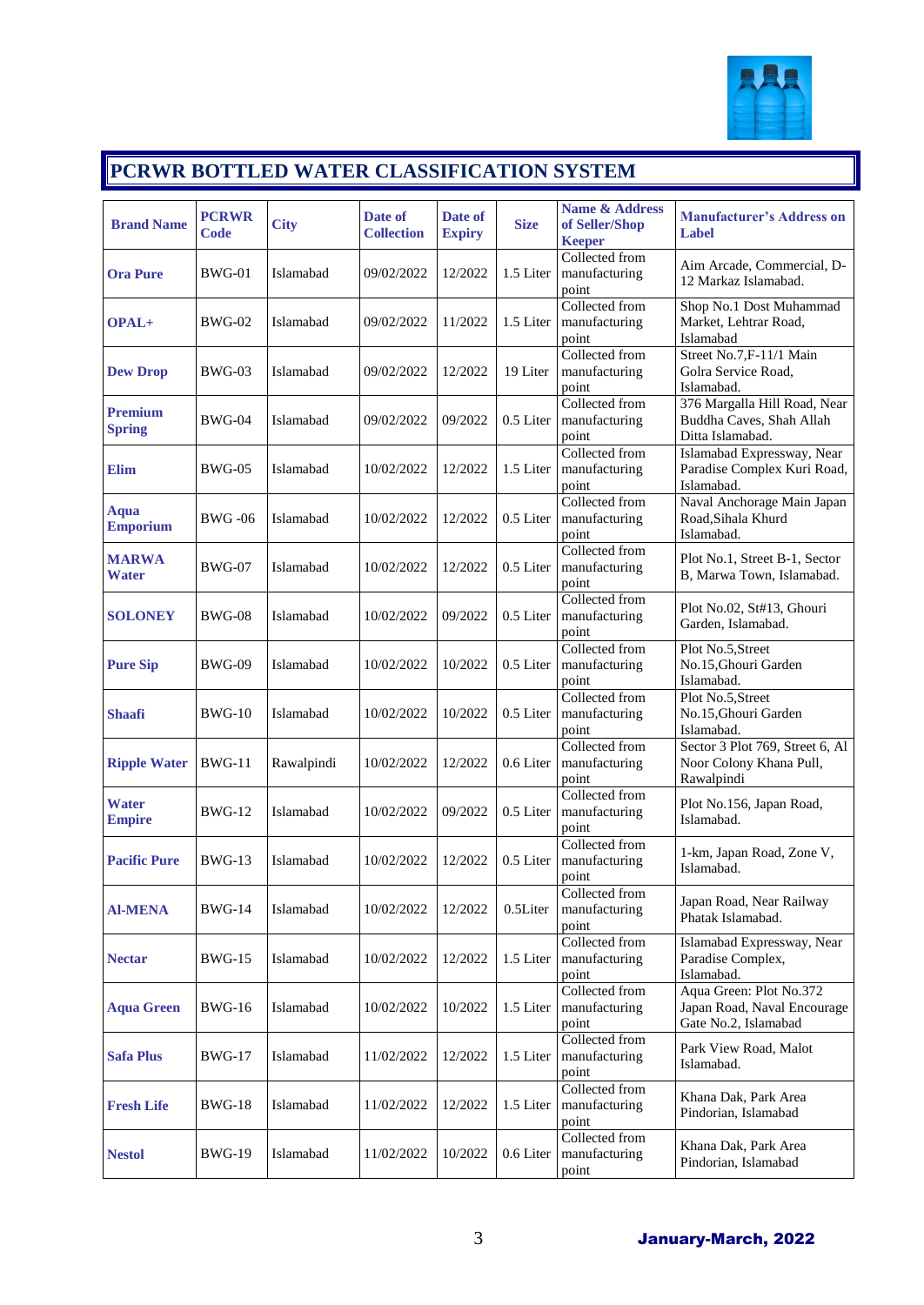

| <b>Brand Name</b>                  | <b>PCRWR</b><br><b>Code</b> | <b>City</b> | Date of<br><b>Collection</b> | Date of<br><b>Expiry</b> | <b>Size</b> | <b>Name &amp; Address</b><br>of Seller/Shop<br><b>Keeper</b> | <b>Manufacturer's Address on</b><br><b>Label</b>                                                                              |
|------------------------------------|-----------------------------|-------------|------------------------------|--------------------------|-------------|--------------------------------------------------------------|-------------------------------------------------------------------------------------------------------------------------------|
| <b>EDGE</b>                        | BWG-20                      | Islamabad   | 11/02/2022                   | 09/2022                  | 0.6 Liter   | Collected from<br>manufacturing<br>point                     | Khana Dak, Park Area<br>Pindorian, Islamabad                                                                                  |
| <b>Calci Dew</b>                   | <b>BWG-21</b>               | Islamabad   | 11/02/2022                   | 12/2022                  | 0.6 Liter   | Collected from<br>manufacturing<br>point                     | Plot No.3, Khasra No. 659<br>Sohan, Near Khalid Bin<br>Waleed Masjid Federal Area,<br>Sohan Islamabad                         |
| <b>Maple Plus</b>                  | <b>BWG-22</b>               | Islamabad   | 11/02/2022                   | 10/2022                  | 0.5 Liter   | Collected from<br>manufacturing<br>point                     | Maple Plus Purification Plant<br>Plot No.2, Near Khalid Bin<br>Waleed Masjid Federal Area,<br>Sohan Islamabad                 |
| <b>Elovina</b>                     | BWG-23                      | Islamabad   | 11/02/2022                   | 12/2022                  | 0.6 Liter   | Collected from<br>manufacturing<br>point                     | Plot No.17, Street No. 3,<br>Federal Area, Sohan<br>Islamabad.                                                                |
| <b>Drink It</b>                    | <b>BWG-24</b>               | Islamabad   | 11/02/2022                   | 12/2022                  | 0.6 Liter   | Collected from<br>manufacturing<br>point                     | Plot No.27, Street No.3-A,<br>Muhammadi Town,<br>Islamabad                                                                    |
| <b>TWS</b>                         | <b>BWG-25</b>               | Islamabad   | 11/02/2022                   | 12/2022                  | 0.6 Liter   | Collected from<br>manufacturing<br>point                     | Plot No.544, St.No.18, VIP<br>Ghouri Town Near Khana<br>Pull Islamabad.                                                       |
| <b>Aqua Stream</b>                 | <b>BWG-26</b>               | Islamabad   | 11/02/2022                   | 10/2022                  | 0.6 Liter   | Collected from<br>manufacturing<br>point                     | Plot#368, St 5, Sector<br>I-9/3, Islamabad                                                                                    |
| Hydra                              | <b>BWG-27</b>               | Islamabad   | 11/02/2022                   | 12/2022                  | 0.5 Liter   | Collected from<br>manufacturing<br>point                     | Bottled by: Pakistan PVC<br>Limited (Food Division) 31-<br>A, Sector Islamabad.                                               |
| <b>H2O Unique</b>                  | <b>BWG-28</b>               | Islamabad   | 11/02/2022                   | 11/2022                  | 0.6 Liter   | Collected from<br>manufacturing<br>point                     | Address: Eman Plaza Main<br>Murree Road, Behar kahu<br>Islamabad                                                              |
| <b>SEAROSE</b>                     | <b>BWG-29</b>               | Sahiwal     | 03/02/2022                   | $\overline{\phantom{0}}$ | 0.6 Liter   | Usma Cold Drink<br>Mazdoor Puli<br>Sahiwal                   |                                                                                                                               |
| <b>New Natural</b>                 | <b>BWG-30</b>               | Sahiwal     | 03/02/2022                   |                          | 0.6 Liter   | Sajid Drink Corner<br>Lari Adda Sahiwal                      | Madina town, near 39<br>Chongi, chichawatni, Sahiwal                                                                          |
| <b>Springta</b>                    | <b>BWG-31</b>               | Sahiwal     | 03/02/2022                   | $\overline{\phantom{0}}$ | 0.5 Liter   | <b>Butt General Store</b><br>Mishon Chowk<br>Sahiwal         | RD Gate number 5, Sargodha<br>Cantt                                                                                           |
| <b>Murree</b><br><b>Sparkletts</b> | <b>BWG-32</b>               | Sahiwal     | 03/02/2022                   |                          | 0.6 Liter   | Faridi General<br>Store Mazdoor Puli<br>Sahiwal              | A Division Of Murree<br>Brewery Co.Ltd: Plot No.102,<br>Phase III, Industrial Estate,<br>Hattar.                              |
| <b>Happy Life</b><br><b>Vital</b>  | <b>BWG-33</b>               | Sahiwal     | 03/02/2022                   |                          | 0.6 Liter   | Shabaz Karyana<br>Store Al masjid<br>Chowk Sahiwal           | Bypass road, near Meezan<br>Kanta, Multan road near<br>Sahiwal                                                                |
| <b>Freshley</b>                    | <b>BWG-34</b>               | Sahiwal     | 03/02/2022                   | $\overline{\phantom{a}}$ | 0.6 Liter   | Fhike Cold Drink<br>Corner Jogi Chowk<br>Sahiwal             | Madina water Bottling Plant:<br>Arifwala Road, Pull Fordwah,<br>West Link Road, Bahawalpur.<br>freshleywaterbwn@gmail.co<br>m |
| <b>Freshin</b>                     | <b>BWG-35</b>               | Sahiwal     | 03/02/2022                   | $\overline{\phantom{0}}$ | 0.6 Liter   | <b>Butt General Store</b><br><b>Mishon Chowk</b><br>Sahiwal  | F.R Foods: Plot No.364,<br>Jeevan City Phase 1, Madhall<br>Road, Sahiwal.                                                     |
| <b>Clear</b>                       | BWG-36                      | Sahiwal     | 03/02/2022                   | $\overline{a}$           | 0.6 Liter   | Hanan Medical<br><b>Store Mishon</b><br>Chowk Sahiwal        | Hasan AGRO Food &<br>Industries: 173/A, Small<br>Industrial Estate, Sahiwal.<br>www.hafifood.food@gmail.c<br>om               |
| <b>Vividle</b>                     | <b>BWG-37</b>               | Gilgit      | 01/02/2022                   | 07/2022                  | 1.5 Liter   | Pervez Alif Plaza<br><b>KKH</b> Danyore<br>Chowk Gilgit.     | Bottled by Vividle Private<br>Limited: Near Old China<br>Bridge, Danyore Gilgit<br>www.vividle.com                            |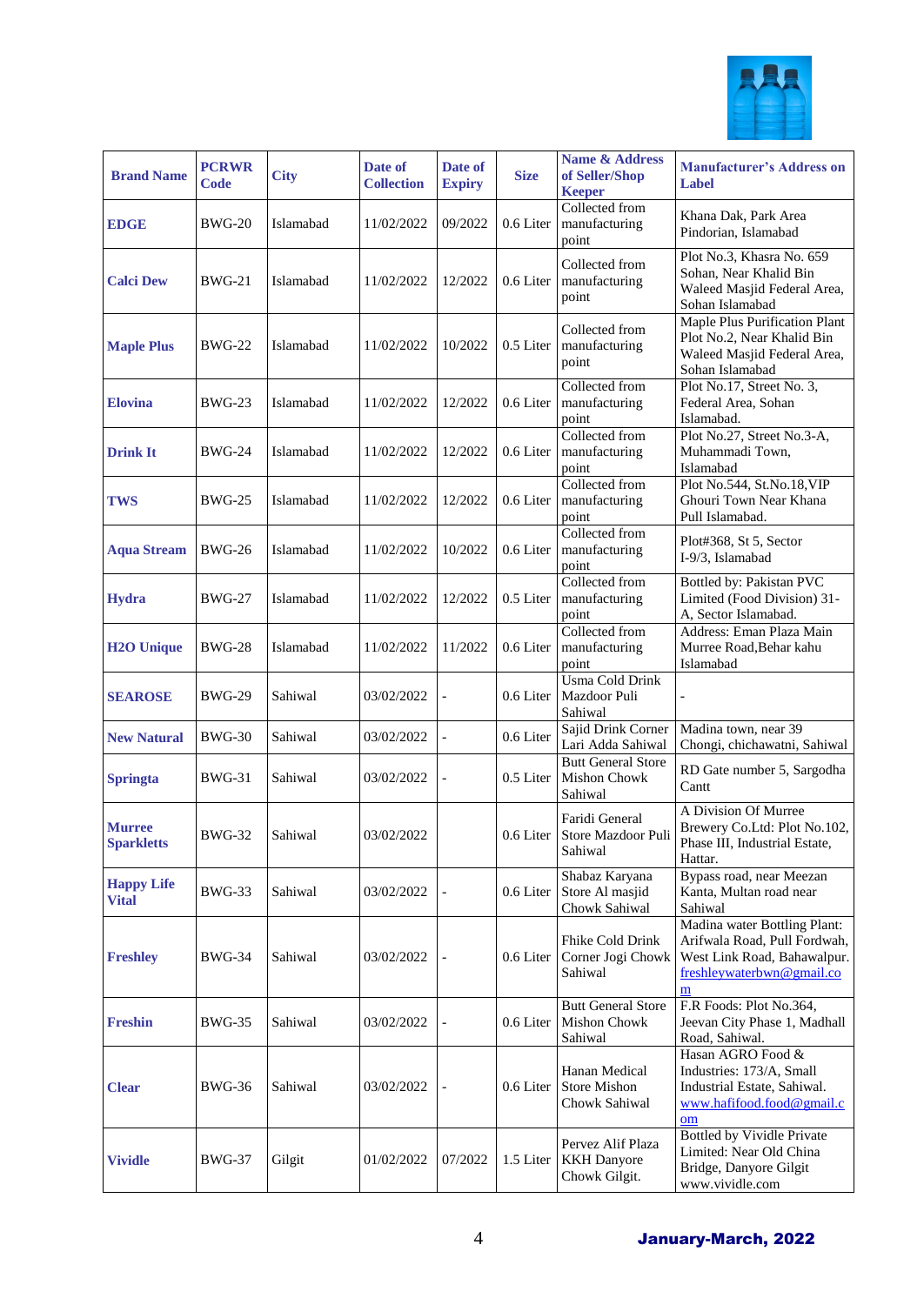

| <b>Brand Name</b>                   | <b>PCRWR</b><br>Code | <b>City</b> | Date of<br><b>Collection</b> | Date of<br><b>Expiry</b> | <b>Size</b> | <b>Name &amp; Address</b><br>of Seller/Shop<br><b>Keeper</b>      | <b>Manufacturer's Address on</b><br>Label                                                                              |
|-------------------------------------|----------------------|-------------|------------------------------|--------------------------|-------------|-------------------------------------------------------------------|------------------------------------------------------------------------------------------------------------------------|
| <b>SUJO</b>                         | <b>BWG-38</b>        | Gilgit      | 01/02/2022                   |                          | 1.5 Liter   | Khalil and<br><b>Brothers Bakers</b><br>Near KIU Gilgit.          | A Product of Sujo Punar:<br>Salar Road, Jutial Gilgit.<br>www.sujopunar.com                                            |
| <b>Seven Springs</b>                | <b>BWG-39</b>        | Gilgit      | 01/01/2022                   | 12/2022                  | 1.5 Liter   | Khalil and<br><b>Brothers Bakers</b><br>Near KIU Gilgit.          | A Product of AL-Kosar foods<br>GB, Pakistan.<br>7springsgb@gmail.com                                                   |
| <b>Himalaya</b>                     | <b>BWG-40</b>        | Gilgit      | 01/02/2022                   | 09/2022                  | 1.5 Liter   | Pervez Alif Plaza<br><b>KKH</b> Danyore<br>Chowk Gilgit.          | A Product of Ali Foods &<br>Beverages: Main KKH<br>Juglood Guro Gilgit, Pakistan<br>alifoodsandbeverages@gmail.<br>com |
| <b>Oxford Pure</b><br>Water         | <b>BWG-41</b>        | Sargodha    | 10/02/2022                   | 01/2023                  | 0.5 Liter   | Arfan General<br>Store Lari Adda<br>Sargodha.                     | Gulistan-e-Johar Town,<br>Sargodha Pakistan.<br>0300-2309465                                                           |
| <b>Arwafina</b>                     | <b>BWG-42</b>        | Sargodha    | 10/02/2022                   | 12/2022                  | 0.6 Liter   | Sargodha General<br>Store, Railway<br>Station, Sargodha.          | Bhalwal Shah Pur Road,<br>Opposite to fauji Foods<br>Limited.                                                          |
| <b>Hi-Fresh</b>                     | <b>BWG-43</b>        | Sargodha    | 10/02/2022                   | 12/2022                  | 0.6 Liter   | Muzammal<br>General Store, Lari<br>Adda, Sargodha.                | Product of NBFO Pakistan:<br>MadinaFarms, 84-N.B.<br>Sargodha<br>www.hi-freshwater.com                                 |
| <b>Ness Pak</b>                     | <b>BWG-44</b>        | Sargodha    | 10/02/2022                   | 01/2023                  | 0.6 Liter   | Taha General<br>Store, Qanchi More<br>Sargodha.                   | MW Sons.<br>0321-6307303<br>Reg No.440050                                                                              |
| <b>Natural</b><br><b>Water Pack</b> | <b>BWG-45</b>        | Sargodha    | 10/02/2022                   | $\overline{a}$           | 0.5 Liter   | Haji Liaqat<br>General Store, Lari<br>Adda Sargodha               | Khan Enterprises: Khushab<br>Road, Opposite IBFM<br>Sargodha.<br>Registered RF/SGD/22<br>0341-0070365                  |
| <b>FAIHA Aqua</b>                   | <b>BWG-46</b>        | Multan      | 12/02/2022                   | 12/2022                  | 1.5 Liter   | Collected from<br>manufacturing<br>point                          | <b>Bottled by FAIHA</b><br>Enterprises Multan, Green<br>Road Kekar Wala Sujan Pur<br>Multan                            |
| <b>City Spring</b>                  | <b>BWG-47</b>        | Multan      | 12/02/2022                   | 12/2022                  | 0.6 Liter   | Collected from<br>manufacturing<br>point                          | City Industries: Danewal<br>Town, Lahore, Road Vehari.                                                                 |
| <b>Alpine Pure</b>                  | <b>BWG-48</b>        | Multan      | 12/02/2022                   | 11/2022                  | 0.6 Liter   | Collected from<br>manufacturing<br>point                          | Address: 7-Sanpal Market,<br>Shalimar Colony, Multan<br>0315-6056111 03330671347                                       |
| <b>Rare Dew</b><br><b>Drop</b>      | <b>BWG-49</b>        | Mianwali    | 11/02/2022                   |                          |             | Collected from<br>1.5 Liter   manufacturing<br>point              | Filtration Plant Wandhi<br>Roshan Wali Shehbaz Street<br>Mianwali.                                                     |
| Life                                | <b>BWG-50</b>        | Mianwali    | 11/02/2022                   |                          | 1.5 Liter   | <b>Bisma Tuc Shop</b><br>Lari Adda<br>Mianwali.                   | Manufactured by Life<br>Beverages: Plot No.197,<br>Tughlaq Town, Multan.<br>lifemineralwatermultan@gma<br>il.com       |
| <b>OASIS Plus</b>                   | <b>BWG-51</b>        | Sialkot     | 28/01/2022                   | 11/2022                  | 0.6 Liter   | Hunny Cold<br>Corner, Lari Adda,<br>Sialkot.                      | www.oasisplus.com.pk                                                                                                   |
| <b>Natural</b><br><b>LAPANI</b>     | <b>BWG-52</b>        | Sialkot     | 28/01/2022                   | 12/2022                  | 0.5 Liter   | Hunny Cold<br>Corner, Lari Adda,<br>Sialkot.                      | Manzoor food Beverage co,<br>main road, challa Mandi,<br>Jmke Cheema, Tehsil Daska<br>Sialkot                          |
| <b>Bake Master</b>                  | <b>BWG-53</b>        | Sialkot     | 28/01/2022                   | 01/2023                  | 0.5 Liter   | <b>Bake Master</b><br>Bakery Lari Adda,<br>Sialkot.               | Processed and Bottled by:<br>Bake Master Food &<br>Beverages Marala Road New<br>Abadi Muradpur Sialkot.                |
| <b>Masafi</b>                       | <b>BWG-54</b>        | Sialkot     | 28/01/2022                   | 09/2022                  | 0.5 Liter   | Baba Pan Shop,<br>Near 8 No.Chungi<br>Zafarwall Road,<br>Sialkot. | Masafi Pure enterprises<br>Eminabad Road, Sialkot.                                                                     |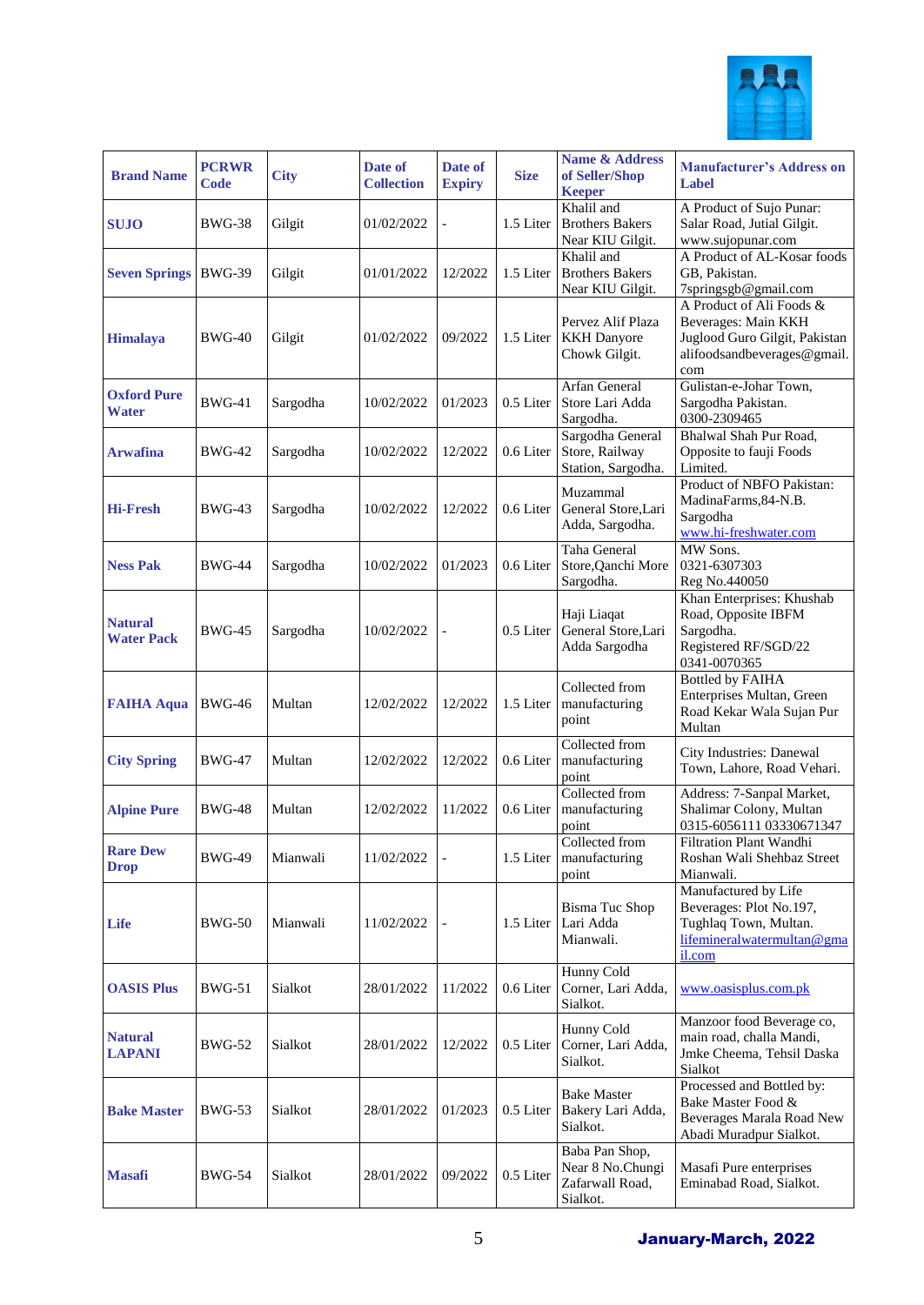

| <b>Brand Name</b>                  | <b>PCRWR</b><br><b>Code</b> | <b>City</b> | Date of<br><b>Collection</b> | Date of<br><b>Expiry</b> | <b>Size</b>   | <b>Name &amp; Address</b><br>of Seller/Shop<br><b>Keeper</b>                         | <b>Manufacturer's Address on</b><br>Label                                                                     |
|------------------------------------|-----------------------------|-------------|------------------------------|--------------------------|---------------|--------------------------------------------------------------------------------------|---------------------------------------------------------------------------------------------------------------|
| <b>Dazzling</b><br><b>Water</b>    | <b>BWG-55</b>               | Sialkot     | 28/01/2022                   | 01/2023                  | 0.5 Liter     | Collected from<br>manufacturing<br>point                                             | IR water Company Sialkot.<br>Irwc2008@yahoo.com                                                               |
| <b>Zam Zam</b>                     | <b>BWG-56</b>               | Sialkot     | 28/01/2022                   | 01/2023                  | 0.5 Liter     | Collected from<br>manufacturing<br>point                                             | A Product by: Rehbil Traders<br>0344-9298890                                                                  |
| <b>K&amp;S</b> Aqua<br><b>Sea</b>  | <b>BWG-57</b>               | Sialkot     | 28/01/2022                   | 11/2022                  | 0.5 Liter     | <b>Bila Pan Shop</b><br>Near Bilo Mehar<br><b>Street Zafarwall</b><br>Road, Sialkot. | A Product of K&S Pvt Ltd.<br>A-22847 Dulewala Naya<br>Mallay Chak Road, Sialkot<br>aquasea44@gmail.com        |
| <b>Marine</b><br><b>Global</b>     | <b>BWG-58</b>               | Sialkot     | 28/01/2022                   | 11/2022                  | 0.5 Liter     | Naqeebi General<br>Store, China<br>Chowk Wazirabad<br>Road, Sialkot.                 | Matine Global, International<br>co, Pvt limited                                                               |
| <b>Isberg</b>                      | <b>BWG-59</b>               | Sialkot     | 28/01/2022                   | 01/2023                  | 0.5 Liter     | Collected from<br>manufacturing<br>point                                             | Premier Water Refining<br>Company: Wazirabad Road,<br>Noul Morr 2 km Roras Road<br>West, Dhabba Sialkot.      |
| <b>DJOUR</b>                       | <b>BWG-60</b>               | Sialkot     | 28/01/2022                   | 01/2023                  | 0.6 Liter     | Collected from<br>manufacturing<br>point                                             | Djour Water Company:<br>Eminabad Road, Sialkot.                                                               |
| Aab'e Dubai                        | <b>BWG-61</b>               | Badin       | 01/02/2022                   | 01/2023                  | 0.25<br>Liter | <b>New Moiz Traders</b><br>Tarai Stop Badin                                          | Produced by: Alpine Water<br>Company: under License<br>Alpine Pure Drinking Water<br>LLC United Arab Emirates |
| <b>ZALMI</b>                       | <b>BWG-62</b>               | Badin       | 01/02/2022                   | 12/2023                  | 0.6 Liter     | Lala Faheem<br><b>Bakers Khoski</b><br>Stop Badin                                    | A Product by S.S. Beverages<br>co, Matli<br>T.M No.446756                                                     |
| <b>Gourmet</b>                     | <b>BWG-63</b>               | Badin       | 01/02/2022                   | 08/2022                  | 0.6 Liter     | New Moiz Traders<br>Tarai Stop Badin                                                 | Gourmet Foods: Gate #1,<br>Plot 1-5, Sunder Industrial<br>Estate, Raiwind Sunder Road,<br>Lahore, Pakistan    |
| <b>MARVI</b>                       | <b>BWG-64</b>               | Badin       | 01/02/2022                   | 12/2023                  | 0.6 Liter     | Al-Murtaza Bakers<br>Cantt Road, Badin                                               | <b>Bottled By: MARVI Bottle</b><br>T.G Ali Road, Matli.                                                       |
| <b>PURE Next</b>                   | <b>BWG-65</b>               | Badin       | 01/02/2022                   | 04/2022                  | 0.6 Liter     | New Shabaz<br>Bakers Golarchi<br>Road, Badin                                         | Filled by: Mezan Beverages<br>(Pvt) Ltd 45 km, Multan<br>Road, Lahore                                         |
| <b>JEL</b>                         | <b>BWG-66</b>               | Badin       | 01/02/2022                   | 12/2022                  | 0.6 Liter     | New Moiz Traders<br>Tarai Stop Badin                                                 | Produced By: Mega Fina<br>Industries: Plot No.A-79,<br>Industrial Area Malir<br>Karachi.                      |
| <b>MEHRAN</b>                      | <b>BWG-67</b>               | Badin       | 01/02/2022                   | 12/2023                  | 0.6 Liter     | New Shabaz<br><b>Bakers Golarchi</b><br>Road, Badin                                  | T.M No.244547<br>K.B. Beverages Co. Matli.                                                                    |
| Pak Aqua                           | <b>BWG-68</b>               | Faisalabad  | 20/01/2022                   |                          | 0.5 Liter     | Waseem Cold<br>Corner GTS<br>Faisalabad                                              | Filled by PAK Aqua R.O<br>Mineral Water: St No.6,<br>Abdullah Colony, Faisalabad.                             |
| <b>Excellent</b><br><b>Natural</b> | <b>BWG-69</b>               | Faisalabad  | 21/01/2022                   | 01/2023                  | 0.6 Liter     | Kashif Cold<br>Corner lari Adda<br>Faisalabad.                                       | <b>Excellent Natural</b><br>FAISALABAD 0300-<br>8668769                                                       |
| <b>Supreme</b><br><b>Natural</b>   | <b>BWG-70</b>               | Faisalabad  | 20/01/2022                   | 01/2023                  | 0.5 Liter     | Hafiz Tuc Shop<br><b>GTS</b> Faisalabad                                              | Railway Gate<br>No.1, Greebabad, Faisalabad.                                                                  |
| <b>Blu Water</b>                   | <b>BWG-71</b>               | Faisalabad  | 21/01/2022                   | 12/2022                  | 0.5 Liter     | Bismillah Pan<br>Shop Lari Adda<br>Faisalabad.                                       | Al-Hilal Beverages Pvt Ltd.<br>Sultan Nagar, Vehari Road,<br>Multan.                                          |
| <b>ARA Water</b>                   | <b>BWG-72</b>               | Faisalabad  | 21/01/2022                   | 08/2022                  | 0.5 Liter     | <b>Idress Pan Shop</b><br>Lari Adda<br>Faisalabad.                                   | Ahmed Town, Factory Area,<br>Jhang Saddar.                                                                    |
| <b>Ziran</b>                       | <b>BWG-73</b>               | Faisalabad  | 20/01/2022                   |                          | $0.5$ Liter   | <b>Brother Tuc Shop</b><br>GTS Faisalabad                                            | 21 km Industrial Area<br>Ferozepur Road, Lahore                                                               |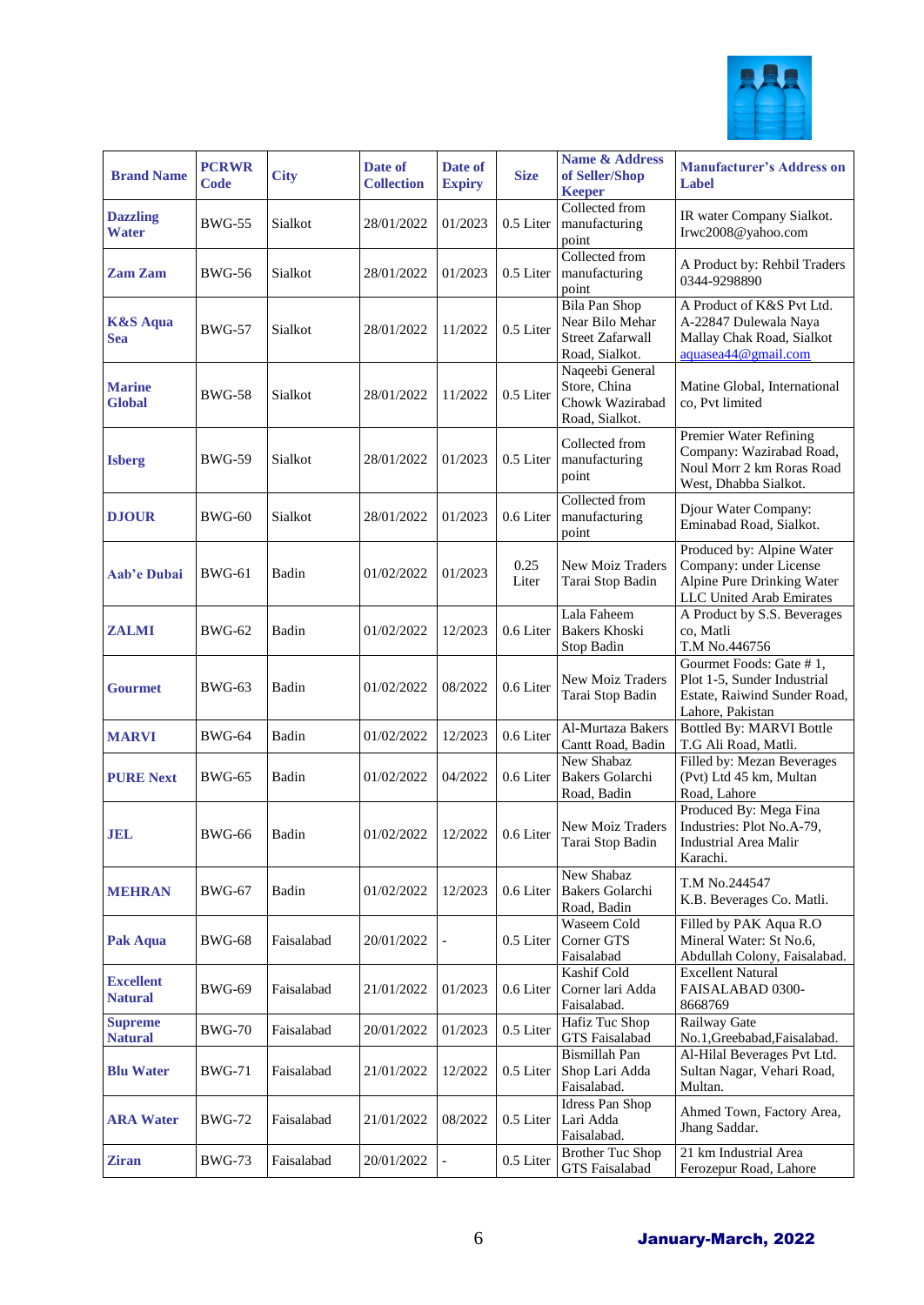

| <b>Brand Name</b>                                  | <b>PCRWR</b><br>Code | <b>City</b>  | Date of<br><b>Collection</b> | Date of<br><b>Expiry</b> | <b>Size</b>   | <b>Name &amp; Address</b><br>of Seller/Shop<br><b>Keeper</b>             | <b>Manufacturer's Address on</b><br>Label                                                                                          |
|----------------------------------------------------|----------------------|--------------|------------------------------|--------------------------|---------------|--------------------------------------------------------------------------|------------------------------------------------------------------------------------------------------------------------------------|
| <b>Aqua Life</b>                                   | BWG-74               | Faisalabad   | 21/01/2022                   | 08/2022                  | 0.5 Liter     | Idress Pan Shop<br>Lari Adda<br>Faisalabad.                              | Plot No.113, Main Road, Near<br>Judge Wala Faisalabad.                                                                             |
| <b>DYLAN</b><br><b>Natural</b>                     | <b>BWG-75</b>        | Faisalabad   | 20/01/2022                   | 11/2022                  | 0.5 Liter     | Gill Pan Shop GTS<br>Faisalabad                                          | Dylan Natural Water: Main<br>Satyana Road, Near Zam Zam<br>Marriage Hall, Faisalabad.                                              |
| <b>Best Natural</b>                                | <b>BWG-76</b>        | Faisalabad   | 20/01/2022                   | 11/2022                  | 0.5 Liter     |                                                                          | Bhatti Brothers: G.T Road,<br>Rachna Town Ferowala.                                                                                |
| <b>Nation Pure</b><br><b>Water</b>                 | <b>BWG-77</b>        | Faisalabad   | 20/01/2022                   | 12/2022                  | 0.6 Liter     | Usman Gujjar<br>Drink Corner GTS<br>Faisalabad                           | Rameez Enterprises: 9 km<br>G.T Road, Rachna Town,<br>Ferozwala.                                                                   |
| <b>Pure Nature</b>                                 | <b>BWG-78</b>        | Faisalabad   | 20/01/2022                   | 12/2022                  | 0.5 Liter     | Gill Pan Shop GTS<br>Faisalabad                                          | Pak Enterprises: 9 km G.T.<br>Road, Rachna Town,<br>Ferozwala.                                                                     |
| <b>IMMA</b>                                        | <b>BWG-79</b>        | Muzaffarabad | 16/02/2022                   | 11/2022                  | 0.6 Liter     | Collected from<br>manufacturing<br>point                                 | Ward No.20 Chehla Bandi<br>Muzaffarabad.                                                                                           |
| <b>Soft Water</b><br>Aab-e-<br><b>Kashmir</b>      | <b>BWG-80</b>        | Muzaffarabad | 16/02/2022                   | 01/2023                  | 0.6 Liter     | Collected from<br>manufacturing<br>point                                 | Plot No.C-18.Mini Industrial<br>Estate Chela Muzaffarabad.                                                                         |
| <b>SMAK</b>                                        | <b>BWG-81</b>        | Muzaffarabad | 17/02/2022                   | 01/2023                  | 0.5 Liter     | Khabar milk Shake<br>Gillani Adda.<br>Muzaffarabad.                      | Bottled by: SMAK<br>0316-0888108<br>0342-2942853                                                                                   |
| <b>Aqua Best</b>                                   | <b>BWG-82</b>        | LoraLai      | 17/02/2022                   | 11/2022                  | 1.5 Liter     | Al Madina Traders<br>Near Bacha Khan,<br>Chowk Loralai                   | A Quality Product of Aqua<br>Best Company: BB-19,<br>Defence View, Karachi.<br>Aqua.de.royale@gmail.com                            |
| <b>Dasani</b>                                      | BWG-83               | LoraLai      | 17/02/2022                   | 12/2022                  | 1.5 Liter     | Asmat Ullah<br><b>Trading Company</b><br>Near civil Hospital<br>Loralai. | Coca Cola Beverages<br>Pakistan Limited (CCBPL) 26<br>FCC, Syed Muratab Ali<br>Road, Gulberg IV, Lahore                            |
| <b>Aquafina</b>                                    | <b>BWG-84</b>        | LoraLai      | 17/02/2022                   | 11/2022                  | 1.5 Liter     | Al Madina Traders<br>Near Bacha Khan,<br>Chowk Loralai                   | Pakistan Beverages Limited,<br>Survey No.212, Deh<br>Konkar, District Malir,<br>Karachi.                                           |
| AAB-E-<br><b>MUSKAN</b>                            | <b>BWG-85</b>        | Sukkur       | 15/02/2022                   | $\overline{a}$           | 0.5 Liter     | Sabzi Mandi<br>Sukkur                                                    | Zam Zam Plastic S.I.T.E<br>Manufacture Pet Bottles Caps<br><b>Shrink Rapping Labels Neck</b><br>Seal & Water Plants<br>Accessories |
| <b>R.K Pure</b><br><b>Drinking</b><br><b>Water</b> | <b>BWG-86</b>        | Sukkur       | 15/02/2022                   |                          | 0.25<br>Liter | Sukkur Toll Plaza                                                        | R.k Pure Drinking Water Co.<br>main Road Therhi Habibabad<br>The & Distt. Khair Pur                                                |
| <b>INDUS</b>                                       | <b>BWG-87</b>        | Sukkur       | 15/02/2022                   |                          | 0.6 Liter     | <b>Afzal General</b><br>Shop Sukkur                                      | Bottled By H <sub>2</sub> O EVO<br>Pakistan 0317-2152000                                                                           |
| <b>IMPERIAL</b>                                    | BWG-88               | Sukkur       | 15/02/2022                   | $\overline{\phantom{a}}$ | 0.5 Liter     | Collected from<br>manufacturing<br>point                                 | Imperial Foods International:<br>Plot No.347, Adjacent Engro<br>Foods Rohri Sukkur                                                 |
| <b>New Natural</b><br><b>Pure Life</b>             | <b>BWG-89</b>        | Sukkur       | 14/02/2022                   |                          | 0.5 Liter     | <b>Railway Station</b><br>Sukkur                                         | New Natural Pure Life                                                                                                              |
| Aab-e-Noor                                         | <b>BWG-90</b>        | Sukkur       | 14/02/2022                   |                          | 0.6 Liter     | Ajaz general Shop,<br>Near Hira hospital<br>Sukkur.                      | A Product by: Gul Baba<br>Plastic Recycling Co.<br>Plot No.113, S.S.I.C Suite All<br>Wahan Rohri Distt Sukkur                      |
| <b>MEZAN</b>                                       | <b>BWG-91</b>        | Sukkur       | 15/02/2022                   |                          | 0.6 Liter     | <b>Barkat General</b><br>Store, New Bus<br><b>Terminal Sukkur</b>        | ZAM ZAM Plastic S.I.T.E<br>Karachi.<br>03051871142                                                                                 |
| <b>ATCO</b>                                        | <b>BWG-92</b>        | Sukkur       | 14/02/2022                   |                          | 0.6 Liter     | M. Rizwan General<br>Store Sukkur                                        | A.K Interprises Shara-e-<br>Faisal Karachi<br>www.atcowater.com.pk\                                                                |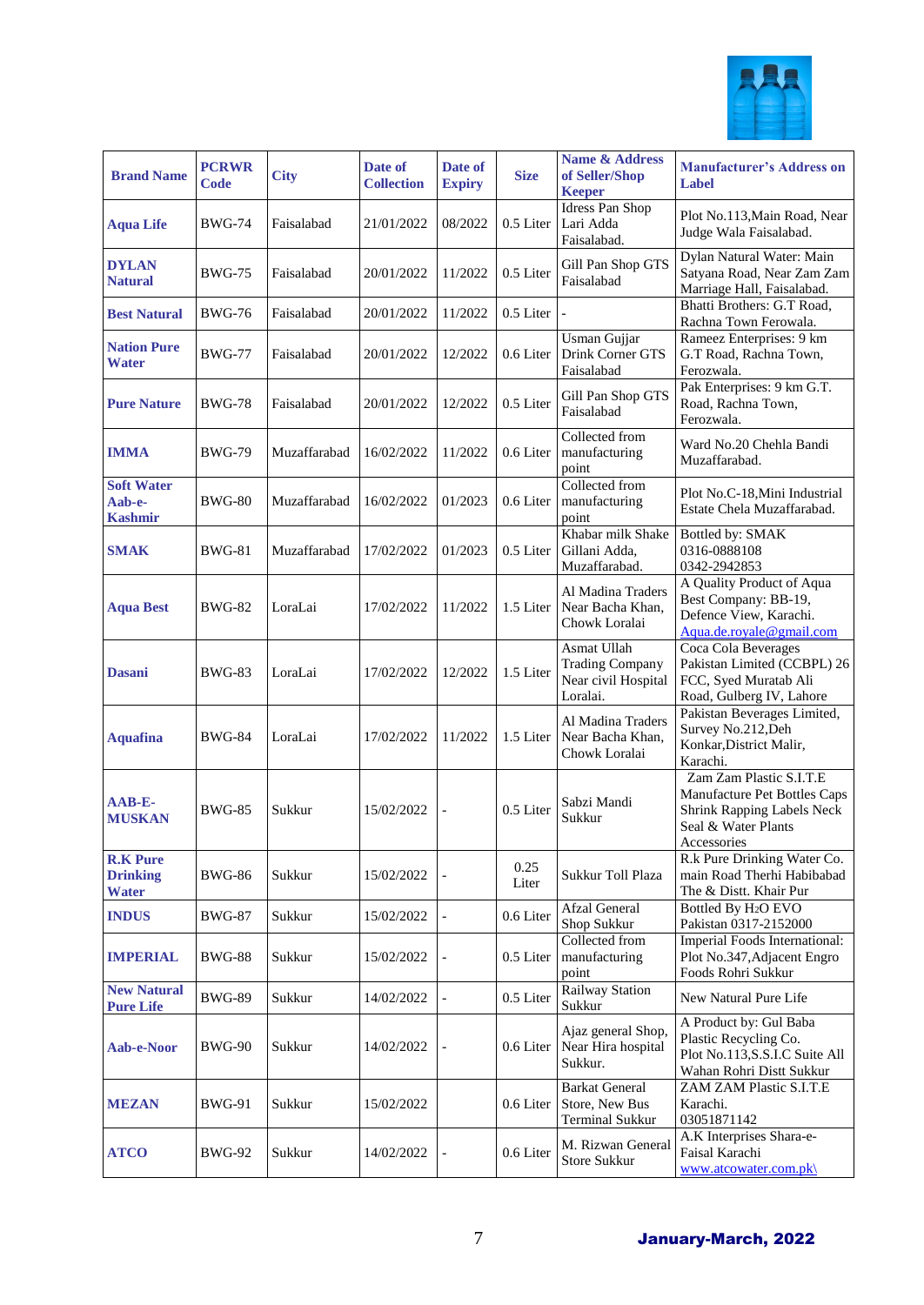

| <b>Brand Name</b>               | <b>PCRWR</b><br>Code | <b>City</b> | Date of<br><b>Collection</b> | Date of<br><b>Expiry</b> | <b>Size</b> | <b>Name &amp; Address</b><br>of Seller/Shop<br><b>Keeper</b>   | <b>Manufacturer's Address on</b><br>Label                                                                        |
|---------------------------------|----------------------|-------------|------------------------------|--------------------------|-------------|----------------------------------------------------------------|------------------------------------------------------------------------------------------------------------------|
| <b>More Plus</b>                | <b>BWG-93</b>        | Sukkur      | 14/02/2022                   | $\overline{a}$           | 0.5 Liter   | Raheel general<br>Store, Near Goth<br>Shikarpur Road<br>Sukkur | Soft Drinking Water                                                                                              |
| Aab-e-Gul                       | <b>BWG-94</b>        | Sukkur      | 14/02/2022                   |                          | 0.5 Liter   | <b>Delicus Bakers</b><br>Near Sukkur BISE.                     | Gul Brothers (Pvt) Ltd.<br>B-70, S.I.T. E Area, Sukkur<br>info@gulbrothers.com                                   |
| <b>Salsabeel</b>                | <b>BWG-95</b>        | Sukkur      | 14/02/2022                   |                          | 1.5 Liter   | Nadeem General<br>Store, Sukkur.                               | Plot No.A-61/62, Sindh Small<br>Industries, Near S.I.T.E Grid<br><b>Station Labour Colony</b><br>Golimar Sukkur. |
| <b>Doctor</b>                   | <b>BWG-96</b>        | Sukkur      | 14/02/2022                   |                          | 0.5 Liter   | Sadique Medical<br>Store, Birag Road,<br>Teer Chowk,<br>Sukkur |                                                                                                                  |
| <b>Chiltan Aqua</b>             | <b>BWG-97</b>        | Quetta      | 14/02/2022                   |                          | 1.5 Liter   | <b>LJ</b> General Store<br><b>SMC</b> Quetta                   | A Product By: BMG Foods<br>Qambarani Road, Quetta                                                                |
| <b>BOLANIA</b>                  | <b>BWG-98</b>        | Quetta      | 14/02/2022                   |                          | 1.5 Liter   | Al-Raheem<br>Pharmacy SMC<br>Quetta                            | M/S KYK Manufactures<br>Opposite Arbab CNG Near<br>Salar Autos Spini Road,<br>Quetta                             |
| <b>VOLVO</b><br><b>Water</b>    | <b>BWG-99</b>        | Quetta      | 14/02/2022                   | 10/2022                  | 1.5 Liter   | Naeem General<br>Store Jinnah Road<br>Ouetta                   | M/s Al Syed Industries Pvt<br>Ltd.<br>Alsyed.ind@gmail.com                                                       |
| <b>Evians Safe</b><br>Life      | <b>BWG-100</b>       | Quetta      | 14/02/2022                   | $\overline{a}$           | 1.5 Liter   | Naeem General<br>Store Jinnah Road<br>Quetta                   | MGI (Manj Group of<br>Industries) Main GT Road<br>Near Kalashah Kaku Toll<br>Plaza                               |
| <b>Aqua</b><br><b>Hygienic</b>  | <b>BWG-101</b>       | Quetta      | 14/02/2022                   |                          | 1.5 Liter   | <b>Good Luck Store</b><br><b>SMC</b> Quetta                    | Marketed By Zauhras: Plot<br>No.2, Street#12, Faisal Town<br><b>Brewery Road Quetta</b>                          |
| <b>NEXUS</b>                    | <b>BWG-102</b>       | Quetta      | 14/02/2022                   | 12/2022                  | 1.5 Liter   | Good Luck Store<br><b>SMC</b> Quetta                           | A Product by: D'Real Foods<br>Beverages: 2km, Industrial<br>Zone Bostan, Balochistan.                            |
| Pine'o                          | <b>BWG-103</b>       | Bahawalpur  | 08/03/2022                   | 11/2022                  | 0.5 Liter   | <b>Usman Pharmacy</b><br>M/TC Road,<br>Bahawalpur.             | <b>Under Licence: Gysing Pak</b><br>DDR-1, PSIE Bahawalpur.<br>gysing@live.com                                   |
| Lasani                          | <b>BWG-104</b>       | Bahawalpur  | 08/03/2022                   | 02/2023                  | 0.6 Liter   | Doctor Plus<br>Pharmacy M/TC<br>Road, Bahawalpur               | Near Satowali high school<br>Basit Jam Opp. Shah Poultry<br>Farm Bahawalpur.                                     |
| <b>Elayn Plus</b>               | <b>BWG-105</b>       | Bahawalpur  | 08/03/2022                   | 12/2022                  | 0.5 Liter   | Riaz Medical<br>Store, M/TC Road,<br>Bahawalpur.               | A Product of Sajid Food<br>Industry: Basti Pir Kabir<br>Mozah Jhand Jhangi Wala,<br>Bahawalpur.                  |
| <b>FUSION</b>                   | <b>BWG-106</b>       | Bahawalpur  | 08/03/2022                   | 11/2022                  | 0.5 Liter   | Doctor Plus<br>Pharmacy M/TC<br>Road, Bahawalpur               | 782-G04, Tarique centre,<br>Fatima road, Johar town,<br>Lahore                                                   |
| <b>Aqua Refine</b>              | <b>BWG-107</b>       | Bahawalpur  | 08/03/2022                   | 02/2023                  | 0.5 Liter   | Discount Pharmacy<br>M/TC Road,<br>Bahawalpur                  | Al Hafeez centre, near tower<br>Shahtab colony, Bahawalpur                                                       |
| <b>Nero</b>                     | <b>BWG-108</b>       | Bahawalpur  | 08/03/2022                   | 02/2023                  | 1.5 Liter   | Arham Pharmacy<br>M/TC Road,<br>Bahawalpur                     | Warda enterprises,<br>Bahawalpur,                                                                                |
| <b>KaraKorum</b><br><b>Flow</b> | <b>BWG-109</b>       | Gujranwala  | 18/02/2022                   |                          | 1.5 Liter   | Rustaam Pan Shop,<br>Gujranwala                                | Karakorum Foods PVT Ltd.,<br>21-km, off Ferozpur Raod,<br>Lahore                                                 |
| H <sub>2</sub> OPE              | <b>BWG-110</b>       | Gujranwala  | 18/02/2022                   |                          | 1.5 Liter   | Zeeshan Pan Shop<br>Gujranwala.                                | Plot number , 155, Multan,<br>Industrial estate, phase 2,<br>Multan                                              |
| <b>Aqua Royal</b>               | <b>BWG-111</b>       | Gujranwala  | 18/02/2022                   |                          | 0.6 Liter   | Zeeshan Pan Shop<br>Gujranwala                                 | Pasroor Road, Sialkot. 0321-<br>6668883<br>aquaroyals@gmail.com                                                  |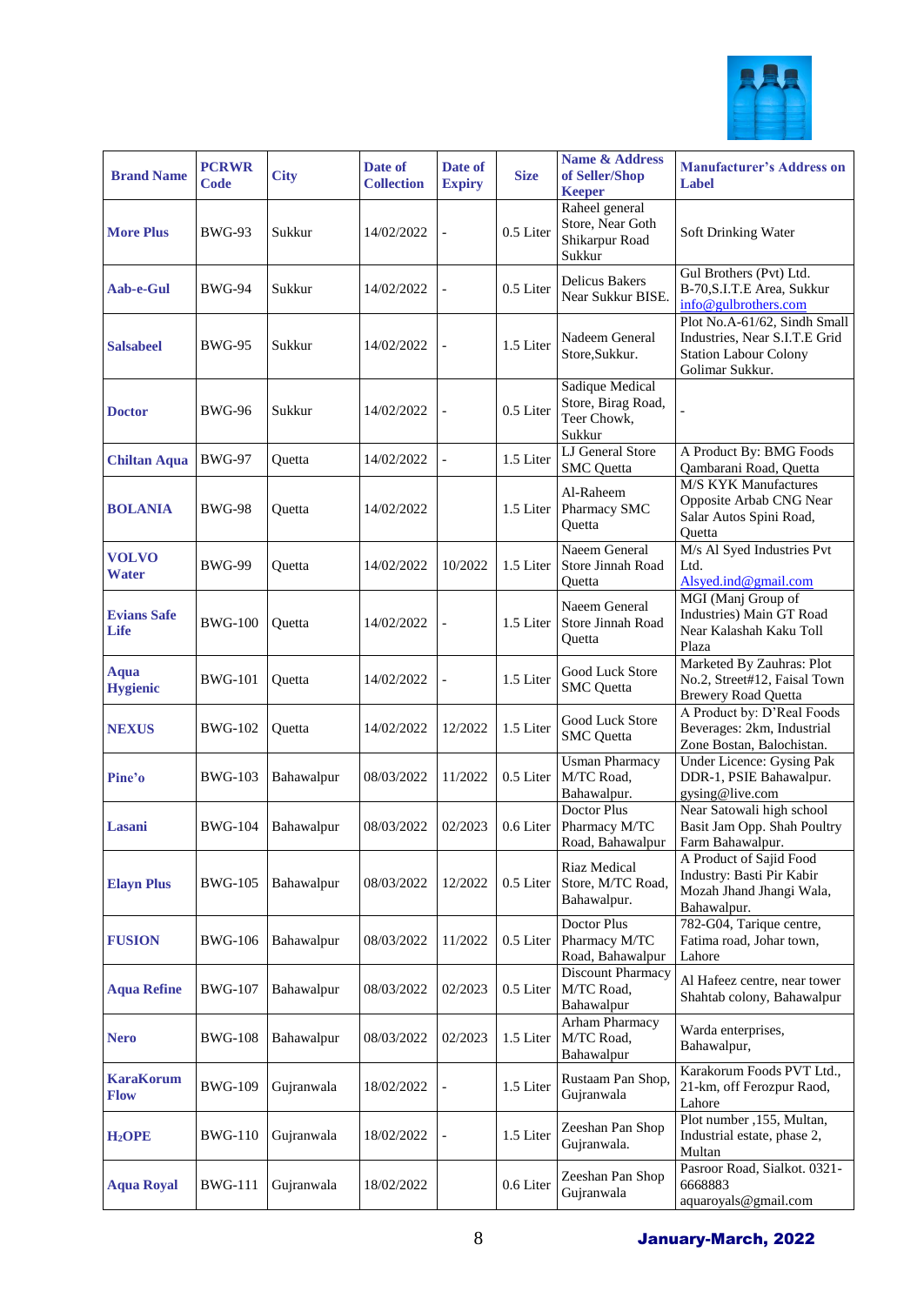

| <b>Brand Name</b>                    | <b>PCRWR</b><br>Code | <b>City</b> | Date of<br><b>Collection</b> | Date of<br><b>Expiry</b> | <b>Size</b> | <b>Name &amp; Address</b><br>of Seller/Shop<br><b>Keeper</b> | <b>Manufacturer's Address on</b><br>Label                                                                                                    |
|--------------------------------------|----------------------|-------------|------------------------------|--------------------------|-------------|--------------------------------------------------------------|----------------------------------------------------------------------------------------------------------------------------------------------|
| <b>Jami Water</b>                    | <b>BWG-112</b>       | Gujranwala  | 18/02/2022                   |                          | 1.5 Liter   | Collected from<br>manufacturing<br>point                     | Gujranwala Branch:<br>G-91, Opposite UBL Bank,<br>Garden Town, Phase -II<br>Gujranwala.                                                      |
| <b>Al-Shalal</b>                     | <b>BWG-113</b>       | Gujranwala  | 18/02/2022                   |                          | 1.5 Liter   | Collected from<br>manufacturing<br>point                     | Bottled and Sourced at AZO<br>Enterprises: Seokay, 14 km-<br>Sialkot Aminabad Road,<br>Sialkot.                                              |
| <b>Ripples</b>                       | <b>BWG-114</b>       | Hyderabad   | 15/02/2022                   |                          | 1.5 Liter   | Wahdat general<br>Store Hyderabad                            | A New Life Everyday<br>CM/L-4391/2821                                                                                                        |
| <b>OSLO</b>                          | BWG-115              | Hyderabad   | 15/02/2022                   |                          | 1.5 Liter   | Royal Bakery<br>Pakora Stop<br>Qasimabad<br>Hyderabad        | Oslo International, Karachi.<br>14- Ramzan Chamber Dr<br>Bilmoria Street off: 1.1<br>Chandigarh Road Karachi.                                |
| <b>Pak Crystal</b>                   | <b>BWG-116</b>       | Peshawar    | 03/03/2022                   | $\overline{\phantom{0}}$ | 1.5 Liter   | Collected from<br>manufacturing<br>point                     | A-89, Industrial Estate<br>Hayatabad                                                                                                         |
| <b>Aqua Splash</b>                   | BWG-117              | Peshawar    | 03/03/2022                   | $\overline{a}$           | 1.5 Liter   | Collected from<br>manufacturing<br>point                     | Euro International: 192- A<br>Industrial Estate, Hayatabad,<br>Peshawar                                                                      |
| <b>Aquamin</b><br><b>Plus</b>        | <b>BWG-118</b>       | Peshawar    | 03/03/2022                   | 03/2023                  | 0.6 Liter   | Collected from<br>manufacturing<br>point                     | Bottled By Naseer & Sons:<br>Plot No. 143, Affridi Marbal<br><b>Industrial Estate Hayatabad</b><br>Peshawar                                  |
| <b>Wah Water</b>                     | <b>BWG-119</b>       | Peshawar    | 03/03/2022                   | 03/2023                  | 0.6 Liter   | Collected from<br>manufacturing<br>point                     | Plot #141, 7-Industrial<br>Estate, Hayatabad, Peshawar.<br>Web:www.aqwah.com                                                                 |
| <b>Nebraska</b>                      | <b>BWG-120</b>       | Peshawar    | 03/03/2022                   | 07/2023                  | 0.6 Liter   | Collected from<br>manufacturing<br>point                     | <b>Bottled at Dew Point</b><br>Healthcare Water Purification<br>and Processing Facility: 12-<br>C, Industrial Estate,<br>Hayatabad, Peshawar |
| <b>Aqua Pura</b><br><b>Smart</b>     | <b>BWG-121</b>       | Peshawar    | 03/03/2022                   | 01/2023                  | 0.6 Liter   | Collected from<br>manufacturing<br>point                     | K &S Khawaja & Sons: Plot<br>No.45-A, Industrial Estate<br>Hayatabad Peshawar                                                                |
| <b>Sabil</b>                         | <b>BWG-122</b>       | Peshawar    | 03/03/2022                   | $\overline{\phantom{0}}$ | 0.6 Liter   | Collected from<br>manufacturing<br>point                     | I & S International: Plot<br>No.87/88-A, Industrial Estate<br>Hayatabad.                                                                     |
| <b>Aqua Drink</b>                    | BWG-123 Peshawar     |             | 03/03/2022                   | 03/2023                  |             | Collected from<br>0.6 Liter   manufacturing<br>point         | Smart Food International:<br>143, Industrial Estate<br>Hayatabad.                                                                            |
| <b>Ab-e-Khyber</b>                   | <b>BWG-124</b>       | Peshawar    | 03/03/2022                   |                          | 0.6 Liter   | Collected from<br>manufacturing<br>point                     | Processed and filled at: Plot<br>No 87-88 A Hayatabad small<br>industrial State Peshawar.                                                    |
| <b>Natural</b><br><b>Aqwah Water</b> | <b>BWG-125</b>       | Peshawar    | 03/03/2022                   | 03/2023                  | 0.6 Liter   | Collected from<br>manufacturing<br>point                     | RG Enterprises: Plot #141, 7-<br>Industrial Estate, Hayatabad,<br>Peshawar.<br>Web:www.aqwah.com                                             |
| <b>Aquatic</b><br><b>Fresh</b>       | BWG-126              | Peshawar    | 03/03/2022                   | 02/2023                  | 1.5 Liter   | Collected from<br>manufacturing<br>point                     | Royal Food Industries:<br>Plot#1-C, Industrial Estate<br>Hayatabad, Peshawar                                                                 |
| Moya<br><b>Mineral</b>               | <b>BWG-127</b>       | Peshawar    | 03/03/2022                   | 01/2023                  | 1.5 Liter   | Collected from<br>manufacturing<br>point                     | Al-Saudia Enterprises: Plot<br>580/B Main Gulberg<br>Peshawar Cantt                                                                          |
| <b>Top Up</b>                        | <b>BWG-128</b>       | Peshawar    | 03/03/2022                   | 02/2023                  | 1.5 Liter   | Collected from<br>manufacturing<br>point                     | Top Up Industry:Plot#C-3,<br>Industrial Estate Hayatabad<br>Peshawar                                                                         |
| <b>Alfa</b>                          | <b>BWG-129</b>       | Peshawar    | 03/03/2022                   |                          | 1.5 Liter   | Collected from<br>manufacturing<br>point                     | A-89, Industrial Estate<br>Hayatabad                                                                                                         |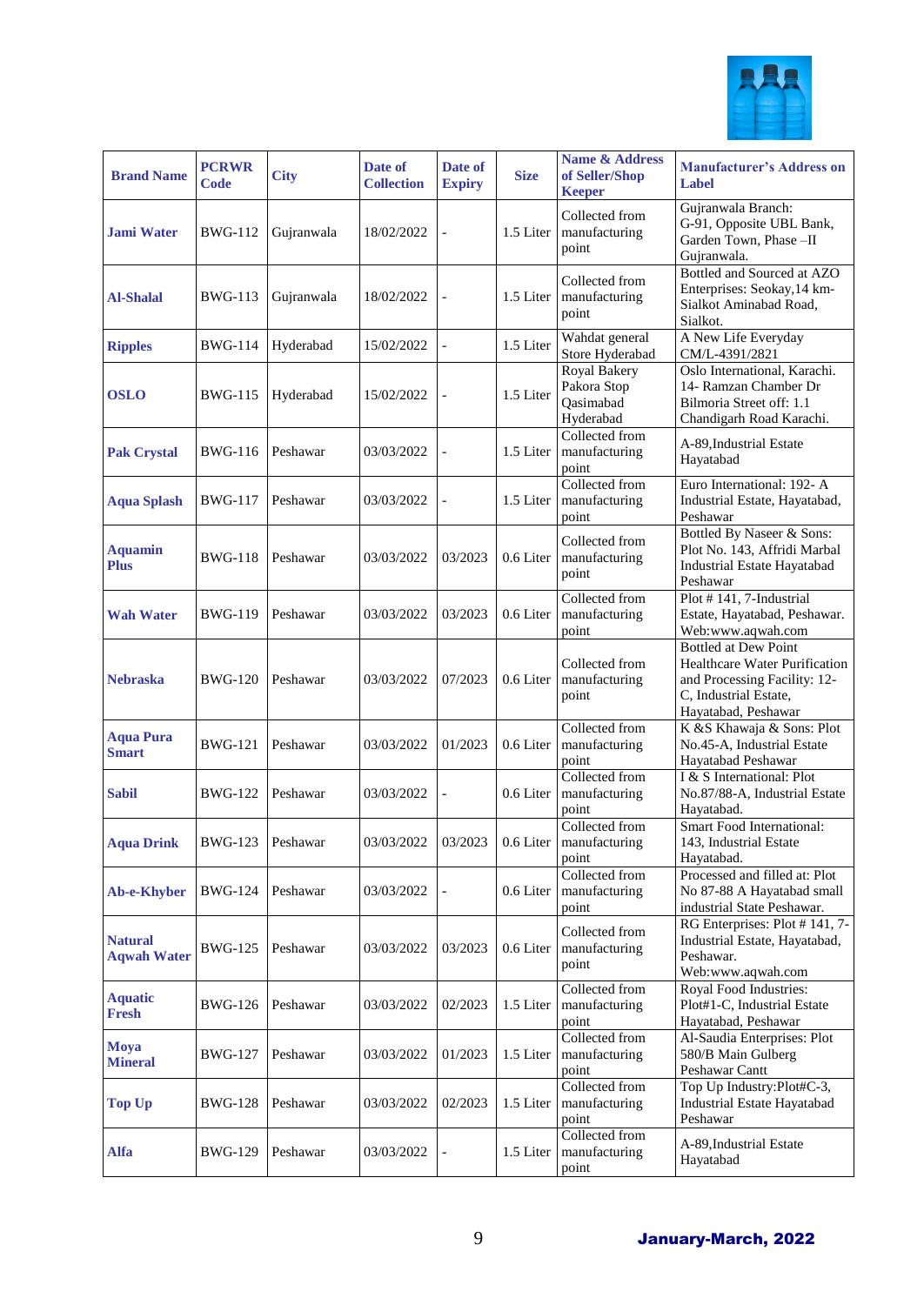

| <b>Brand Name</b>             | <b>PCRWR</b><br>Code | <b>City</b> | Date of<br><b>Collection</b> | Date of<br><b>Expiry</b> | <b>Size</b> | <b>Name &amp; Address</b><br>of Seller/Shop<br><b>Keeper</b>                                   | <b>Manufacturer's Address on</b><br><b>Label</b>                                                                                   |
|-------------------------------|----------------------|-------------|------------------------------|--------------------------|-------------|------------------------------------------------------------------------------------------------|------------------------------------------------------------------------------------------------------------------------------------|
| <b>Aqua Health</b>            | <b>BWG-130</b>       | Karachi     | 11/02/2022                   | $\overline{\phantom{0}}$ | 0.6 Liter   | <b>Insaaf General</b><br><b>Store Main</b><br><b>Highway Road</b><br>Jinnah Heights<br>Karachi | 0335-3116251<br>0316-2674170<br>Lic No.CM/L-4368/2021                                                                              |
| <b>Water Plus</b>             | <b>BWG-131</b>       | Karachi     | 11/02/2022                   | $\overline{a}$           | 0.6 Liter   | Umm e Hania Cold<br>&General<br>Store, Ghosia Road,<br>Agra Taj Colony<br>Lyari                | <b>Bottled by MEGAFINE</b><br>Industries: Plot No. A-79<br>Industrial Area Malir,<br>Karachi.                                      |
| <b>Ab-e-Haram</b>             | <b>BWG-132</b>       | Karachi     | 14/02/2022                   |                          | 0.6 Liter   | New MM Medical<br>general Store<br>Gulshan-e-Iqbal<br>Block No.13 B<br>Karachi                 | Sector 13-E, New Saeedabad,<br>Baldia Town Karachi.                                                                                |
| <b>Culligan</b>               | <b>BWG-133</b>       | Karachi     | 11/02/2022                   | 01/2023                  | 0.5 Liter   | New Sohni Sweets<br>bakers& Nimco<br>Malir Cantt<br>Karachi                                    | Bottled by: Culligan Water of<br>Pakistan, Johan (Pvt) Ltd. F-<br>17/A, Hub River Road,<br>S.I.T.E Karachi.                        |
| Aqua<br><b>SHARAV</b>         | <b>BWG-134</b>       | Karachi     | 11/02/2022                   |                          | 0.5 Liter   | <b>Bhatti Milk Shop</b><br>Ayoub Goth Near<br>Pesir lab                                        | Powered by: RO Plant<br>Pakistan.<br>0300-0474180<br>0312-7427289<br>TM No.597905                                                  |
| <b>UF Pure</b><br><b>EDGE</b> | <b>BWG-135</b>       | Karachi     | 11/02/2022                   | $\overline{a}$           | 0.6 Liter   | Hazrat General<br><b>Store Main</b><br><b>Highway Road</b><br>Jinnah Heights<br>Karachi        | A product Of UF Enterprises:<br>A 80/A, Ground Floor Block-<br>01, Abdul Hasan<br>IsphaniScheme-33, Gulishan-<br>e-Johar, Karachi. |
| <b>Blue Plus</b>              | <b>BWG-136</b>       | Karachi     | 11/02/2022                   |                          | 0.6 Liter   | Masha Allah<br>Nagori Milk Shop<br>Malit Cantt No.6<br>Karachi                                 | <b>KISWAH Traders:</b><br>Gadab Town.                                                                                              |
| <b>NEO</b>                    | <b>BWG-137</b>       | Karachi     | 11/02/2022                   | $\overline{a}$           | 0.6 Liter   | Aamir general<br>Store, Malir Cantt<br>No.6 Karachi                                            | Address: plot No.96, Malir<br>Industrial Area Malir 15,<br>Karachi. E-mail:<br>neovattan@gmail.com                                 |
| <b>Blue Ice</b>               | <b>BWG-138</b>       | Karachi     | 11/02/2022                   |                          | 0.6 Liter   | General Store Shah<br>Faisal Azeem Pura<br>Main Bazar<br>Karachi                               | Asghar & Sons<br>0313-3798495<br>0315-2164060<br>CM/L-2525                                                                         |
| <b>DOURO</b>                  | <b>BWG-139</b>       | Karachi     | 14/02/2022                   | $\overline{a}$           | 0.6 Liter   | M/S Traders<br><b>General Store</b><br>Liaqutabad Near<br>Peeli Beet Oil<br>Depo Karachi       | A Product of DOURO<br>Enterprises, Block-16, F.B<br>Area Karachi.                                                                  |
| <b>YES</b>                    | <b>BWG-140</b>       | Karachi     | 14/02/2022                   | $\overline{\phantom{0}}$ | 0.6 Liter   | Super Kakari<br>general Store main<br>Safoora Chorangi<br>Karachi                              | Mega Fine Industries, plot<br>number, A-79 Industrial Area,<br>Malir, Karachi                                                      |
| <b>Raanar</b>                 | <b>BWG-141</b>       | Karachi     | 14/02/2022                   |                          | 0.6 Liter   | Quetta Mubarak<br>Hotel Main Safora<br>Chorangi Karachi                                        | Plot no. F-28, Sector 50/C,<br>Korangi area, Karachi                                                                               |
| <b>RIVA</b>                   | <b>BWG-142</b>       | Karachi     | 14/02/2022                   | $\overline{a}$           | 0.6 Liter   | Collected from<br>manufacturing<br>point                                                       | Quality Product of DOW<br>university Health Care: Ojha<br>Campus, Main Suparco Road,<br>KDA Scheme33, Karachi.                     |
| Sprinkle+                     | <b>BWG-143</b>       | Karachi     | 14/02/2022                   | $\overline{a}$           | 0.6 Liter   | The Okhai Memon<br>Pan Shop Chandni<br>Chowk Near<br>Faizan Masjid<br>Karachi                  | A Quality Product of Al<br>kabeer Enterprises:<br>0331-2381059<br>0313-2858321                                                     |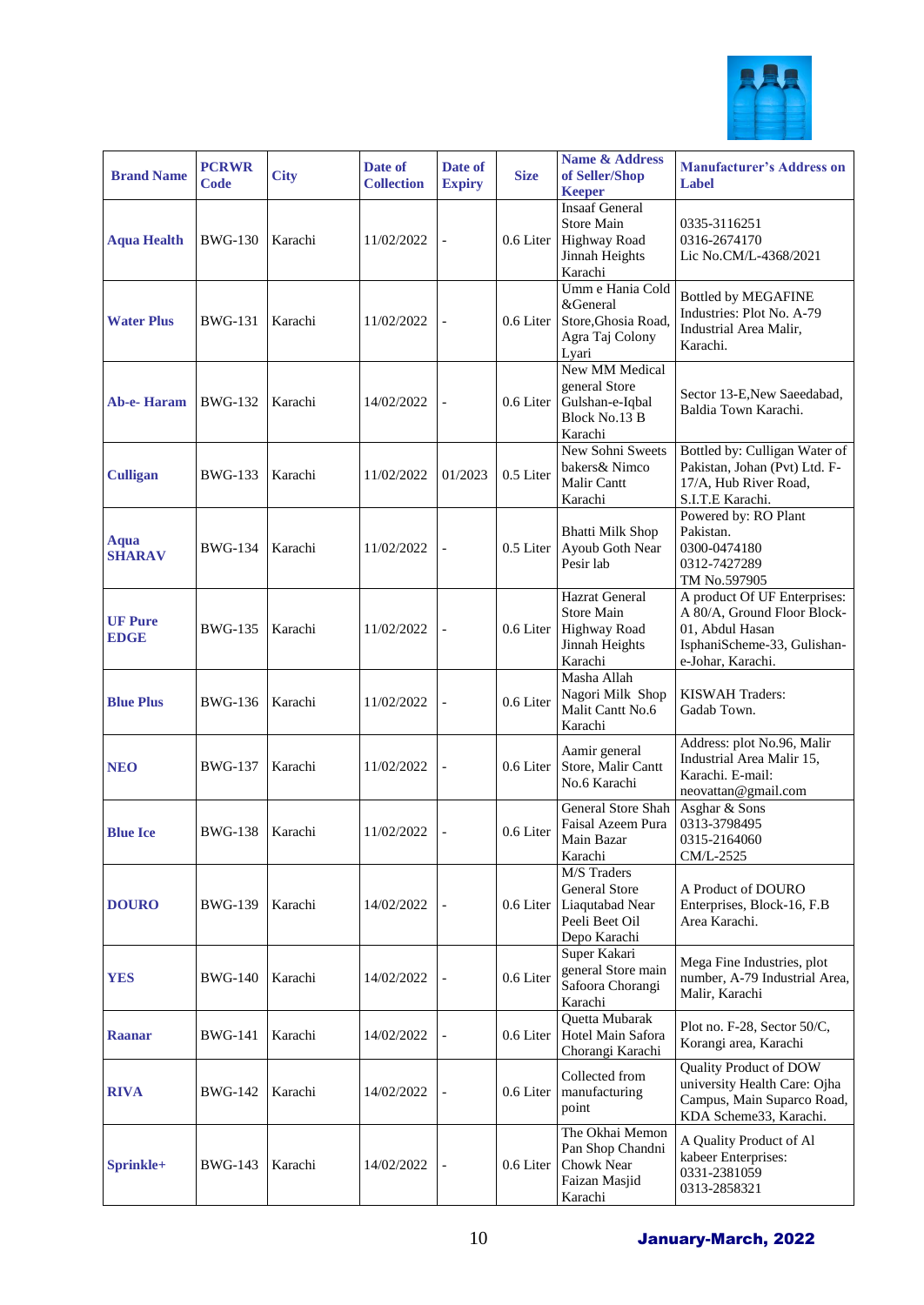

| <b>Brand Name</b>  | <b>PCRWR</b><br>Code | <b>City</b> | Date of<br><b>Collection</b> | Date of<br><b>Expiry</b> | <b>Size</b> | Name & Address<br>of Seller/Shop<br><b>Keeper</b>                                                         | <b>Manufacturer's Address on</b><br>Label                                                       |
|--------------------|----------------------|-------------|------------------------------|--------------------------|-------------|-----------------------------------------------------------------------------------------------------------|-------------------------------------------------------------------------------------------------|
| <b>RA</b> Water    | <b>BWG-144</b>       | Karachi     | 14/02/2022                   | $\overline{a}$           | 0.6 Liter   | Masha Allah Shop<br>Askari Park Purani<br>Sabzi Mandi<br>Karachi.                                         | Bottled By RA Water<br>Pakistan                                                                 |
| <b>Sunlay</b>      | <b>BWG-145</b>       | Karachi     | 11/02/2022                   |                          | 0.6 Liter   | Anees Store<br>Qasane Kashif<br><b>Building Yousaf</b><br>Ali Road,<br>Ramsuami Old<br>City Karachi       | A Product Of HPE: Plot No<br>60 Sec 51, super highway<br>Karachi.                               |
| <b>Purest</b>      | <b>BWG-146</b>       | Karachi     | 11/02/2022                   | $\overline{\phantom{0}}$ | 0.6 Liter   | Kama Milk Shop<br>Shah Faisal<br>Gulshan Main<br>Bazar Karachi                                            | Bottled by Purest Water                                                                         |
| <b>Eltsen</b>      | <b>BWG-147</b>       | Karachi     | 14/02/2022                   | $\overline{\phantom{0}}$ | 0.6 Liter   | <b>Bismillah Burger</b><br>Shop Gulshan-e-<br>Iqbal Block No.13<br>C Karachi                              |                                                                                                 |
| <b>Pakola</b>      | <b>BWG-148</b>       | Karachi     | 14/02/2022                   | 07/2023                  | 0.5 Liter   | SubhanAllah<br>general Store Gul<br>Shan-e-Iqbal<br>No.13 B Karachi                                       | Mehran Bottler Imtd, C-5/A,<br>S.I.T.E Karachi, 75700                                           |
| <b>ALPHA</b>       | <b>BWG-149</b>       | Karachi     | 14/02/2022                   |                          | 06 Liter    | Madina Store Near<br>Disco Bakery Gul<br>Shan-e-Iqbal block<br>No.6 Karachi                               | Qaiser enterprises, N block,<br>B-261, N, Nazimabad                                             |
| <b>Vey</b>         | <b>BWG-150</b>       | Karachi     | 14/02/2022                   | $\overline{\phantom{0}}$ | 0.6 Liter   | Ali Bakery Gul<br>Shan-e-Iqbal Block<br>10 Karachi                                                        | A Product of Fluid<br>Technology International Pvt<br>Ltd.                                      |
| <b>Aqua King</b>   | <b>BWG-151</b>       | Karachi     | 11/02/2022                   | 06/2024                  | 0.5 Liter   | Cold Corner Site<br>No.3 major Abdul<br>Rehman Road,<br><b>Usmanabad Near</b><br>Hashmi Masjid<br>Karachi | A Product of HPE: Plot no<br>60, Sec 51 Super highway<br>Karachi.                               |
| <b>Active One</b>  | <b>BWG-152</b>       | Karachi     | 14/02/2022                   | $\overline{\phantom{0}}$ | 0.5 Liter   | <b>Quality Shop</b><br>Gulshan-e- Iqbal<br>Block No.13 B<br>Karachi                                       | Active foods, D-13/A-9,<br>S.I.T.E, Karachi                                                     |
| <b>Safi</b>        | <b>BWG-153</b>       | D.I.Khan    | 24/02/2022                   | 02/2023                  |             | Collected from<br>0.5 Liter   manufacturing<br>point                                                      | Safi Grid Station Road,<br>D.I.Khan                                                             |
| <b>AQUASLIM</b>    | <b>BWG-154</b>       | D.I.Khan    | 24/02/2022                   | 01/2023                  | 0.5 Liter   | Collected from<br>manufacturing<br>point                                                                  | Hamid Masood Qureshi Morr<br>D.I.Khan                                                           |
| <b>Aqua One</b>    | <b>BWG-155</b>       | Lahore      | 04/02/2022                   |                          | 1.5 Liter   | Collected from<br>manufacturing<br>point                                                                  | 30-A, Nawaz Town, Main<br>Bouleword, Lahore<br>0311-4079959                                     |
| <b>Rahat Water</b> | BWG-156              | Lahore      | 04/02/2022                   |                          | 1.5 Liter   | Collected from<br>manufacturing<br>point                                                                  | Rahat Bakery, WAPDA<br>Town.<br>0334-1789993                                                    |
| <b>Erie Water</b>  | <b>BWG-157</b>       | Lahore      | 04/02/2022                   |                          | 1.5 Liter   | Collected from<br>manufacturing<br>point                                                                  | 99-C2, Punjab Society,<br>0303-6663594                                                          |
| <b>Drinklay</b>    | <b>BWG-158</b>       | Lahore      | 07/02/2022                   |                          | 1.5 Liter   | Collected from<br>manufacturing<br>point                                                                  | 843-F, Jubli Town,<br>0300-4706286                                                              |
| <b>Pure Flo</b>    | <b>BWG-159</b>       | Lahore      | 07/02/2022                   |                          | 1.5 Liter   | Collected from<br>manufacturing<br>point                                                                  | 193-Ali Center, Airline<br>Society Khayabane-e-Jinnah,<br>Lahore Salman Malik, 0323-<br>4134969 |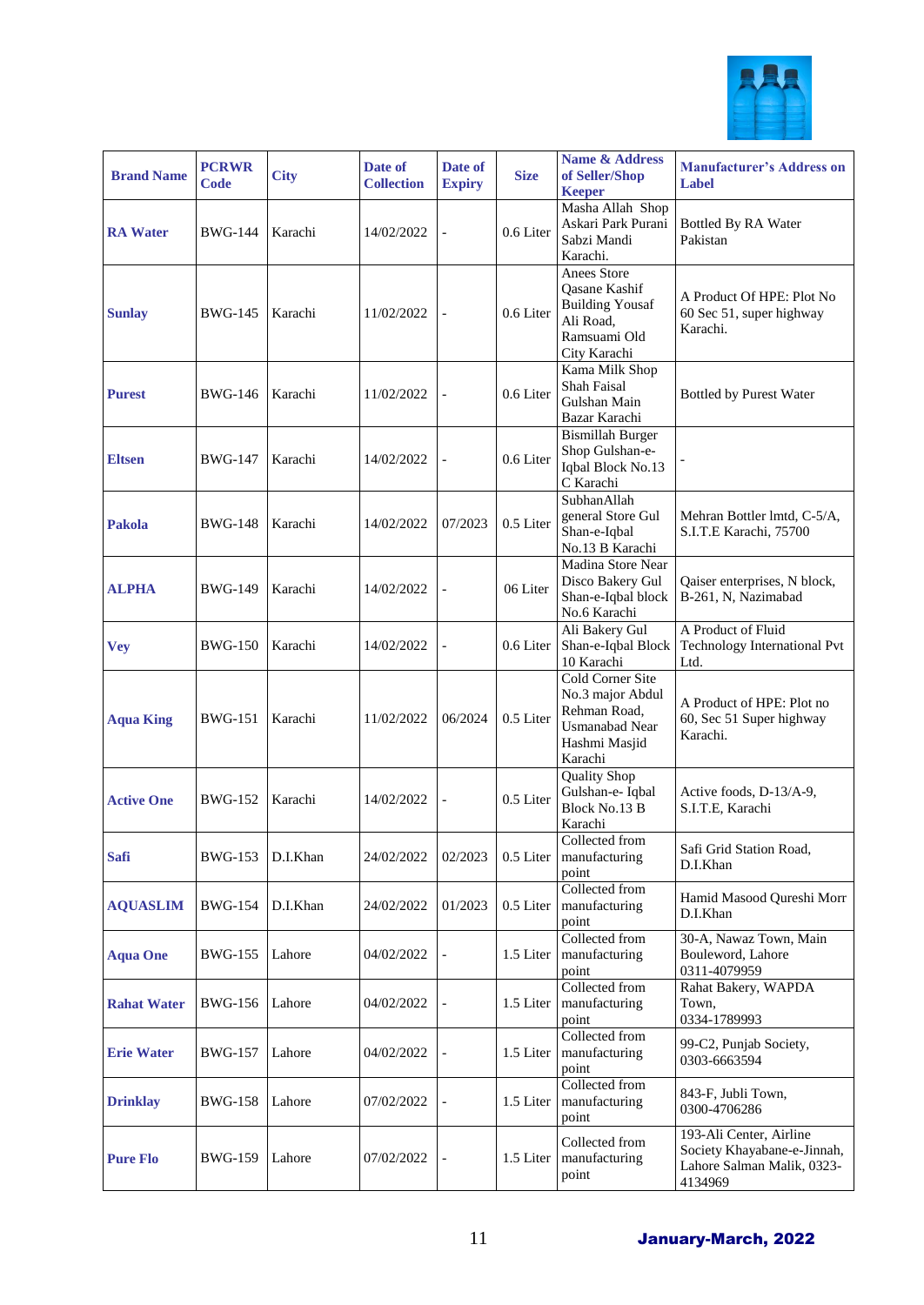

| <b>Brand Name</b>                               | <b>PCRWR</b><br><b>Code</b> | <b>City</b> | Date of<br><b>Collection</b> | Date of<br><b>Expiry</b> | <b>Size</b> | <b>Name &amp; Address</b><br>of Seller/Shop<br><b>Keeper</b>                                          | <b>Manufacturer's Address on</b><br>Label                                 |
|-------------------------------------------------|-----------------------------|-------------|------------------------------|--------------------------|-------------|-------------------------------------------------------------------------------------------------------|---------------------------------------------------------------------------|
| <b>Spreva</b>                                   | <b>BWG-160</b>              | Lahore      | 07/02/2022                   | $\overline{a}$           | 1.5 Liter   | Collected from<br>manufacturing<br>point                                                              | Shoukat Khanam Chowk,<br>Opposite UCP, Lahore<br>0308-4684151             |
| <b>OOS</b> Water                                | <b>BWG-161</b>              | Lahore      | 08/02/2022                   | $\overline{a}$           | 1.5 Liter   | Collected from<br>manufacturing<br>point                                                              | Shanshah town, Main<br>Raiwind road, Adda Plot,<br>Lahore<br>0300-7860863 |
| <b>Glacial Water</b>                            | <b>BWG-162</b>              | Lahore      | 08/02/2022                   | $\overline{a}$           | 6 Liter     | Collected from<br>manufacturing<br>point                                                              | 358-E, Johar Town, Lahore<br>0307-4752361                                 |
| <b>Aqua Amanzi</b>                              | <b>BWG-163</b>              | Lahore      | 08/02/2022                   | $\overline{a}$           | 1.5 Liter   | Collected from<br>manufacturing<br>point                                                              | 803-G, Q-B Block, Modal<br>Town Lahore, 0301-6231687                      |
| <b>Trust</b><br><b>Drinking</b><br><b>Water</b> | <b>BWG-164</b>              | Lahore      | 08/02/2022                   | $\overline{a}$           | 6 Liter     | Collected from<br>manufacturing<br>point                                                              | Sami Ullah, 803-G, Q-B<br>Block, Modal Town Lahore,<br>0301-6231687       |
| <b>Nestle Pure</b><br>life                      | <b>BWG-165</b>              | Lahore      | 11/02/2022                   | $\overline{a}$           | 0.5 Liter   | Mohsin Ali,<br>Chaudhary Store,<br>Revenue Society,<br>Johar Town,<br>Lahore, 0321-<br>8827977        | 308-upper Mall, Lahore                                                    |
| <b>Doce Water</b>                               | <b>BWG-166</b>              | Lahore      | 11/02/2022                   | $\overline{a}$           | 1.5 Liter   | Collected from<br>manufacturing<br>point                                                              | 48-M, Quaid-e-Azam<br>Industrial Estate, Kot<br>Lakhpat, Lahore           |
| <b>Klinz</b>                                    | <b>BWG-167</b>              | Lahore      | 11/02/2022                   | $\overline{a}$           | 1.5 Liter   | Collected from<br>manufacturing<br>point                                                              | Klinz, Plot #. 10/A, Punjab<br>Small Industrial Estate,                   |
| <b>Aasnai Sip</b>                               | <b>BWG-168</b>              | Lahore      | 11/02/2022                   | $\overline{a}$           | 0.5 Liter   | Abass, Chishti<br>Afzali Super Store,<br>Adda Lahore Park,<br>Raiwind Road,<br>Lahore<br>0304-8800970 | 7 km, Raiwind Raod,<br>Shershah Colony, Bilal Town,<br>Lahore             |
| <b>Sufi</b>                                     | <b>BWG-169</b>              | Lahore      | 14/02/2022                   | $\overline{\phantom{0}}$ | 1.5 Liter   | Collected from<br>manufacturing<br>point                                                              | 1-B Garden Block, Garden<br>Town, Lahore                                  |
| <b>Marine Blue</b>                              | <b>BWG-170</b>              | Lahore      | 14/02/2022                   | $\overline{a}$           | 0.5 Liter   | Collected from<br>manufacturing<br>point                                                              | 1.5 Km Defence Road, Kahna<br>Nau, Lahore                                 |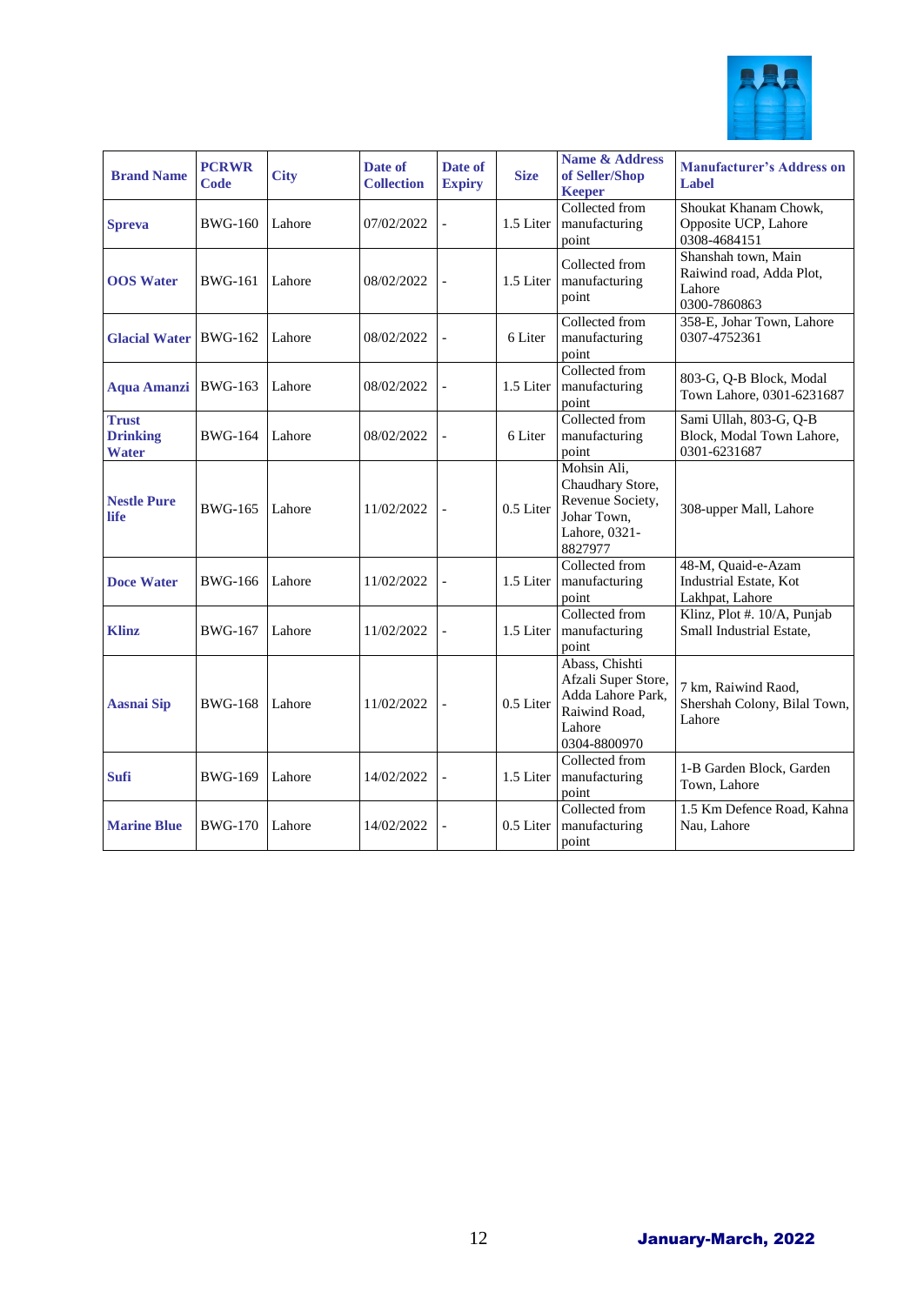

#### **WATER QUALITY PARAMETERS AND METHODS USED FOR ANALYSIS**

| Sr.# | <b>PARAMETERS</b>             | <b>ANALYTICAL METHOD</b>                                              |
|------|-------------------------------|-----------------------------------------------------------------------|
| 1.   | Alkalinity (mg/l as $CaCO3$ ) | 2320-B, Titration Method (APHA-23 <sup>rd</sup> edition)              |
| 2.   | Arsenic (ppb)                 | AAS Vario 6, Analytik Jena AG                                         |
| 3.   | Bicarbonate                   | 2320-B, Titration Method (APHA-23rd edition)                          |
| 4.   | Calcium (mg/l)                | 3500-Ca, EDTA Titrimetric method (APHA-23rd edition)                  |
| 5.   | Carbonate (mg/l)              | 2320-B, Titration Method (APHA-23 <sup>rd</sup> edition)              |
| 6.   | Chloride (mg/l)               | 4500-cl, Argentometric method (APHA-23 <sup>rd</sup> edition)         |
| 7.   | Color (TCU)                   | <b>Sensory Test</b>                                                   |
| 8.   | Conductivity $(\mu S/cm)$     | E.C meter, BANTE-890, 2510-B (APHA-23 <sup>rd</sup> edition)          |
| 9.   | Hardness (mg/l)               | 2340-C, EDTA Titrimetric method (APHA-23 <sup>rd</sup> edition)       |
| 10.  | Magnesium (mg/l)              | 3500-Mg (Calculation Method), APHA-23rd edition                       |
| 11.  | Nitrate Nitrogen (mg/l)       | Cd. Reduction (Hach-8171) by Spectrophotometer                        |
| 12.  | Odor                          | <b>Sensory Test</b>                                                   |
| 13.  | pH                            | pH Meter, Hanna Instrument, Model 8519, Italy                         |
| 14.  | Potassium (mg/l)              | 3500-K, (APHA-23 <sup>rd</sup> edition)                               |
| 15.  | Sodium (mg/l)                 | 3500-Na, (APHA-23 <sup>rd</sup> edition)                              |
| 16.  | Sulfate (mg/l)                | 4500- SO <sup>2-</sup> <sub>4</sub> , (APHA-23 <sup>rd</sup> edition) |
| 17.  | Phosphate (mg/l)              | 8190 and 8048 (Hach)                                                  |
| 18.  | Taste                         | <b>Sensory Test</b>                                                   |
| 19.  | $TDS$ (mg/l)                  | E.C meter, BANTE-890, 2510-B (APHA-23 <sup>rd</sup> edition)          |
| 20.  | Turbidity (NTU)               | Turbidity Meter, 2510-B (APHA-23rd edition)                           |
| 21.  | Fluoride (mg/l)               | 4500-F, SPADNS method                                                 |
| 22.  | Iron $(mg/l)$                 | FerroVer method (HACH Cat. 21057-69)                                  |
| 23.  | Total Coliforms(MPN/100ml)    | 9221-B, C&D, Standard Methods (2017) APHA                             |
| 24.  | E. coli (MPN/100ml)           | 9221-B, C&D, Standard Methods (2017) APHA                             |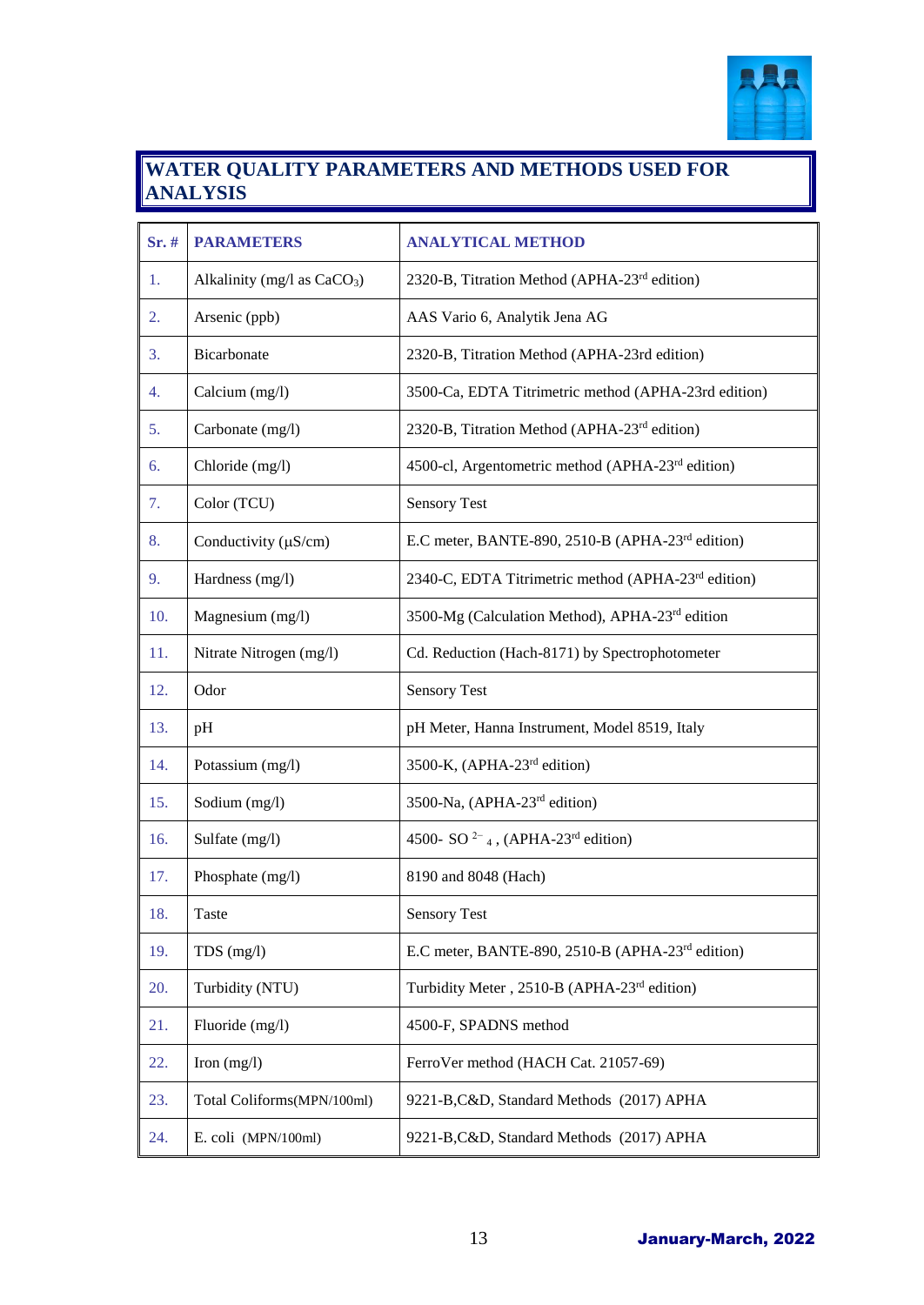

# **WATER QUALITY PERMISSIBLE LIMITS FOR BOTTLED WATER**

| Sr. | <b>Parameter</b>       |              | <b>Permissible Limits</b> |                  |                  |  |
|-----|------------------------|--------------|---------------------------|------------------|------------------|--|
| #   |                        | <b>Units</b> | <b>WHO</b>                | <b>IBWA</b>      | <b>PSQCA</b>     |  |
| 1.  | Alkalinity             | (mg/l)       | <b>NGVS</b>               | <b>NGVS</b>      | <b>NGVS</b>      |  |
| 2.  | Bicarbonate            | (mg/l)       | <b>NGVS</b>               | <b>NGVS</b>      | <b>NGVS</b>      |  |
| 3.  | Calcium                | (mg/l)       | <b>NGVS</b>               | <b>NGVS</b>      | 100              |  |
| 4.  | Carbonate              | (mg/l)       | <b>NGVS</b>               | <b>NGVS</b>      | <b>NGVS</b>      |  |
| 5.  | Chloride               | (mg/l)       | 250                       | 250              | 250              |  |
| 6.  | Color                  | (TCU)        | 15                        | <b>NGVS</b>      | 5                |  |
| 7.  | Conductivity           | $(\mu S/cm)$ | <b>NGVS</b>               | <b>NGVS</b>      | <b>NGVS</b>      |  |
| 8.  | Fluoride               | (mg/l)       | 1.5                       | 3                | 0.7              |  |
| 9.  | Hardness               | (mg/l)       | <b>NGVS</b>               | <b>NGVS</b>      | <b>NGVS</b>      |  |
| 10  | Iron                   | (mg/l)       | 0.3                       | 0.3              | 0.3              |  |
| 11. | Magnesium              | (mg/l)       | <b>NGVS</b>               | <b>NGVS</b>      | 50               |  |
| 12. | Odor                   |              | Odorless                  | <b>NGVS</b>      | Unobjectionable  |  |
| 13. | Nitrate-N              | (mg/l)       | 10                        | 10               | 10               |  |
| 14. | pH                     |              | $6.5 - 8.5$               | <b>NGVS</b>      | $6.5 - 8.5$      |  |
| 15. | Potassium              | (mg/l)       | <b>NGVS</b>               | <b>NGVS</b>      | 10               |  |
| 16. | Sodium                 | (mg/l)       | 200                       | <b>NGVS</b>      | 50               |  |
| 17. | Sulfate                | (mg/l)       | 250                       | 250              | 250              |  |
| 18. | Taste                  |              | Unobject.                 | <b>NGVS</b>      | Unobjectionable  |  |
| 19. | <b>TDS</b>             | (mg/l)       | 1000                      | 500              | 500              |  |
| 20. | Turbidity              | (NTU)        | 5                         | <b>NGVS</b>      | 0.5              |  |
| 21. | Phosphate              | (mg/l)       | <b>NGVS</b>               | <b>NGVS</b>      | <b>NGVS</b>      |  |
| 22. | Arsenic                | ppb          | $10\,$                    | $10\,$           | 10               |  |
| 23. | <b>Total Coliforms</b> | MPN/100ml    | $\boldsymbol{0}$          | $\boldsymbol{0}$ | $\boldsymbol{0}$ |  |
| 24. | E-Coli                 | MPN/100ml    | $\boldsymbol{0}$          | $\boldsymbol{0}$ | $\boldsymbol{0}$ |  |

**WHO** World Health Organization

**IBWA** International Bottled Water Association

**PSQCA** Pakistan Standards and Quality Control Authority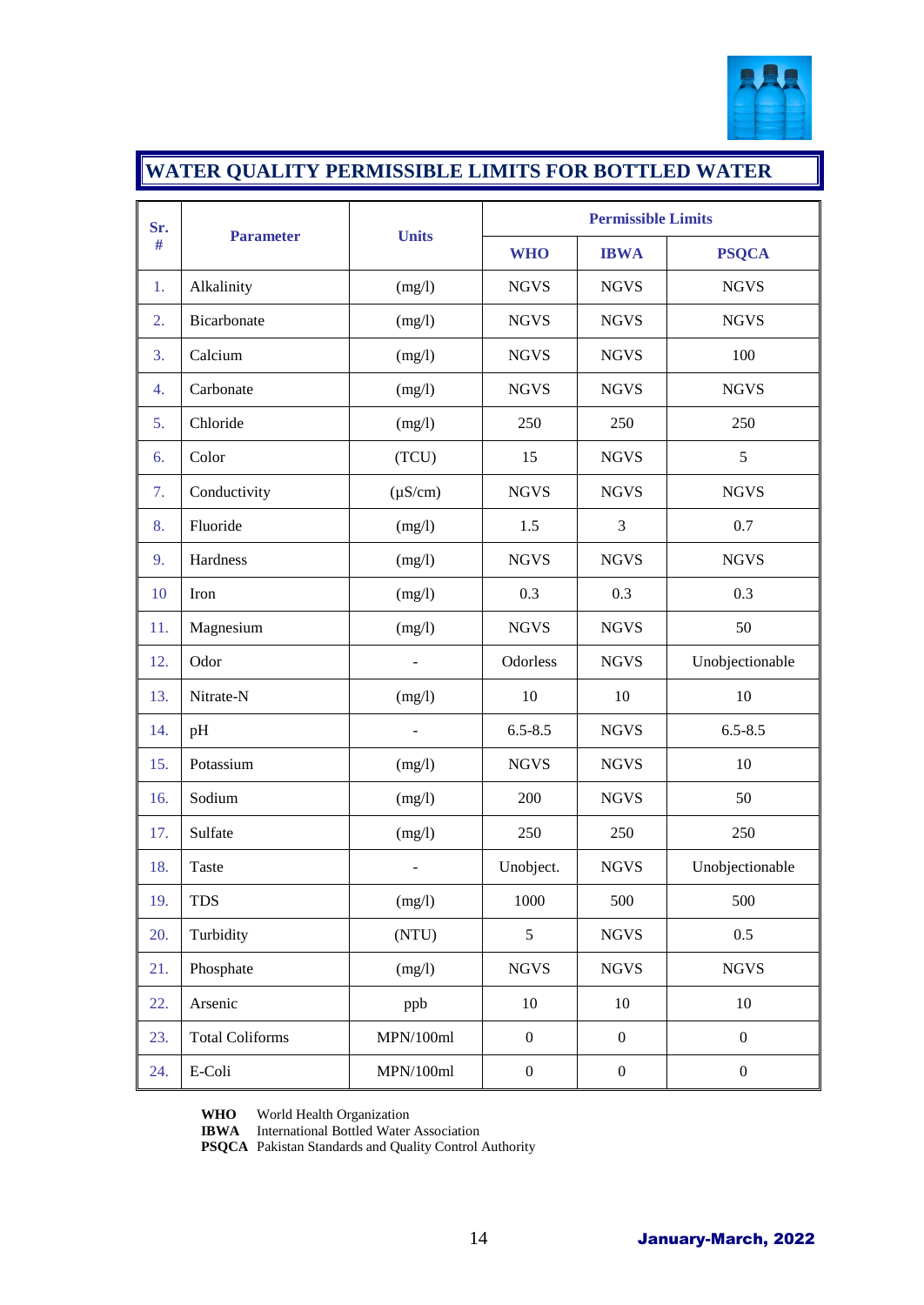

### **SUMMARY OF RESULTS OF PCRWR MONITORING**

### **Contaminants of Potential Concerns Found in Bottled Water Brands**

|                       | Sodium: Safe Limit : 50 parts per million (ppm) |                |                              |      |                |  |  |  |
|-----------------------|-------------------------------------------------|----------------|------------------------------|------|----------------|--|--|--|
| Sr.<br>N <sub>0</sub> | <b>Brand Name</b>                               | Code           | <b>City of Manufacturing</b> | Unit | <b>Results</b> |  |  |  |
| 1.                    | <b>City Spring</b>                              | <b>BWG-47</b>  | Vehari                       | ppm  | 74             |  |  |  |
| 2.                    | Aab-e-Noor                                      | <b>BWG-90</b>  | Sukkur                       | ppm  | 74             |  |  |  |
| 3.                    | <b>ATCO</b>                                     | <b>BWG-92</b>  | Karachi                      | ppm  | 66             |  |  |  |
| 4.                    | <b>Doctor</b>                                   | <b>BWG-96</b>  | Sukkur                       | ppm  | 70             |  |  |  |
| 5.                    | <b>VOLVO</b> Water                              | <b>BWG-99</b>  | Ouetta                       | ppm  | 72             |  |  |  |
| 6.                    | <b>Evians Safe Life</b>                         | <b>BWG-100</b> | Kala Shah Kaku               | ppm  | 72             |  |  |  |
| 7.                    | <b>Ab-e-Haram</b>                               | <b>BWG-132</b> | Karachi                      | ppm  | 58             |  |  |  |
| 8.                    | <b>Blue Plus</b>                                | <b>BWG-136</b> | Karachi                      | ppm  | 86             |  |  |  |
| 9.                    | <b>Blue Ice</b>                                 | <b>BWG-138</b> | Karachi                      | ppm  | 68             |  |  |  |
| 10.                   | <b>ALPHA</b>                                    | <b>BWG-149</b> | Karachi                      | ppm  | 66             |  |  |  |

|                       | Potassium: Safe Limit : 10 parts per million (ppm) |               |                                             |      |                |  |  |  |
|-----------------------|----------------------------------------------------|---------------|---------------------------------------------|------|----------------|--|--|--|
| Sr.<br>N <sub>0</sub> | <b>Brand Name</b>                                  | Code          | <b>City of Manufacturing/</b><br>collection | Unit | <b>Results</b> |  |  |  |
|                       | <b>IMPERIAL</b>                                    | <b>BWG-88</b> | Sukkur                                      | ppm  | 32             |  |  |  |
| ◠                     | <b>More Plus</b>                                   | <b>BWG-93</b> | Sukkur                                      | ppm  |                |  |  |  |

|                       | $\parallel$ Arsenic: Safe Limit : 10 parts per billion (ppb) |               |                              |      |                |  |  |  |
|-----------------------|--------------------------------------------------------------|---------------|------------------------------|------|----------------|--|--|--|
| Sr.<br>N <sub>0</sub> | <b>Brand Name</b>                                            | Code          | <b>City of Manufacturing</b> | Unit | <b>Results</b> |  |  |  |
|                       | <b>Nation Pure Water</b>                                     | <b>BWG-77</b> | Ferozwala                    | ppb  | 18             |  |  |  |

|                | Bacteriological: (Total Coliforms, Fecal Coliforms &E Coli) (Safe Limit: 0/100ml) |                |                      |                                       |                        |  |  |
|----------------|-----------------------------------------------------------------------------------|----------------|----------------------|---------------------------------------|------------------------|--|--|
| Sr.            |                                                                                   |                | City of              | <b>Results</b>                        |                        |  |  |
| N <sub>0</sub> | <b>Brand Name</b>                                                                 | Code           | <b>Manufacturing</b> | <b>Total Coliforms</b><br>(MPN/100ml) | E. Coli<br>(MPN/100ml) |  |  |
| 1.             | <b>Hi-Fresh</b>                                                                   | $BWG-43$       | Sargodha             | 08                                    | Nil                    |  |  |
| 2.             | <b>Supreme</b><br><b>Natural</b>                                                  | <b>BWG-70</b>  | Faisalabad           | 06                                    | Nil                    |  |  |
| 3.             | <b>DYLAN</b><br><b>Natural</b>                                                    | <b>BWG-75</b>  | Faisalabad           | 10                                    | Nil                    |  |  |
| 4.             | Lasani                                                                            | <b>BWG-104</b> | Bahawalpur           | 08                                    | Nil                    |  |  |
| 5.             | <b>Blue Ice</b>                                                                   | <b>BWG-138</b> | Karachi              | 04                                    | Nil                    |  |  |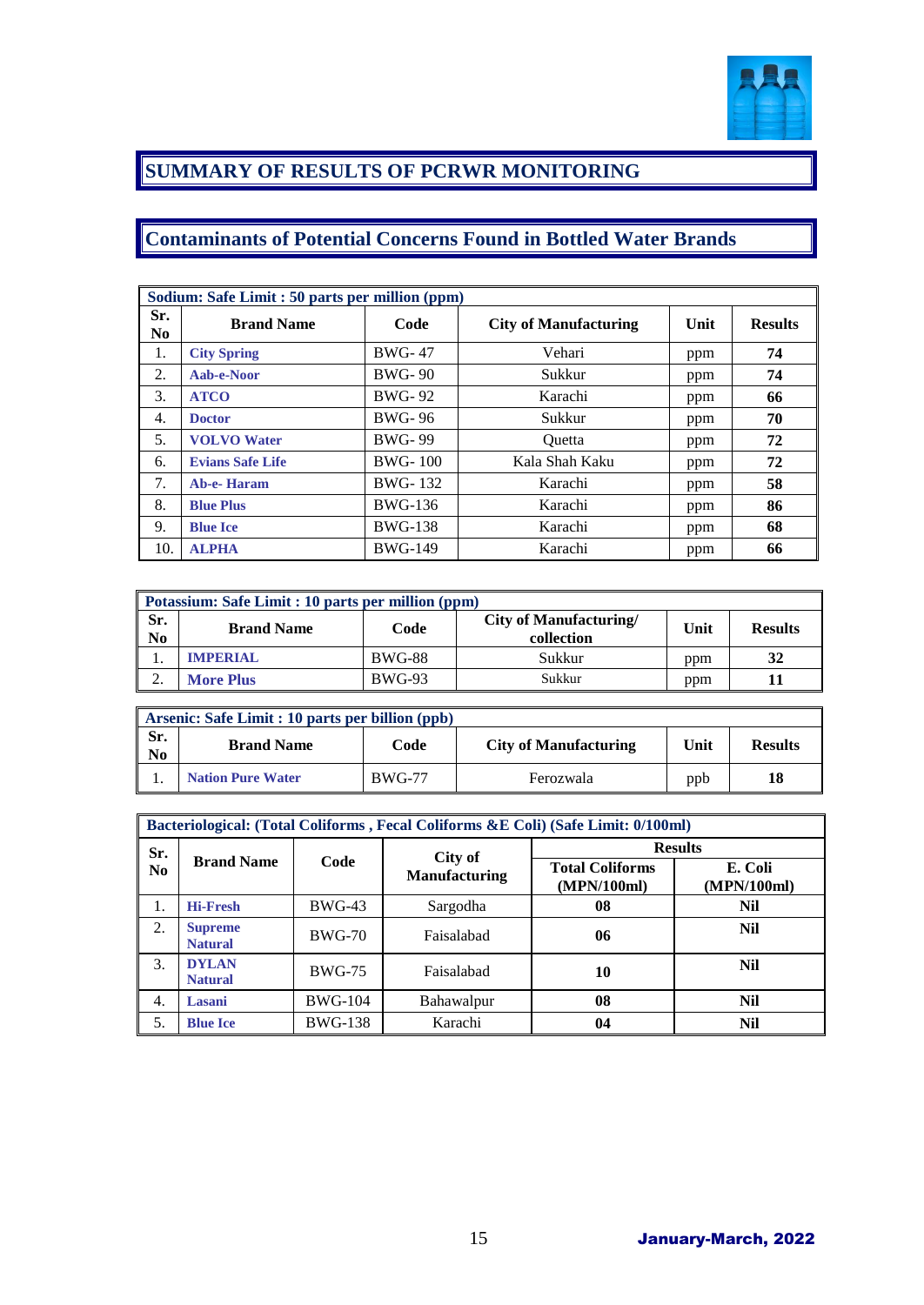

# **PCRWR TESTING: SAFE BRANDS**

| Sr. No           | <b>Brand Name</b>         | <b>Code</b>   |                 | <b>Quality (Safe/Unsafe)</b> |
|------------------|---------------------------|---------------|-----------------|------------------------------|
|                  |                           |               | <b>Chemical</b> | <b>Microbiological</b>       |
| 1.               | <b>Ora Pure</b>           | <b>BWG-01</b> | <b>Safe</b>     | <b>Safe</b>                  |
| $\overline{2}$ . | OPAL+                     | <b>BWG-02</b> | <b>Safe</b>     | <b>Safe</b>                  |
| 3.               | <b>Dew Drop</b>           | <b>BWG-03</b> | <b>Safe</b>     | <b>Safe</b>                  |
| $\overline{4}$ . | <b>Premium Spring</b>     | <b>BWG-04</b> | <b>Safe</b>     | <b>Safe</b>                  |
| 5.               | Elim                      | <b>BWG-05</b> | <b>Safe</b>     | <b>Safe</b>                  |
| 6.               | <b>Aqua Emporium</b>      | <b>BWG-06</b> | <b>Safe</b>     | <b>Safe</b>                  |
| 7.               | <b>MARWA Water</b>        | <b>BWG-07</b> | <b>Safe</b>     | <b>Safe</b>                  |
| 8.               | <b>SOLONEY</b>            | <b>BWG-08</b> | <b>Safe</b>     | <b>Safe</b>                  |
| 9.               | <b>Pure Sip</b>           | <b>BWG-09</b> | <b>Safe</b>     | <b>Safe</b>                  |
| 10.              | <b>Shaafi</b>             | <b>BWG-10</b> | <b>Safe</b>     | <b>Safe</b>                  |
| 11.              | <b>Ripple Water</b>       | <b>BWG-11</b> | <b>Safe</b>     | <b>Safe</b>                  |
| 12.              | <b>Water Empire</b>       | <b>BWG-12</b> | <b>Safe</b>     | <b>Safe</b>                  |
| 13.              | <b>Pacific Pure</b>       | $BWG-13$      | <b>Safe</b>     | <b>Safe</b>                  |
| 14.              | <b>Al-MENA</b>            | <b>BWG-14</b> | <b>Safe</b>     | <b>Safe</b>                  |
| 15.              | <b>Nectar</b>             | <b>BWG-15</b> | <b>Safe</b>     | <b>Safe</b>                  |
| 16.              | <b>Aqua Green</b>         | <b>BWG-16</b> | <b>Safe</b>     | <b>Safe</b>                  |
| 17.              | <b>Safa Plus</b>          | <b>BWG-17</b> | <b>Safe</b>     | <b>Safe</b>                  |
| 18.              | <b>Fresh Life</b>         | <b>BWG-18</b> | <b>Safe</b>     | <b>Safe</b>                  |
| 19.              | <b>Nestol</b>             | <b>BWG-19</b> | <b>Safe</b>     | <b>Safe</b>                  |
| 20.              | <b>EDGE</b>               | <b>BWG-20</b> | <b>Safe</b>     | <b>Safe</b>                  |
| 21.              | <b>Calci Dew</b>          | <b>BWG-21</b> | <b>Safe</b>     | <b>Safe</b>                  |
| 22.              | <b>Maple Plus</b>         | <b>BWG-22</b> | <b>Safe</b>     | <b>Safe</b>                  |
| 23.              | <b>Elovina</b>            | <b>BWG-23</b> | <b>Safe</b>     | <b>Safe</b>                  |
| 24.              | <b>Drink It</b>           | <b>BWG-24</b> | <b>Safe</b>     | <b>Safe</b>                  |
| 25.              | <b>TWS</b>                | <b>BWG-25</b> | <b>Safe</b>     | <b>Safe</b>                  |
| 26.              | <b>Aqua Stream</b>        | <b>BWG-26</b> | <b>Safe</b>     | <b>Safe</b>                  |
| 27.              | Hydra                     | <b>BWG-27</b> | <b>Safe</b>     | <b>Safe</b>                  |
| 28.              | <b>H2O Unique</b>         | <b>BWG-28</b> | <b>Safe</b>     | <b>Safe</b>                  |
| 29.              | <b>SEAROSE</b>            | <b>BWG-29</b> | <b>Safe</b>     | <b>Safe</b>                  |
| 30.              | <b>New Natural</b>        | <b>BWG-30</b> | <b>Safe</b>     | <b>Safe</b>                  |
| 31.              | <b>Springta</b>           | <b>BWG-31</b> | <b>Safe</b>     | <b>Safe</b>                  |
| 32.              | <b>Murree Sparkletts</b>  | <b>BWG-32</b> | <b>Safe</b>     | <b>Safe</b>                  |
| 33.              | <b>Happy Life Vital</b>   | <b>BWG-33</b> | <b>Safe</b>     | <b>Safe</b>                  |
| 34.              | <b>Freshley</b>           | <b>BWG-34</b> | <b>Safe</b>     | <b>Safe</b>                  |
| 35.              | Freshin                   | <b>BWG-35</b> | <b>Safe</b>     | <b>Safe</b>                  |
| 36.              | <b>Clear</b>              | <b>BWG-36</b> | <b>Safe</b>     | <b>Safe</b>                  |
| 37.              | <b>Vividle</b>            | <b>BWG-37</b> | <b>Safe</b>     | <b>Safe</b>                  |
| 38.              | <b>SUJO</b>               | <b>BWG-38</b> | <b>Safe</b>     | <b>Safe</b>                  |
| 39.              | <b>Seven Springs</b>      | <b>BWG-39</b> | <b>Safe</b>     | <b>Safe</b>                  |
| 40.              | <b>Himalaya</b>           | <b>BWG-40</b> | <b>Safe</b>     | <b>Safe</b>                  |
| 41.              | <b>Oxford Pure Water</b>  | <b>BWG-41</b> | <b>Safe</b>     | <b>Safe</b>                  |
| 42.              | <b>Arwafina</b>           | <b>BWG-42</b> | <b>Safe</b>     | <b>Safe</b>                  |
| 43.              | <b>Ness Pak</b>           | <b>BWG-44</b> | <b>Safe</b>     | <b>Safe</b>                  |
| 44.              | <b>Natural Water Pack</b> | <b>BWG-45</b> | <b>Safe</b>     | <b>Safe</b>                  |
| 45.              | <b>FAIHA Aqua</b>         | <b>BWG-46</b> | <b>Safe</b>     | <b>Safe</b>                  |
| 46.              | <b>Alpine Pure</b>        | <b>BWG-48</b> | <b>Safe</b>     | <b>Safe</b>                  |
| 47.              | <b>Rare Dew Drop</b>      | <b>BWG-49</b> | <b>Safe</b>     | <b>Safe</b>                  |
| 48.              | Life                      | <b>BWG-50</b> | <b>Safe</b>     | <b>Safe</b>                  |
| 49.              | <b>OASIS Plus</b>         | <b>BWG-51</b> | <b>Safe</b>     | <b>Safe</b>                  |
| 50.              | <b>Natural LAPANI</b>     | <b>BWG-52</b> | <b>Safe</b>     | <b>Safe</b>                  |
| 51.              | <b>Bake Master</b>        | <b>BWG-53</b> | <b>Safe</b>     | <b>Safe</b>                  |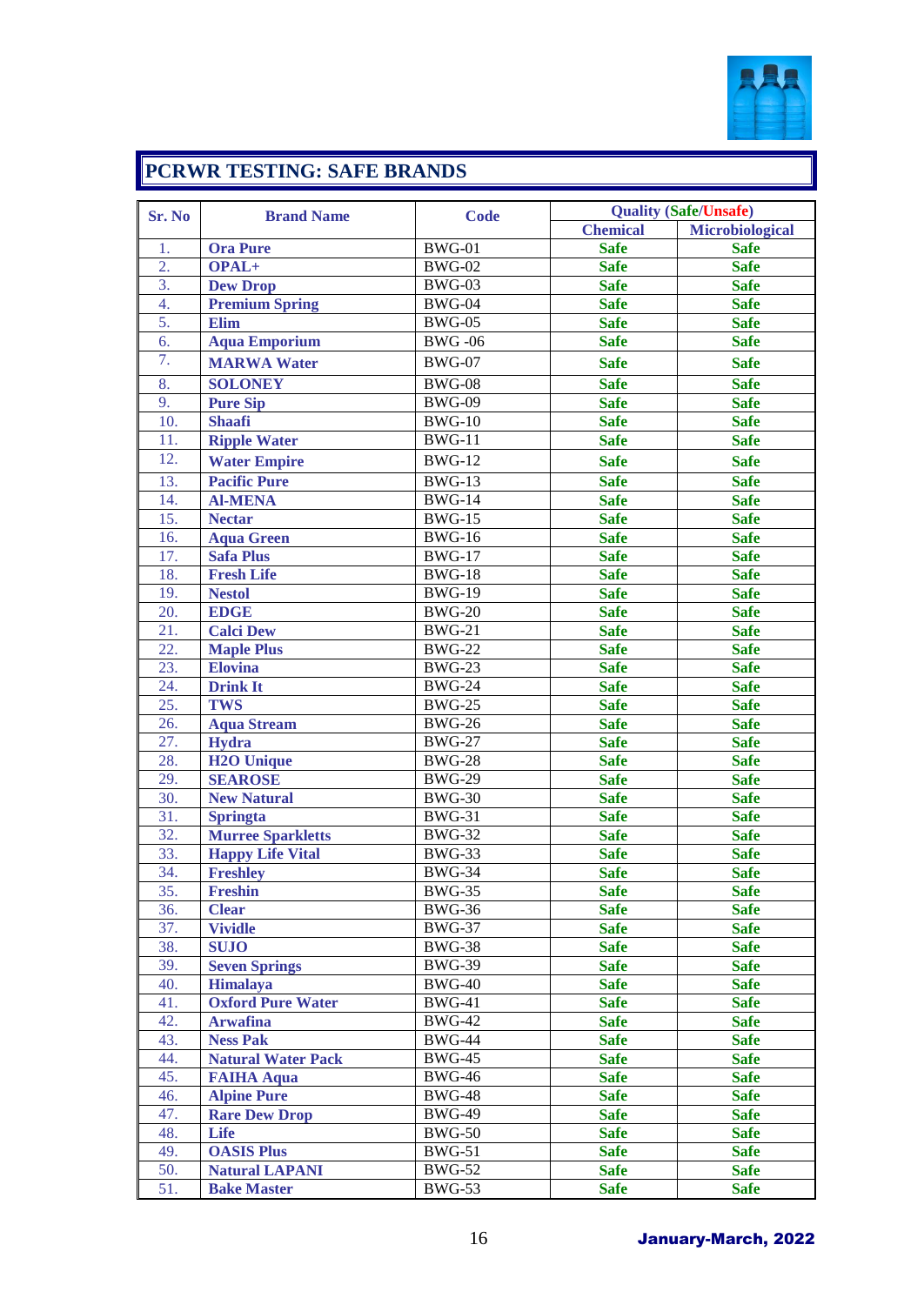

| Sr. No<br><b>Brand Name</b><br><b>Chemical</b><br><b>Masafi</b><br><b>BWG-54</b><br>52.<br><b>Safe</b><br>53.<br><b>Dazzling Water</b><br><b>BWG-55</b><br><b>Safe</b><br>54.<br>Zam Zam<br><b>BWG-56</b><br><b>Safe</b><br>55.<br><b>K&amp;S Aqua Sea</b><br><b>BWG-57</b><br><b>Safe</b><br>56.<br><b>Marine Global</b><br><b>BWG-58</b><br><b>Safe</b><br>57.<br><b>BWG-59</b><br><b>Safe</b><br><b>Isberg</b><br>58.<br><b>DJOUR</b><br><b>Safe</b><br><b>BWG-60</b><br>59.<br>Aab'e Dubai<br><b>BWG-61</b><br><b>Safe</b><br><b>BWG-62</b><br><b>Safe</b><br>60.<br><b>ZALMI</b><br><b>Safe</b><br><b>BWG-63</b><br>61.<br><b>Gourmet</b><br><b>Safe</b><br>62.<br><b>MARVI</b><br><b>BWG-64</b><br><b>BWG-65</b><br><b>Safe</b><br>63.<br><b>PURE Next</b><br><b>BWG-66</b><br><b>Safe</b><br><b>JEL</b><br>64.<br><b>MEHRAN</b><br><b>Safe</b><br>65.<br><b>BWG-67</b><br><b>Safe</b><br>Pak Aqua<br><b>BWG-68</b><br>66.<br><b>Safe</b><br><b>Excellent Natural</b><br><b>BWG-69</b><br>67.<br><b>BWG-71</b><br><b>Safe</b><br>68.<br><b>Blu Water</b><br><b>BWG-72</b><br><b>Safe</b><br>69.<br><b>ARA Water</b><br><b>Safe</b><br>70.<br><b>BWG-73</b><br><b>Ziran</b><br><b>Aqua Life</b><br><b>BWG-74</b><br><b>Safe</b><br>71.<br>72.<br><b>BWG-76</b><br><b>Safe</b><br><b>Best Natural</b><br>73.<br><b>BWG-78</b><br><b>Safe</b><br><b>Pure Nature</b><br><b>IMMA</b><br><b>BWG-79</b><br><b>Safe</b><br>74.<br><b>Soft Water</b><br>75.<br><b>BWG-80</b><br><b>Safe</b><br>Aab-e-Kashmir<br>76.<br><b>SMAK</b><br><b>Safe</b><br><b>BWG-81</b><br>77.<br><b>BWG-82</b><br><b>Safe</b><br><b>Aqua Best</b><br>78.<br><b>BWG-83</b><br><b>Safe</b><br><b>Dasani</b><br>79.<br><b>BWG-84</b><br><b>Safe</b><br><b>Aquafina</b><br>80.<br><b>MUSKAN</b><br><b>BWG-85</b><br><b>Safe</b><br>81.<br><b>K.K Pure Drinking Water</b><br><b>BWG-86</b><br><b>Safe</b><br>82.<br><b>INDUS</b><br><b>BWG-87</b><br><b>Safe</b><br>83.<br><b>Pure Life</b><br><b>BWG-89</b><br><b>Safe</b><br>84.<br><b>MEZAN</b><br><b>BWG-91</b><br><b>Safe</b><br>85.<br><b>BWG-94</b><br><b>Safe</b><br>Aab-e-Gul<br>86.<br><b>Salsabeel</b><br><b>BWG-95</b><br><b>Safe</b><br>87.<br><b>BWG-97</b><br><b>Safe</b><br><b>Chiltan Aqua</b><br>88.<br><b>BOLANIA</b><br><b>BWG-98</b><br><b>Safe</b><br>89.<br><b>BWG-101</b><br><b>Aqua Hygienic</b><br><b>Safe</b><br>90.<br><b>NEXUS</b><br><b>BWG-102</b><br><b>Safe</b><br>91.<br><b>BWG-103</b><br>Pine'o<br><b>Safe</b><br>92.<br>$\overline{\text{BWG}}$ -105<br><b>Elayn Plus</b><br><b>Safe</b><br>93.<br><b>FUSION</b><br><b>BWG-106</b><br><b>Safe</b><br>94.<br><b>BWG-107</b><br><b>Safe</b><br><b>Aqua Refine</b><br>95.<br>$\overline{\text{BWG}}$ -108<br><b>Safe</b><br><b>Nero</b><br>96.<br><b>BWG-109</b><br><b>KaraKorum Flow</b><br><b>Safe</b><br>97.<br><b>BWG-110</b><br>H <sub>2</sub> OPE<br><b>Safe</b><br>98.<br><b>BWG-111</b><br><b>Aqua Royal</b><br><b>Safe</b><br>99.<br><b>BWG-112</b><br><b>Jami Water</b><br><b>Safe</b><br>$\overline{\text{BW}}$ G-113<br>100.<br><b>Al-Shalal</b><br><b>Safe</b><br>$\overline{\text{BW}}$ G-114<br>101.<br><b>Safe</b><br><b>Ripples</b> | <b>Quality (Safe/Unsafe)</b> |
|------------------------------------------------------------------------------------------------------------------------------------------------------------------------------------------------------------------------------------------------------------------------------------------------------------------------------------------------------------------------------------------------------------------------------------------------------------------------------------------------------------------------------------------------------------------------------------------------------------------------------------------------------------------------------------------------------------------------------------------------------------------------------------------------------------------------------------------------------------------------------------------------------------------------------------------------------------------------------------------------------------------------------------------------------------------------------------------------------------------------------------------------------------------------------------------------------------------------------------------------------------------------------------------------------------------------------------------------------------------------------------------------------------------------------------------------------------------------------------------------------------------------------------------------------------------------------------------------------------------------------------------------------------------------------------------------------------------------------------------------------------------------------------------------------------------------------------------------------------------------------------------------------------------------------------------------------------------------------------------------------------------------------------------------------------------------------------------------------------------------------------------------------------------------------------------------------------------------------------------------------------------------------------------------------------------------------------------------------------------------------------------------------------------------------------------------------------------------------------------------------------------------------------------------------------------------------------------------------------------------------------------------------------------------------------------------------------------------------------------------------------------------------------------------------------------------------------------------------------------------------------------------------------------------------------------------------------------------------------------------------------------------------------------------------------------------------------------------------------------------------------------------------------|------------------------------|
|                                                                                                                                                                                                                                                                                                                                                                                                                                                                                                                                                                                                                                                                                                                                                                                                                                                                                                                                                                                                                                                                                                                                                                                                                                                                                                                                                                                                                                                                                                                                                                                                                                                                                                                                                                                                                                                                                                                                                                                                                                                                                                                                                                                                                                                                                                                                                                                                                                                                                                                                                                                                                                                                                                                                                                                                                                                                                                                                                                                                                                                                                                                                                            | <b>Microbiological</b>       |
|                                                                                                                                                                                                                                                                                                                                                                                                                                                                                                                                                                                                                                                                                                                                                                                                                                                                                                                                                                                                                                                                                                                                                                                                                                                                                                                                                                                                                                                                                                                                                                                                                                                                                                                                                                                                                                                                                                                                                                                                                                                                                                                                                                                                                                                                                                                                                                                                                                                                                                                                                                                                                                                                                                                                                                                                                                                                                                                                                                                                                                                                                                                                                            | <b>Safe</b>                  |
|                                                                                                                                                                                                                                                                                                                                                                                                                                                                                                                                                                                                                                                                                                                                                                                                                                                                                                                                                                                                                                                                                                                                                                                                                                                                                                                                                                                                                                                                                                                                                                                                                                                                                                                                                                                                                                                                                                                                                                                                                                                                                                                                                                                                                                                                                                                                                                                                                                                                                                                                                                                                                                                                                                                                                                                                                                                                                                                                                                                                                                                                                                                                                            | <b>Safe</b>                  |
|                                                                                                                                                                                                                                                                                                                                                                                                                                                                                                                                                                                                                                                                                                                                                                                                                                                                                                                                                                                                                                                                                                                                                                                                                                                                                                                                                                                                                                                                                                                                                                                                                                                                                                                                                                                                                                                                                                                                                                                                                                                                                                                                                                                                                                                                                                                                                                                                                                                                                                                                                                                                                                                                                                                                                                                                                                                                                                                                                                                                                                                                                                                                                            | <b>Safe</b>                  |
|                                                                                                                                                                                                                                                                                                                                                                                                                                                                                                                                                                                                                                                                                                                                                                                                                                                                                                                                                                                                                                                                                                                                                                                                                                                                                                                                                                                                                                                                                                                                                                                                                                                                                                                                                                                                                                                                                                                                                                                                                                                                                                                                                                                                                                                                                                                                                                                                                                                                                                                                                                                                                                                                                                                                                                                                                                                                                                                                                                                                                                                                                                                                                            | <b>Safe</b>                  |
|                                                                                                                                                                                                                                                                                                                                                                                                                                                                                                                                                                                                                                                                                                                                                                                                                                                                                                                                                                                                                                                                                                                                                                                                                                                                                                                                                                                                                                                                                                                                                                                                                                                                                                                                                                                                                                                                                                                                                                                                                                                                                                                                                                                                                                                                                                                                                                                                                                                                                                                                                                                                                                                                                                                                                                                                                                                                                                                                                                                                                                                                                                                                                            | <b>Safe</b>                  |
|                                                                                                                                                                                                                                                                                                                                                                                                                                                                                                                                                                                                                                                                                                                                                                                                                                                                                                                                                                                                                                                                                                                                                                                                                                                                                                                                                                                                                                                                                                                                                                                                                                                                                                                                                                                                                                                                                                                                                                                                                                                                                                                                                                                                                                                                                                                                                                                                                                                                                                                                                                                                                                                                                                                                                                                                                                                                                                                                                                                                                                                                                                                                                            | <b>Safe</b>                  |
|                                                                                                                                                                                                                                                                                                                                                                                                                                                                                                                                                                                                                                                                                                                                                                                                                                                                                                                                                                                                                                                                                                                                                                                                                                                                                                                                                                                                                                                                                                                                                                                                                                                                                                                                                                                                                                                                                                                                                                                                                                                                                                                                                                                                                                                                                                                                                                                                                                                                                                                                                                                                                                                                                                                                                                                                                                                                                                                                                                                                                                                                                                                                                            | <b>Safe</b>                  |
|                                                                                                                                                                                                                                                                                                                                                                                                                                                                                                                                                                                                                                                                                                                                                                                                                                                                                                                                                                                                                                                                                                                                                                                                                                                                                                                                                                                                                                                                                                                                                                                                                                                                                                                                                                                                                                                                                                                                                                                                                                                                                                                                                                                                                                                                                                                                                                                                                                                                                                                                                                                                                                                                                                                                                                                                                                                                                                                                                                                                                                                                                                                                                            | <b>Safe</b>                  |
|                                                                                                                                                                                                                                                                                                                                                                                                                                                                                                                                                                                                                                                                                                                                                                                                                                                                                                                                                                                                                                                                                                                                                                                                                                                                                                                                                                                                                                                                                                                                                                                                                                                                                                                                                                                                                                                                                                                                                                                                                                                                                                                                                                                                                                                                                                                                                                                                                                                                                                                                                                                                                                                                                                                                                                                                                                                                                                                                                                                                                                                                                                                                                            | <b>Safe</b>                  |
|                                                                                                                                                                                                                                                                                                                                                                                                                                                                                                                                                                                                                                                                                                                                                                                                                                                                                                                                                                                                                                                                                                                                                                                                                                                                                                                                                                                                                                                                                                                                                                                                                                                                                                                                                                                                                                                                                                                                                                                                                                                                                                                                                                                                                                                                                                                                                                                                                                                                                                                                                                                                                                                                                                                                                                                                                                                                                                                                                                                                                                                                                                                                                            | <b>Safe</b>                  |
|                                                                                                                                                                                                                                                                                                                                                                                                                                                                                                                                                                                                                                                                                                                                                                                                                                                                                                                                                                                                                                                                                                                                                                                                                                                                                                                                                                                                                                                                                                                                                                                                                                                                                                                                                                                                                                                                                                                                                                                                                                                                                                                                                                                                                                                                                                                                                                                                                                                                                                                                                                                                                                                                                                                                                                                                                                                                                                                                                                                                                                                                                                                                                            | <b>Safe</b>                  |
|                                                                                                                                                                                                                                                                                                                                                                                                                                                                                                                                                                                                                                                                                                                                                                                                                                                                                                                                                                                                                                                                                                                                                                                                                                                                                                                                                                                                                                                                                                                                                                                                                                                                                                                                                                                                                                                                                                                                                                                                                                                                                                                                                                                                                                                                                                                                                                                                                                                                                                                                                                                                                                                                                                                                                                                                                                                                                                                                                                                                                                                                                                                                                            | <b>Safe</b>                  |
|                                                                                                                                                                                                                                                                                                                                                                                                                                                                                                                                                                                                                                                                                                                                                                                                                                                                                                                                                                                                                                                                                                                                                                                                                                                                                                                                                                                                                                                                                                                                                                                                                                                                                                                                                                                                                                                                                                                                                                                                                                                                                                                                                                                                                                                                                                                                                                                                                                                                                                                                                                                                                                                                                                                                                                                                                                                                                                                                                                                                                                                                                                                                                            | <b>Safe</b>                  |
|                                                                                                                                                                                                                                                                                                                                                                                                                                                                                                                                                                                                                                                                                                                                                                                                                                                                                                                                                                                                                                                                                                                                                                                                                                                                                                                                                                                                                                                                                                                                                                                                                                                                                                                                                                                                                                                                                                                                                                                                                                                                                                                                                                                                                                                                                                                                                                                                                                                                                                                                                                                                                                                                                                                                                                                                                                                                                                                                                                                                                                                                                                                                                            | <b>Safe</b>                  |
|                                                                                                                                                                                                                                                                                                                                                                                                                                                                                                                                                                                                                                                                                                                                                                                                                                                                                                                                                                                                                                                                                                                                                                                                                                                                                                                                                                                                                                                                                                                                                                                                                                                                                                                                                                                                                                                                                                                                                                                                                                                                                                                                                                                                                                                                                                                                                                                                                                                                                                                                                                                                                                                                                                                                                                                                                                                                                                                                                                                                                                                                                                                                                            | <b>Safe</b>                  |
|                                                                                                                                                                                                                                                                                                                                                                                                                                                                                                                                                                                                                                                                                                                                                                                                                                                                                                                                                                                                                                                                                                                                                                                                                                                                                                                                                                                                                                                                                                                                                                                                                                                                                                                                                                                                                                                                                                                                                                                                                                                                                                                                                                                                                                                                                                                                                                                                                                                                                                                                                                                                                                                                                                                                                                                                                                                                                                                                                                                                                                                                                                                                                            | <b>Safe</b>                  |
|                                                                                                                                                                                                                                                                                                                                                                                                                                                                                                                                                                                                                                                                                                                                                                                                                                                                                                                                                                                                                                                                                                                                                                                                                                                                                                                                                                                                                                                                                                                                                                                                                                                                                                                                                                                                                                                                                                                                                                                                                                                                                                                                                                                                                                                                                                                                                                                                                                                                                                                                                                                                                                                                                                                                                                                                                                                                                                                                                                                                                                                                                                                                                            | <b>Safe</b>                  |
|                                                                                                                                                                                                                                                                                                                                                                                                                                                                                                                                                                                                                                                                                                                                                                                                                                                                                                                                                                                                                                                                                                                                                                                                                                                                                                                                                                                                                                                                                                                                                                                                                                                                                                                                                                                                                                                                                                                                                                                                                                                                                                                                                                                                                                                                                                                                                                                                                                                                                                                                                                                                                                                                                                                                                                                                                                                                                                                                                                                                                                                                                                                                                            | <b>Safe</b>                  |
|                                                                                                                                                                                                                                                                                                                                                                                                                                                                                                                                                                                                                                                                                                                                                                                                                                                                                                                                                                                                                                                                                                                                                                                                                                                                                                                                                                                                                                                                                                                                                                                                                                                                                                                                                                                                                                                                                                                                                                                                                                                                                                                                                                                                                                                                                                                                                                                                                                                                                                                                                                                                                                                                                                                                                                                                                                                                                                                                                                                                                                                                                                                                                            | <b>Safe</b>                  |
|                                                                                                                                                                                                                                                                                                                                                                                                                                                                                                                                                                                                                                                                                                                                                                                                                                                                                                                                                                                                                                                                                                                                                                                                                                                                                                                                                                                                                                                                                                                                                                                                                                                                                                                                                                                                                                                                                                                                                                                                                                                                                                                                                                                                                                                                                                                                                                                                                                                                                                                                                                                                                                                                                                                                                                                                                                                                                                                                                                                                                                                                                                                                                            | <b>Safe</b>                  |
|                                                                                                                                                                                                                                                                                                                                                                                                                                                                                                                                                                                                                                                                                                                                                                                                                                                                                                                                                                                                                                                                                                                                                                                                                                                                                                                                                                                                                                                                                                                                                                                                                                                                                                                                                                                                                                                                                                                                                                                                                                                                                                                                                                                                                                                                                                                                                                                                                                                                                                                                                                                                                                                                                                                                                                                                                                                                                                                                                                                                                                                                                                                                                            | <b>Safe</b>                  |
|                                                                                                                                                                                                                                                                                                                                                                                                                                                                                                                                                                                                                                                                                                                                                                                                                                                                                                                                                                                                                                                                                                                                                                                                                                                                                                                                                                                                                                                                                                                                                                                                                                                                                                                                                                                                                                                                                                                                                                                                                                                                                                                                                                                                                                                                                                                                                                                                                                                                                                                                                                                                                                                                                                                                                                                                                                                                                                                                                                                                                                                                                                                                                            | <b>Safe</b>                  |
|                                                                                                                                                                                                                                                                                                                                                                                                                                                                                                                                                                                                                                                                                                                                                                                                                                                                                                                                                                                                                                                                                                                                                                                                                                                                                                                                                                                                                                                                                                                                                                                                                                                                                                                                                                                                                                                                                                                                                                                                                                                                                                                                                                                                                                                                                                                                                                                                                                                                                                                                                                                                                                                                                                                                                                                                                                                                                                                                                                                                                                                                                                                                                            | <b>Safe</b>                  |
|                                                                                                                                                                                                                                                                                                                                                                                                                                                                                                                                                                                                                                                                                                                                                                                                                                                                                                                                                                                                                                                                                                                                                                                                                                                                                                                                                                                                                                                                                                                                                                                                                                                                                                                                                                                                                                                                                                                                                                                                                                                                                                                                                                                                                                                                                                                                                                                                                                                                                                                                                                                                                                                                                                                                                                                                                                                                                                                                                                                                                                                                                                                                                            | <b>Safe</b>                  |
|                                                                                                                                                                                                                                                                                                                                                                                                                                                                                                                                                                                                                                                                                                                                                                                                                                                                                                                                                                                                                                                                                                                                                                                                                                                                                                                                                                                                                                                                                                                                                                                                                                                                                                                                                                                                                                                                                                                                                                                                                                                                                                                                                                                                                                                                                                                                                                                                                                                                                                                                                                                                                                                                                                                                                                                                                                                                                                                                                                                                                                                                                                                                                            |                              |
|                                                                                                                                                                                                                                                                                                                                                                                                                                                                                                                                                                                                                                                                                                                                                                                                                                                                                                                                                                                                                                                                                                                                                                                                                                                                                                                                                                                                                                                                                                                                                                                                                                                                                                                                                                                                                                                                                                                                                                                                                                                                                                                                                                                                                                                                                                                                                                                                                                                                                                                                                                                                                                                                                                                                                                                                                                                                                                                                                                                                                                                                                                                                                            | <b>Safe</b>                  |
|                                                                                                                                                                                                                                                                                                                                                                                                                                                                                                                                                                                                                                                                                                                                                                                                                                                                                                                                                                                                                                                                                                                                                                                                                                                                                                                                                                                                                                                                                                                                                                                                                                                                                                                                                                                                                                                                                                                                                                                                                                                                                                                                                                                                                                                                                                                                                                                                                                                                                                                                                                                                                                                                                                                                                                                                                                                                                                                                                                                                                                                                                                                                                            | <b>Safe</b>                  |
|                                                                                                                                                                                                                                                                                                                                                                                                                                                                                                                                                                                                                                                                                                                                                                                                                                                                                                                                                                                                                                                                                                                                                                                                                                                                                                                                                                                                                                                                                                                                                                                                                                                                                                                                                                                                                                                                                                                                                                                                                                                                                                                                                                                                                                                                                                                                                                                                                                                                                                                                                                                                                                                                                                                                                                                                                                                                                                                                                                                                                                                                                                                                                            | <b>Safe</b>                  |
|                                                                                                                                                                                                                                                                                                                                                                                                                                                                                                                                                                                                                                                                                                                                                                                                                                                                                                                                                                                                                                                                                                                                                                                                                                                                                                                                                                                                                                                                                                                                                                                                                                                                                                                                                                                                                                                                                                                                                                                                                                                                                                                                                                                                                                                                                                                                                                                                                                                                                                                                                                                                                                                                                                                                                                                                                                                                                                                                                                                                                                                                                                                                                            | <b>Safe</b>                  |
|                                                                                                                                                                                                                                                                                                                                                                                                                                                                                                                                                                                                                                                                                                                                                                                                                                                                                                                                                                                                                                                                                                                                                                                                                                                                                                                                                                                                                                                                                                                                                                                                                                                                                                                                                                                                                                                                                                                                                                                                                                                                                                                                                                                                                                                                                                                                                                                                                                                                                                                                                                                                                                                                                                                                                                                                                                                                                                                                                                                                                                                                                                                                                            | <b>Safe</b>                  |
|                                                                                                                                                                                                                                                                                                                                                                                                                                                                                                                                                                                                                                                                                                                                                                                                                                                                                                                                                                                                                                                                                                                                                                                                                                                                                                                                                                                                                                                                                                                                                                                                                                                                                                                                                                                                                                                                                                                                                                                                                                                                                                                                                                                                                                                                                                                                                                                                                                                                                                                                                                                                                                                                                                                                                                                                                                                                                                                                                                                                                                                                                                                                                            | <b>Safe</b>                  |
|                                                                                                                                                                                                                                                                                                                                                                                                                                                                                                                                                                                                                                                                                                                                                                                                                                                                                                                                                                                                                                                                                                                                                                                                                                                                                                                                                                                                                                                                                                                                                                                                                                                                                                                                                                                                                                                                                                                                                                                                                                                                                                                                                                                                                                                                                                                                                                                                                                                                                                                                                                                                                                                                                                                                                                                                                                                                                                                                                                                                                                                                                                                                                            | <b>Safe</b>                  |
|                                                                                                                                                                                                                                                                                                                                                                                                                                                                                                                                                                                                                                                                                                                                                                                                                                                                                                                                                                                                                                                                                                                                                                                                                                                                                                                                                                                                                                                                                                                                                                                                                                                                                                                                                                                                                                                                                                                                                                                                                                                                                                                                                                                                                                                                                                                                                                                                                                                                                                                                                                                                                                                                                                                                                                                                                                                                                                                                                                                                                                                                                                                                                            | <b>Safe</b>                  |
|                                                                                                                                                                                                                                                                                                                                                                                                                                                                                                                                                                                                                                                                                                                                                                                                                                                                                                                                                                                                                                                                                                                                                                                                                                                                                                                                                                                                                                                                                                                                                                                                                                                                                                                                                                                                                                                                                                                                                                                                                                                                                                                                                                                                                                                                                                                                                                                                                                                                                                                                                                                                                                                                                                                                                                                                                                                                                                                                                                                                                                                                                                                                                            | <b>Safe</b>                  |
|                                                                                                                                                                                                                                                                                                                                                                                                                                                                                                                                                                                                                                                                                                                                                                                                                                                                                                                                                                                                                                                                                                                                                                                                                                                                                                                                                                                                                                                                                                                                                                                                                                                                                                                                                                                                                                                                                                                                                                                                                                                                                                                                                                                                                                                                                                                                                                                                                                                                                                                                                                                                                                                                                                                                                                                                                                                                                                                                                                                                                                                                                                                                                            | <b>Safe</b>                  |
|                                                                                                                                                                                                                                                                                                                                                                                                                                                                                                                                                                                                                                                                                                                                                                                                                                                                                                                                                                                                                                                                                                                                                                                                                                                                                                                                                                                                                                                                                                                                                                                                                                                                                                                                                                                                                                                                                                                                                                                                                                                                                                                                                                                                                                                                                                                                                                                                                                                                                                                                                                                                                                                                                                                                                                                                                                                                                                                                                                                                                                                                                                                                                            | <b>Safe</b>                  |
|                                                                                                                                                                                                                                                                                                                                                                                                                                                                                                                                                                                                                                                                                                                                                                                                                                                                                                                                                                                                                                                                                                                                                                                                                                                                                                                                                                                                                                                                                                                                                                                                                                                                                                                                                                                                                                                                                                                                                                                                                                                                                                                                                                                                                                                                                                                                                                                                                                                                                                                                                                                                                                                                                                                                                                                                                                                                                                                                                                                                                                                                                                                                                            | <b>Safe</b>                  |
|                                                                                                                                                                                                                                                                                                                                                                                                                                                                                                                                                                                                                                                                                                                                                                                                                                                                                                                                                                                                                                                                                                                                                                                                                                                                                                                                                                                                                                                                                                                                                                                                                                                                                                                                                                                                                                                                                                                                                                                                                                                                                                                                                                                                                                                                                                                                                                                                                                                                                                                                                                                                                                                                                                                                                                                                                                                                                                                                                                                                                                                                                                                                                            | <b>Safe</b>                  |
|                                                                                                                                                                                                                                                                                                                                                                                                                                                                                                                                                                                                                                                                                                                                                                                                                                                                                                                                                                                                                                                                                                                                                                                                                                                                                                                                                                                                                                                                                                                                                                                                                                                                                                                                                                                                                                                                                                                                                                                                                                                                                                                                                                                                                                                                                                                                                                                                                                                                                                                                                                                                                                                                                                                                                                                                                                                                                                                                                                                                                                                                                                                                                            | <b>Safe</b>                  |
|                                                                                                                                                                                                                                                                                                                                                                                                                                                                                                                                                                                                                                                                                                                                                                                                                                                                                                                                                                                                                                                                                                                                                                                                                                                                                                                                                                                                                                                                                                                                                                                                                                                                                                                                                                                                                                                                                                                                                                                                                                                                                                                                                                                                                                                                                                                                                                                                                                                                                                                                                                                                                                                                                                                                                                                                                                                                                                                                                                                                                                                                                                                                                            | <b>Safe</b>                  |
|                                                                                                                                                                                                                                                                                                                                                                                                                                                                                                                                                                                                                                                                                                                                                                                                                                                                                                                                                                                                                                                                                                                                                                                                                                                                                                                                                                                                                                                                                                                                                                                                                                                                                                                                                                                                                                                                                                                                                                                                                                                                                                                                                                                                                                                                                                                                                                                                                                                                                                                                                                                                                                                                                                                                                                                                                                                                                                                                                                                                                                                                                                                                                            | <b>Safe</b>                  |
|                                                                                                                                                                                                                                                                                                                                                                                                                                                                                                                                                                                                                                                                                                                                                                                                                                                                                                                                                                                                                                                                                                                                                                                                                                                                                                                                                                                                                                                                                                                                                                                                                                                                                                                                                                                                                                                                                                                                                                                                                                                                                                                                                                                                                                                                                                                                                                                                                                                                                                                                                                                                                                                                                                                                                                                                                                                                                                                                                                                                                                                                                                                                                            | <b>Safe</b>                  |
|                                                                                                                                                                                                                                                                                                                                                                                                                                                                                                                                                                                                                                                                                                                                                                                                                                                                                                                                                                                                                                                                                                                                                                                                                                                                                                                                                                                                                                                                                                                                                                                                                                                                                                                                                                                                                                                                                                                                                                                                                                                                                                                                                                                                                                                                                                                                                                                                                                                                                                                                                                                                                                                                                                                                                                                                                                                                                                                                                                                                                                                                                                                                                            | <b>Safe</b>                  |
|                                                                                                                                                                                                                                                                                                                                                                                                                                                                                                                                                                                                                                                                                                                                                                                                                                                                                                                                                                                                                                                                                                                                                                                                                                                                                                                                                                                                                                                                                                                                                                                                                                                                                                                                                                                                                                                                                                                                                                                                                                                                                                                                                                                                                                                                                                                                                                                                                                                                                                                                                                                                                                                                                                                                                                                                                                                                                                                                                                                                                                                                                                                                                            | <b>Safe</b>                  |
|                                                                                                                                                                                                                                                                                                                                                                                                                                                                                                                                                                                                                                                                                                                                                                                                                                                                                                                                                                                                                                                                                                                                                                                                                                                                                                                                                                                                                                                                                                                                                                                                                                                                                                                                                                                                                                                                                                                                                                                                                                                                                                                                                                                                                                                                                                                                                                                                                                                                                                                                                                                                                                                                                                                                                                                                                                                                                                                                                                                                                                                                                                                                                            | <b>Safe</b>                  |
|                                                                                                                                                                                                                                                                                                                                                                                                                                                                                                                                                                                                                                                                                                                                                                                                                                                                                                                                                                                                                                                                                                                                                                                                                                                                                                                                                                                                                                                                                                                                                                                                                                                                                                                                                                                                                                                                                                                                                                                                                                                                                                                                                                                                                                                                                                                                                                                                                                                                                                                                                                                                                                                                                                                                                                                                                                                                                                                                                                                                                                                                                                                                                            | <b>Safe</b>                  |
|                                                                                                                                                                                                                                                                                                                                                                                                                                                                                                                                                                                                                                                                                                                                                                                                                                                                                                                                                                                                                                                                                                                                                                                                                                                                                                                                                                                                                                                                                                                                                                                                                                                                                                                                                                                                                                                                                                                                                                                                                                                                                                                                                                                                                                                                                                                                                                                                                                                                                                                                                                                                                                                                                                                                                                                                                                                                                                                                                                                                                                                                                                                                                            | <b>Safe</b>                  |
|                                                                                                                                                                                                                                                                                                                                                                                                                                                                                                                                                                                                                                                                                                                                                                                                                                                                                                                                                                                                                                                                                                                                                                                                                                                                                                                                                                                                                                                                                                                                                                                                                                                                                                                                                                                                                                                                                                                                                                                                                                                                                                                                                                                                                                                                                                                                                                                                                                                                                                                                                                                                                                                                                                                                                                                                                                                                                                                                                                                                                                                                                                                                                            | <b>Safe</b>                  |
|                                                                                                                                                                                                                                                                                                                                                                                                                                                                                                                                                                                                                                                                                                                                                                                                                                                                                                                                                                                                                                                                                                                                                                                                                                                                                                                                                                                                                                                                                                                                                                                                                                                                                                                                                                                                                                                                                                                                                                                                                                                                                                                                                                                                                                                                                                                                                                                                                                                                                                                                                                                                                                                                                                                                                                                                                                                                                                                                                                                                                                                                                                                                                            | <b>Safe</b>                  |
|                                                                                                                                                                                                                                                                                                                                                                                                                                                                                                                                                                                                                                                                                                                                                                                                                                                                                                                                                                                                                                                                                                                                                                                                                                                                                                                                                                                                                                                                                                                                                                                                                                                                                                                                                                                                                                                                                                                                                                                                                                                                                                                                                                                                                                                                                                                                                                                                                                                                                                                                                                                                                                                                                                                                                                                                                                                                                                                                                                                                                                                                                                                                                            | <b>Safe</b>                  |
|                                                                                                                                                                                                                                                                                                                                                                                                                                                                                                                                                                                                                                                                                                                                                                                                                                                                                                                                                                                                                                                                                                                                                                                                                                                                                                                                                                                                                                                                                                                                                                                                                                                                                                                                                                                                                                                                                                                                                                                                                                                                                                                                                                                                                                                                                                                                                                                                                                                                                                                                                                                                                                                                                                                                                                                                                                                                                                                                                                                                                                                                                                                                                            | <b>Safe</b>                  |
| <b>OSLO</b><br>$\overline{B}$ WG-115<br>102.<br><b>Safe</b>                                                                                                                                                                                                                                                                                                                                                                                                                                                                                                                                                                                                                                                                                                                                                                                                                                                                                                                                                                                                                                                                                                                                                                                                                                                                                                                                                                                                                                                                                                                                                                                                                                                                                                                                                                                                                                                                                                                                                                                                                                                                                                                                                                                                                                                                                                                                                                                                                                                                                                                                                                                                                                                                                                                                                                                                                                                                                                                                                                                                                                                                                                | <b>Safe</b>                  |
| <b>BWG-116</b><br>103.<br><b>Pak Crystal</b><br><b>Safe</b>                                                                                                                                                                                                                                                                                                                                                                                                                                                                                                                                                                                                                                                                                                                                                                                                                                                                                                                                                                                                                                                                                                                                                                                                                                                                                                                                                                                                                                                                                                                                                                                                                                                                                                                                                                                                                                                                                                                                                                                                                                                                                                                                                                                                                                                                                                                                                                                                                                                                                                                                                                                                                                                                                                                                                                                                                                                                                                                                                                                                                                                                                                | <b>Safe</b>                  |
| 104.<br><b>Aqua Splash</b><br><b>BWG-117</b><br><b>Safe</b>                                                                                                                                                                                                                                                                                                                                                                                                                                                                                                                                                                                                                                                                                                                                                                                                                                                                                                                                                                                                                                                                                                                                                                                                                                                                                                                                                                                                                                                                                                                                                                                                                                                                                                                                                                                                                                                                                                                                                                                                                                                                                                                                                                                                                                                                                                                                                                                                                                                                                                                                                                                                                                                                                                                                                                                                                                                                                                                                                                                                                                                                                                | <b>Safe</b>                  |
| 105.<br><b>BWG-118</b><br><b>Aquamin Plus</b><br><b>Safe</b>                                                                                                                                                                                                                                                                                                                                                                                                                                                                                                                                                                                                                                                                                                                                                                                                                                                                                                                                                                                                                                                                                                                                                                                                                                                                                                                                                                                                                                                                                                                                                                                                                                                                                                                                                                                                                                                                                                                                                                                                                                                                                                                                                                                                                                                                                                                                                                                                                                                                                                                                                                                                                                                                                                                                                                                                                                                                                                                                                                                                                                                                                               | <b>Safe</b>                  |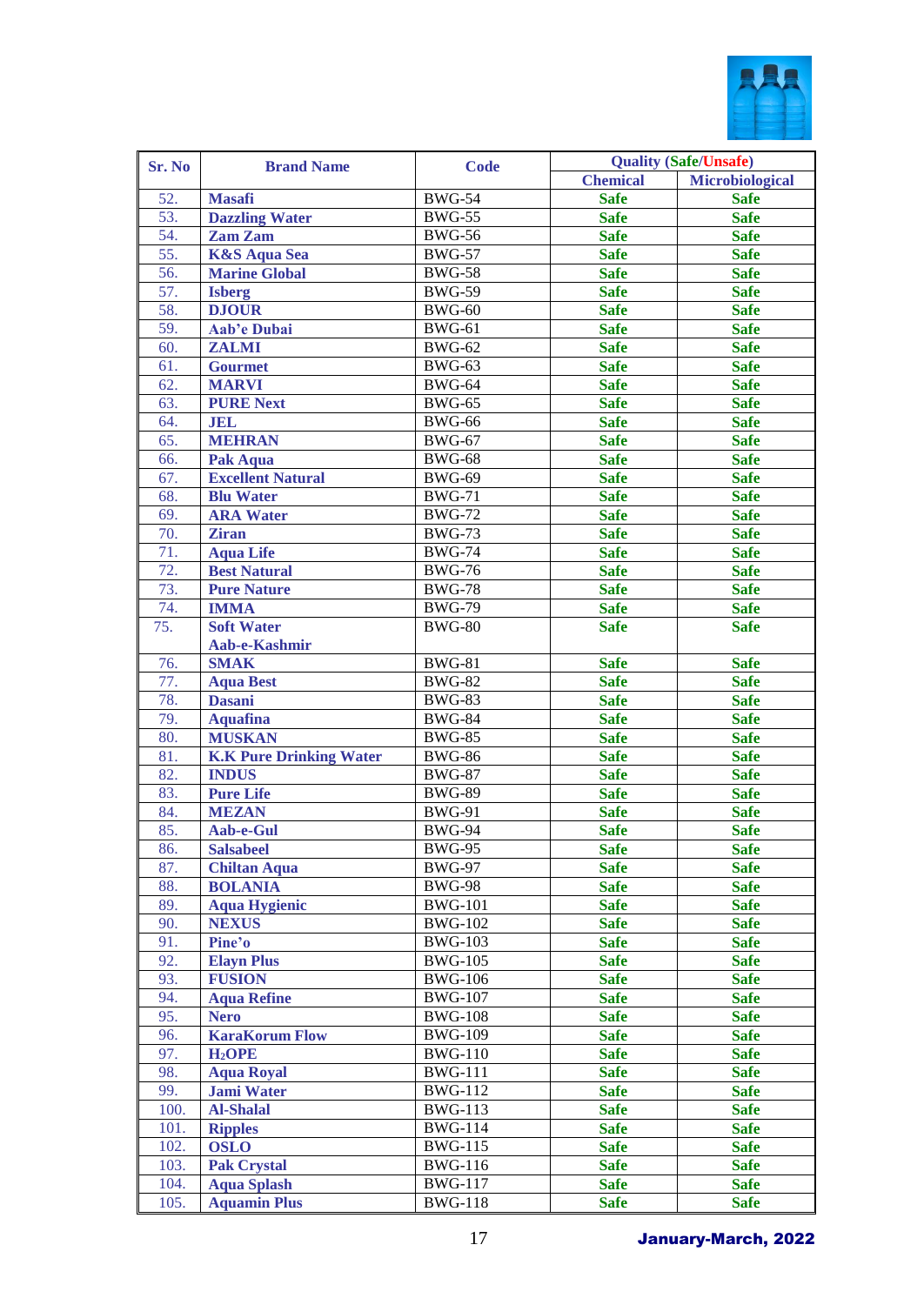

| Sr. No | <b>Brand Name</b>           | <b>Code</b>           |                 | <b>Quality (Safe/Unsafe)</b> |
|--------|-----------------------------|-----------------------|-----------------|------------------------------|
|        |                             |                       | <b>Chemical</b> | Microbiological              |
| 106.   | <b>Wah Water</b>            | <b>BWG-119</b>        | <b>Safe</b>     | <b>Safe</b>                  |
| 107.   | <b>Nebraska</b>             | $\overline{B}$ WG-120 | <b>Safe</b>     | <b>Safe</b>                  |
| 108.   | <b>Aqua Pura Smart</b>      | <b>BWG-121</b>        | <b>Safe</b>     | <b>Safe</b>                  |
| 109.   | <b>Sabil</b>                | <b>BWG-122</b>        | <b>Safe</b>     | <b>Safe</b>                  |
| 110.   | <b>Aqua Drink</b>           | <b>BWG-123</b>        | <b>Safe</b>     | <b>Safe</b>                  |
| 111.   | Ab-e-Khyber                 | $\overline{B}$ WG-124 | <b>Safe</b>     | <b>Safe</b>                  |
| 112.   | Natural Aqwah Water         | <b>BWG-125</b>        | <b>Safe</b>     | <b>Safe</b>                  |
| 113.   | <b>Aquatic Fresh</b>        | <b>BWG-126</b>        | <b>Safe</b>     | <b>Safe</b>                  |
| 114.   | <b>Moya Mineral</b>         | <b>BWG-127</b>        | <b>Safe</b>     | <b>Safe</b>                  |
| 115.   | <b>Top Up</b>               | <b>BWG-128</b>        | <b>Safe</b>     | <b>Safe</b>                  |
| 116.   | <b>Alfa</b>                 | <b>BWG-129</b>        | <b>Safe</b>     | <b>Safe</b>                  |
| 117.   | <b>Aqua Health</b>          | <b>BWG-130</b>        | <b>Safe</b>     | <b>Safe</b>                  |
| 118.   | <b>Water Plus</b>           | <b>BWG-131</b>        | <b>Safe</b>     | <b>Safe</b>                  |
| 119.   | <b>Culligan</b>             | <b>BWG-133</b>        | <b>Safe</b>     | <b>Safe</b>                  |
| 120.   | <b>Aqua SHARAV</b>          | $\overline{B}$ WG-134 | <b>Safe</b>     | <b>Safe</b>                  |
| 121.   | <b>UF Pure EDGE</b>         | <b>BWG-135</b>        | <b>Safe</b>     | <b>Safe</b>                  |
| 122.   | <b>NEO</b>                  | <b>BWG-137</b>        | <b>Safe</b>     | <b>Safe</b>                  |
| 123.   | <b>DOURO</b>                | <b>BWG-139</b>        | <b>Safe</b>     | <b>Safe</b>                  |
| 124.   | <b>YES</b>                  | <b>BWG-140</b>        | <b>Safe</b>     | <b>Safe</b>                  |
| 125.   | <b>Raanar</b>               | <b>BWG-141</b>        | <b>Safe</b>     | <b>Safe</b>                  |
| 126.   | <b>RIVA</b>                 | <b>BWG-142</b>        | <b>Safe</b>     | <b>Safe</b>                  |
| 127.   | Sprinkle+                   | <b>BWG-143</b>        | <b>Safe</b>     | <b>Safe</b>                  |
| 128.   | <b>RA</b> Water             | <b>BWG-144</b>        | <b>Safe</b>     | <b>Safe</b>                  |
| 129.   | <b>Sunlay</b>               | <b>BWG-145</b>        | <b>Safe</b>     | <b>Safe</b>                  |
| 130.   | <b>Purest</b>               | $\overline{B}$ WG-146 | <b>Safe</b>     | <b>Safe</b>                  |
| 131.   | <b>Eltsen</b>               | <b>BWG-147</b>        | <b>Safe</b>     | <b>Safe</b>                  |
| 132.   | <b>Pakola</b>               | <b>BWG-148</b>        | <b>Safe</b>     | <b>Safe</b>                  |
| 133.   | <b>Vey</b>                  | <b>BWG-150</b>        | <b>Safe</b>     | <b>Safe</b>                  |
| 134.   | <b>Aqua King</b>            | $\overline{B}WG-151$  | <b>Safe</b>     | <b>Safe</b>                  |
| 135.   | <b>Active One</b>           | <b>BWG-152</b>        | <b>Safe</b>     | <b>Safe</b>                  |
| 136.   | Safi                        | <b>BWG-153</b>        | <b>Safe</b>     | <b>Safe</b>                  |
| 137.   | <b>AQUASLIM</b>             | $\overline{B}$ WG-154 | <b>Safe</b>     | <b>Safe</b>                  |
| 138.   | <b>Aqua One</b>             | $\overline{B}$ WG-155 | <b>Safe</b>     | <b>Safe</b>                  |
| 139.   | <b>Rahat Water</b>          | $\overline{B}$ WG-156 | <b>Safe</b>     | <b>Safe</b>                  |
| 140.   | <b>Erie Water</b>           | <b>BWG-157</b>        | <b>Safe</b>     | <b>Safe</b>                  |
| 141.   | <b>Drinklay</b>             | <b>BWG-158</b>        | <b>Safe</b>     | <b>Safe</b>                  |
| 142.   | <b>Pure Flo</b>             | <b>BWG-159</b>        | <b>Safe</b>     | <b>Safe</b>                  |
| 143.   | <b>Spreva</b>               | <b>BWG-160</b>        | <b>Safe</b>     | <b>Safe</b>                  |
| 144.   | <b>OOS</b> Water            | <b>BWG-161</b>        | <b>Safe</b>     | <b>Safe</b>                  |
| 145.   | <b>Glacial Water</b>        | <b>BWG-162</b>        | <b>Safe</b>     | <b>Safe</b>                  |
| 146.   | <b>Aqua Amanzi</b>          | <b>BWG-163</b>        | <b>Safe</b>     | <b>Safe</b>                  |
| 147.   | <b>Trust Drinking Water</b> | <b>BWG-164</b>        | <b>Safe</b>     | <b>Safe</b>                  |
| 148.   | <b>Nestle Pure life</b>     | <b>BWG-165</b>        | <b>Safe</b>     | <b>Safe</b>                  |
| 149.   | <b>Doce Water</b>           | <b>BWG-166</b>        | <b>Safe</b>     | <b>Safe</b>                  |
| 150.   | <b>Klinz</b>                | <b>BWG-167</b>        | <b>Safe</b>     | <b>Safe</b>                  |
| 151.   | <b>Aasnai Sip</b>           | <b>BWG-168</b>        | <b>Safe</b>     | <b>Safe</b>                  |
| 152.   | <b>Sufi</b>                 | <b>BWG-169</b>        | <b>Safe</b>     | <b>Safe</b>                  |
| 153.   | <b>Marine Blue</b>          | <b>BWG-170</b>        | <b>Safe</b>     | <b>Safe</b>                  |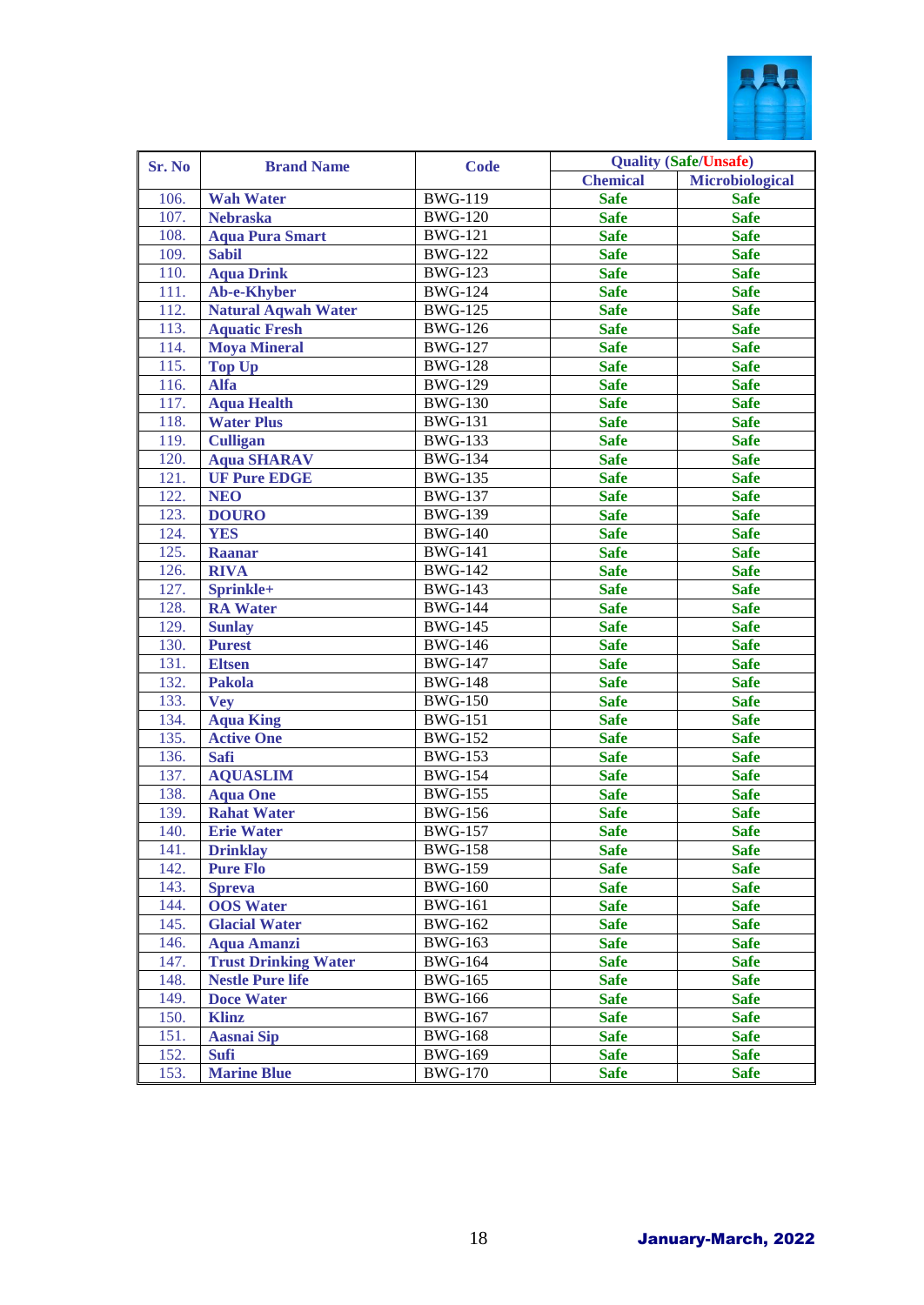

# **PCRWR TESTING: UNSAFE BRANDS**

| Sr.            |                                    |                |                                                                                                               | <b>Quality (Safe/Unsafe)</b> |                        |
|----------------|------------------------------------|----------------|---------------------------------------------------------------------------------------------------------------|------------------------------|------------------------|
| N <sub>0</sub> | <b>Brand Name</b>                  | <b>Code</b>    | <b>Address/Manufacturer</b>                                                                                   | <b>Chemical</b>              | <b>Microbiological</b> |
| 1.             | <b>City Spring</b>                 | <b>BWG-47</b>  | City Industries: Danewal Town,<br>Lahore, Road Vehari.                                                        | <b>Unsafe</b>                | <b>Safe</b>            |
| 2.             | Aab-e-Noor                         | <b>BWG-90</b>  | A Product by: Gul Baba Plastic<br>Recycling Co.<br>Plot No.113, S.S.I.C Suite All<br>Wahan Rohri Distt Sukkur | <b>Unsafe</b>                | <b>Safe</b>            |
| 3.             | <b>ATCO</b>                        | <b>BWG-92</b>  | A.K INterprises Shara-e-Faisal<br>Karachi<br>www.atcowater.com.pk\                                            | <b>Unsafe</b>                | <b>Safe</b>            |
| 4.             | <b>Doctor</b>                      | <b>BWG-96</b>  | Collected from Sadique Medical<br>Store, Birag Road, Teer Chowk,<br>Sukkur                                    | <b>Unsafe</b>                | <b>Safe</b>            |
| 5.             | <b>VOLVO</b><br>Water              | <b>BWG-99</b>  | M/s Al Syed Industries Pvt Ltd.<br>Quetta<br>Alsyed.ind@gmail.com                                             | <b>Unsafe</b>                | <b>Safe</b>            |
| 6.             | <b>Evians Safe</b><br>Life         | <b>BWG-100</b> | MGI (Manj Group of Industries)<br>Main GT Road Near Kalashah<br>KakuToll Plaza                                | <b>Unsafe</b>                | <b>Safe</b>            |
| 7.             | Ab-e-<br><b>Haram</b>              | <b>BWG-132</b> | Sector 13-E, New Saeedabad,<br>Baldia Town Karachi.                                                           | <b>Unsafe</b>                | <b>Safe</b>            |
| 8.             | <b>Blue Plus</b>                   | <b>BWG-136</b> | <b>KISWAH Traders:</b><br>Gadab Town, Karachi.                                                                | <b>Unsafe</b>                | <b>Safe</b>            |
| 9.             | <b>Blue Ice</b>                    | <b>BWG-138</b> | Asghar & Sons, Karachi<br>0313-3798495<br>0315-2164060<br>CM/L-2525                                           | <b>Unsafe</b>                | <b>Unsafe</b>          |
| 10.            | <b>ALPHA</b>                       | <b>BWG-149</b> | Qaiser enterprises, N block, B-<br>261, N, Nazimabad, Karachi                                                 | <b>Unsafe</b>                | <b>Safe</b>            |
| 11.            | <b>IMPERIAL</b>                    | <b>BWG-88</b>  | Imperial Foods International: Plot<br>No.347, Adjacent Engro Foods<br>Rohri Sukkur                            | <b>Unsafe</b>                | <b>Safe</b>            |
| 12.            | <b>More Plus</b>                   | <b>BWG-93</b>  | Soft Drinking Water, Sukkur                                                                                   | <b>Unsafe</b>                | <b>Safe</b>            |
| 13.            | <b>Nation Pure</b><br><b>Water</b> | <b>BWG-77</b>  | Rameez Enterprises: 9 km G.T<br>Road, Rachna Town, Ferozwala.                                                 | <b>Unsafe</b>                | <b>Safe</b>            |
| 14.            | <b>Hi-Fresh</b>                    | <b>BWG-43</b>  | Product of NBFO Pakistan:<br>MadinaFarms, 84-N.B. Sargodha<br>www.hi-freshwater.com                           | <b>Safe</b>                  | <b>Unsafe</b>          |
| 15.            | <b>Supreme</b><br><b>Natural</b>   | <b>BWG-70</b>  | Railway Gate<br>No.1, Greebabad, Faisalabad.                                                                  | <b>Safe</b>                  | <b>Unsafe</b>          |
| 16.            | <b>DYLAN</b><br><b>Natural</b>     | <b>BWG-75</b>  | Dylan Natural Water: Main<br>Satyana Road, Near ZamZam<br>Marriage Hall, Faisalabad.                          | <b>Safe</b>                  | <b>Unsafe</b>          |
| 17.            | Lasani                             | <b>BWG-104</b> | Near Satowali high school Basit<br>Jam Opp. Shah Poultry Farm<br>Bahawalpur.                                  | <b>Safe</b>                  | <b>Unsafe</b>          |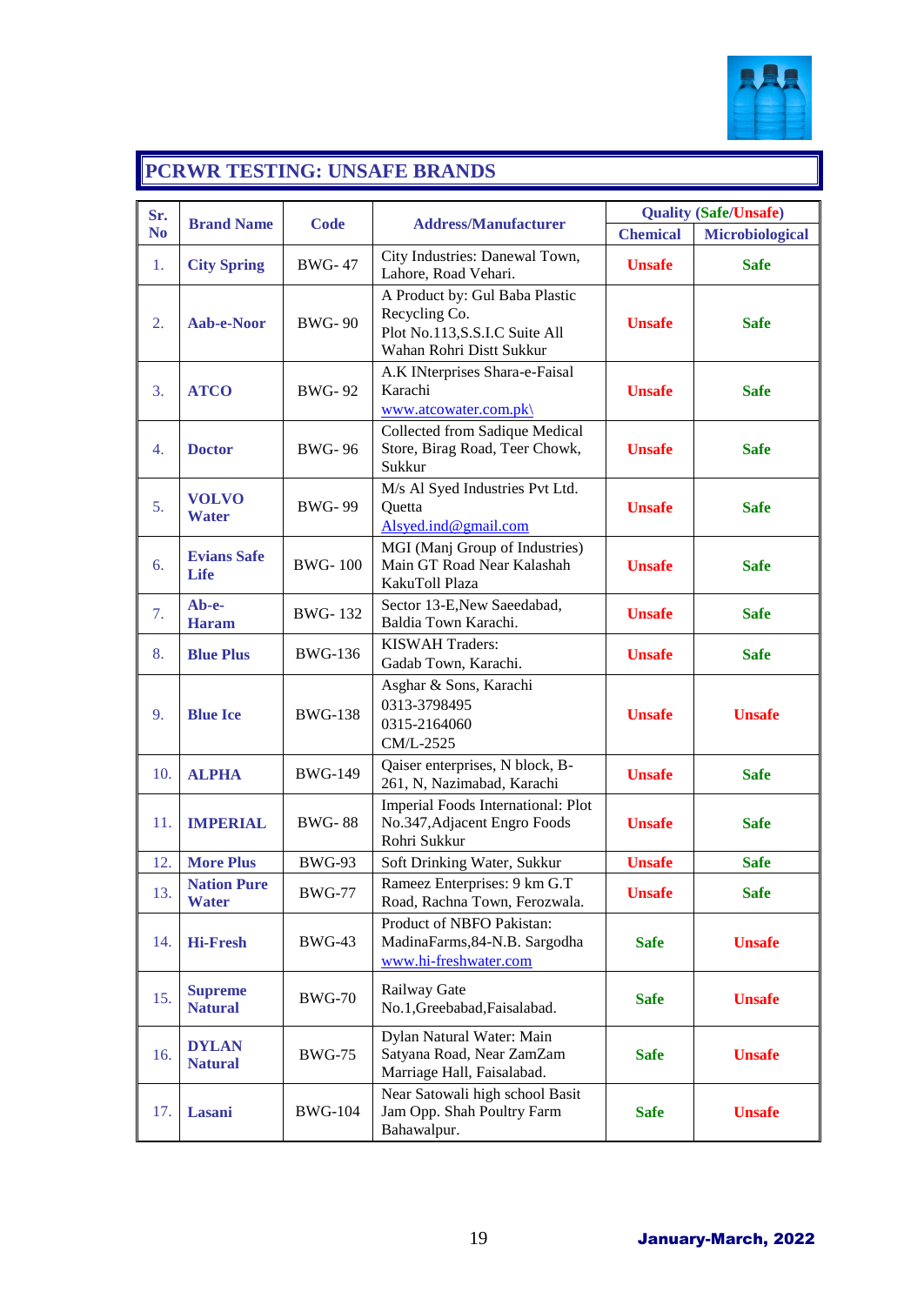

# **MARKET CONSISTENCY IN TWO NEIGHBORING QUARTERS**

| Sr. No           | <b>Consistent Brands</b> | <b>New Brands</b>         | <b>Unavailable Brands</b>   |
|------------------|--------------------------|---------------------------|-----------------------------|
| 1.               | Ora pure                 | Dew Drop                  | Fresh One                   |
| 2.               | <b>OPAL</b>              | Elim                      | Taiba                       |
| 3.               | Premium Spring           | Nectar                    | Pak Nest                    |
| 4.               | Marwa water              | Pure Sip                  | Knals                       |
| 5.               | <b>SOLONEY</b>           | Shaafi                    | <b>DAMMAN</b>               |
| 6.               | Ripple Water             | Aqua Emporium             | Natural Water               |
| $\overline{7}$ . | Water Empire             | Safa Plus                 | Ness Pak                    |
| 8.               | Pacific pure             | Drink It                  | Secure Life                 |
| 9.               | Al-MENA                  | Hydra                     | Aqua Show                   |
| 10.              | Aqua Green               | Aasnai Sip                | Himalaya Cool               |
| 11.              | <b>Fresh Life</b>        | Ness Pak                  | New Taste                   |
| 12.              | <b>Nestol</b>            | <b>Natural Water Pack</b> | Al-Zaid                     |
| 13.              | <b>EDGE</b>              | <b>City Spring</b>        | Shukran                     |
| 14.              | Calci dew                | Natural LAPANI            | Aab-e-Lumhs                 |
| 15.              | Maple plus               | Zam Zam                   | Dhoom                       |
| 16.              | Elovina                  | Marine Global             | Alkaline                    |
| 17.              | <b>TWS</b>               | <b>DJOUR</b>              | <b>MAA JEE</b>              |
| 18.              | Aqua stream              | <b>ZALMI</b>              | Stream                      |
| 19.              | H <sub>2</sub> O Unique  | <b>MARVI</b>              | <b>Aqua Dore</b>            |
| 20.              | <b>SEAROSE</b>           | <b>Excellent Natural</b>  | Oxy                         |
| 21.              | New Natural              | <b>Supreme Natural</b>    | Aqua Smile                  |
| 22.              | Murree Sparkletts        | <b>Blu Water</b>          | My Smart Water              |
| 23.              | Happy Vital Life         | <b>ARA</b> Water          | Life Care                   |
| 24.              | Freshley                 | Ziran                     | Al-Haram                    |
| 25.              | Freshin                  | Aqua Life                 | Al-Karam                    |
| 26.              | Clear                    | <b>Best Natural</b>       | <b>DYLAN</b>                |
| 27.              | Vividle                  | Soft Water Aab-e-Kashmir  | <b>NFS</b>                  |
| 28.              | <b>SUJO</b>              | <b>SMAK</b>               | Water Valley                |
| 29.              | Seven springs            | <b>MUSKAN</b>             | <b>CHENAB</b>               |
| 30.              | Himalaya                 | R.K Pure Drinking Water   | Natural                     |
| 31.              | Oxford pure water        | <b>IMPERIAL</b>           | National                    |
| 32.              | Arwafina                 | Pure Life                 | Victoria                    |
| 33.              | Hi-Fresh                 | Aab-e-Noor                | C-Life                      |
| 34.              | FAIHA Aqua               | <b>MEZAN</b>              | Aqua Soft                   |
| 35.              | Alpine Pure              | <b>ATCO</b>               | Murree Sparkletts           |
| 36.              | Rare Dew Drop            | Aab-e-Gul                 | Pani by PFB                 |
| 37.              | Life                     | Salsabeel                 | Rocke Water                 |
| 38.              | Oasis plus               | Doctor                    | Honey                       |
| 39.              | Bake master              | Chiltan Aqua              | Purific                     |
| 40.              | Masafi                   | <b>BOLANIA</b>            | Alfalah                     |
| 41.              | Dazzling water           | <b>VOLVO</b> Water        | Urban Sip                   |
| 42.              | K&S Aqua Sea             | Evians Safe Life          | Needs Pure Life             |
| 43.              | Isberg                   | Aqua Hygienic             | Britx Natural Water         |
| 44.              | Aab-e-Dubai              | Lasani                    | Hidrade                     |
| 45.              | Gourmet                  | <b>FUSION</b>             | <b>OYSTER Crystal Maya</b>  |
| 46.              | Pure Next                | Nero                      | GEO Life                    |
| 47.              | JEL                      | H <sub>2</sub> OPE        | Nafees                      |
| 48.              | <b>MEHRAN</b>            | Aqua Royal                | <b>VIVAL</b>                |
| 49.              | Pak Aqua                 | Aquamin Plus              | AM2PM                       |
| 50.              | <b>DYLAN</b> Natural     | Sabil                     | Asha                        |
| 51.              | Nation pure water        | Ab-e-Khyber               | Former                      |
| 52.              | Pure Nature              | Moya Mineral              | <b>IRHHA Drinking Water</b> |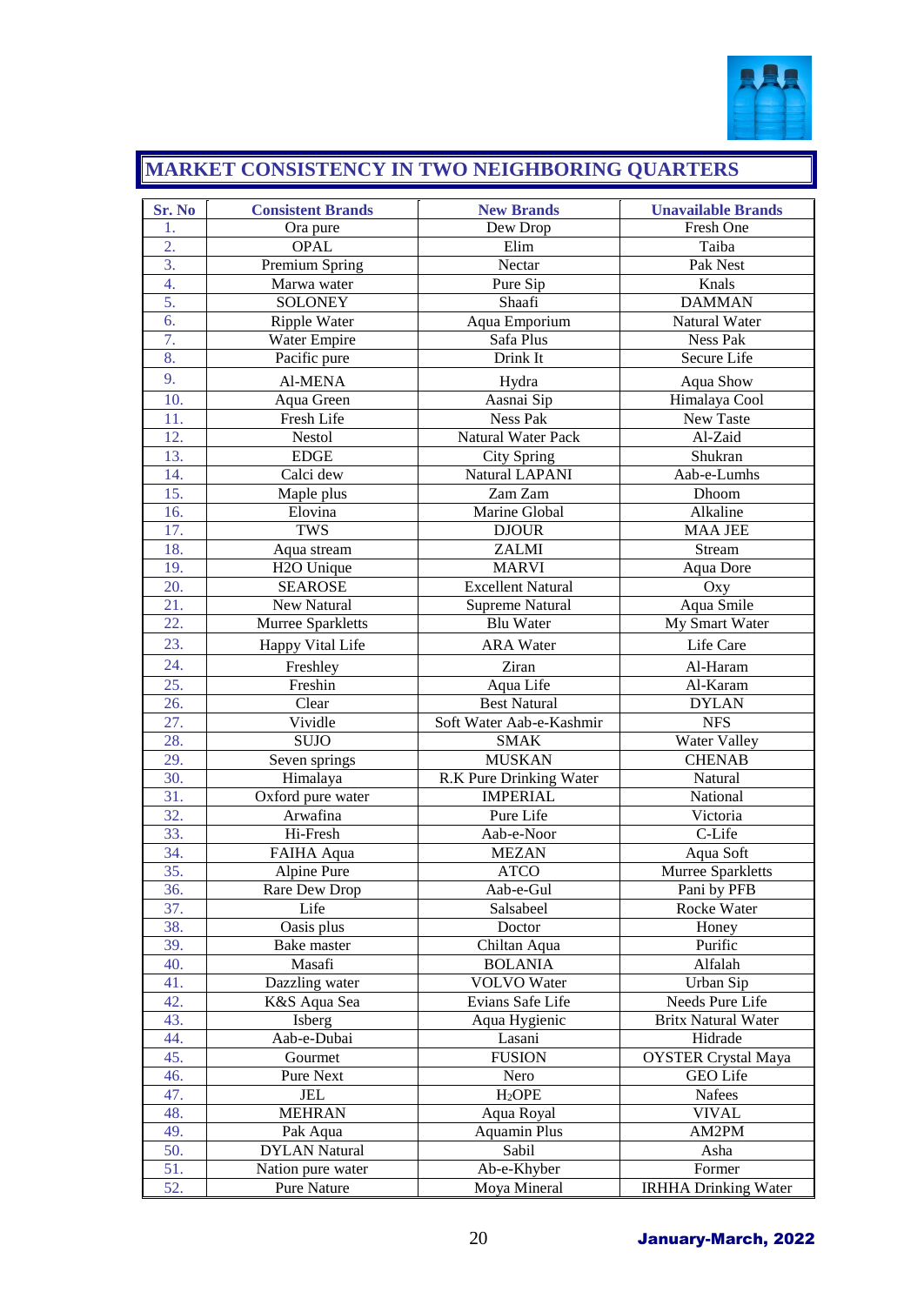

| <b>Sr. No</b> | <b>Consistent Brands</b>                   | <b>New Brands</b> | <b>Unavailable Brands</b> |
|---------------|--------------------------------------------|-------------------|---------------------------|
| 53.           | <b>IMMA</b>                                | Alfa              | Deosai                    |
| 54.           | Aqua Best                                  | <b>Blue Ice</b>   | K&S                       |
| 55.           | Dasani                                     | Raanar            | Springley                 |
| 56.           | Aqua fina                                  | Sprinkle+         | Venora                    |
| 57.           | <b>INDUS</b>                               | RA Water          | <b>MINAH</b>              |
| 58.           | More plus                                  | Purest            | Sip Up                    |
| 59.           | <b>NEXUS</b>                               | Eltsen            | New Buxton                |
| 60.           | Pine'o                                     | Pakola            | Icelay                    |
| 61.           | Elayn plus                                 | <b>ALPHA</b>      | Pure                      |
| 62.           | Aqua Refine                                | Vey               | Oxidano                   |
| 63.           | KaraKorum Flow                             | Active One        | New AS                    |
| 64.           | Jami Water                                 | Aqua One          | Wateria                   |
| 65.           | Al-Shalal                                  | Rahat Water       | Noble                     |
| 66.           | Ripples                                    | <b>OOS</b> Water  | Aab-e-Hayat               |
| 67.           | <b>OSLO</b>                                |                   | Aab-e-Sehat               |
| 68.           | Aqua splash                                |                   | Defence                   |
| 69.           | Wah water                                  |                   | Seven Stream              |
| 70.           | Nebraska                                   |                   |                           |
| 71.           | Aqua Pura smart                            |                   |                           |
| 72.           | Aqua drink                                 |                   |                           |
| 73.           | Natural Aqwah water                        |                   |                           |
| 74.           | Aquatic fresh                              |                   |                           |
| 75.           | Top up                                     |                   |                           |
| 76.           | Aqua Health                                |                   |                           |
| 77.           | Water plus                                 |                   |                           |
| 78.           | Aab-e-Haram                                |                   |                           |
| 79.           | Culligan                                   |                   |                           |
| 80.           | Aqua SHARAV                                |                   |                           |
| 81.           | UF pure EDGE                               |                   |                           |
| 82.           | Blue plus                                  |                   |                           |
| 83.           | <b>NEO</b>                                 |                   |                           |
| 84.           | <b>DOURO</b>                               |                   |                           |
| 85.           | <b>YES</b>                                 |                   |                           |
| 86.           | <b>RIVA</b>                                |                   |                           |
| 87.           | Sunlay                                     |                   |                           |
| 88.           | Vey                                        |                   |                           |
| 89.           | Aqua king                                  |                   |                           |
| 90.           | Safi                                       |                   |                           |
| 91.           | Aqua one                                   |                   |                           |
| 92.           | Erie Water<br>Drinklay                     |                   |                           |
| 93.           | Pure Flo                                   |                   |                           |
| 94.<br>95.    | Spreva                                     |                   |                           |
| 96.           | <b>Glacial Water</b>                       |                   |                           |
| 97.           |                                            |                   |                           |
| 98.           | Aqua Amanzi<br><b>Trust Drinking Water</b> |                   |                           |
| 99.           | Nestle Pure Life                           |                   |                           |
| 100.          | Doce Water                                 |                   |                           |
| 101.          | Klinz                                      |                   |                           |
| 102.          | Sufi                                       |                   |                           |
| 103.          | Marine Blue                                |                   |                           |
| 104.          | Springta                                   |                   |                           |
|               |                                            |                   |                           |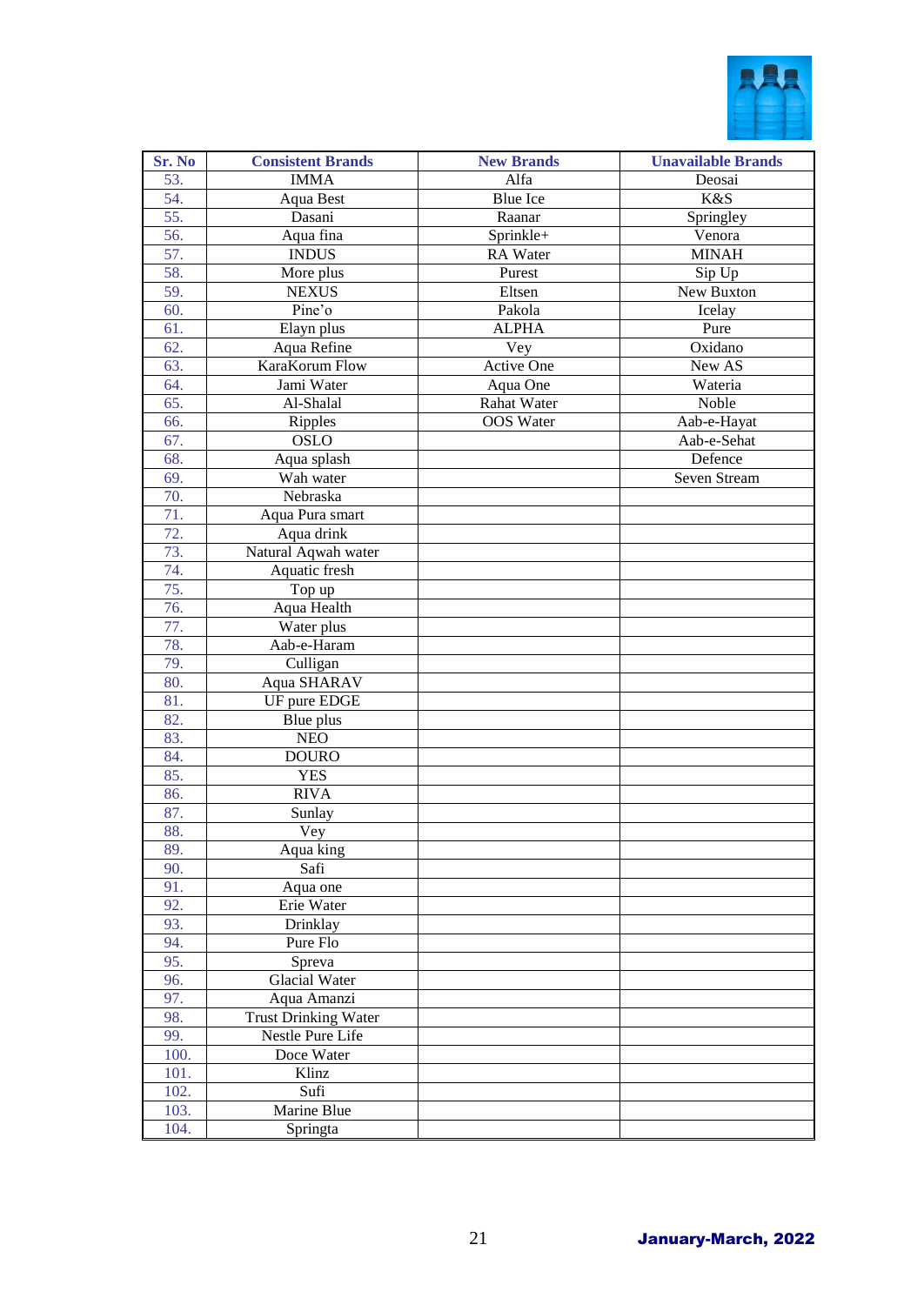

#### **HEALTH EFFECTS OF UNSAFE BOTTLED WATER BRANDS**

| Sr. No | <b>Contaminant</b>                             | <b>Diseases Impacts</b>                                              |
|--------|------------------------------------------------|----------------------------------------------------------------------|
|        | <b>Bacteriological</b><br><b>Contamination</b> | Cholera, Diarrhea, Dysentery, Hepatitis, Typhoid and Gastroenteritis |
|        | <b>Sodium</b>                                  | Hypertension, Kidney problem                                         |
| 3.     | <b>Potassium</b>                               | Hyper kalmia                                                         |
|        | <b>Arsenic</b>                                 | Keratosis, Hyperkeratosis and Cancer of Skins, Bladder Lung          |

### **CONCLUSIONS**

|                  |                                               | <b>Conclusion</b> |         |
|------------------|-----------------------------------------------|-------------------|---------|
| <b>Sr. No</b>    | <b>Item</b>                                   | No.               | $%$ age |
| 1.               | <b>Total No. of Brands Collected</b>          | 170               |         |
| 2.               | <b>Overall Safe Brands</b>                    | 153               | 90      |
| 3.               | <b>No. of Overall Unsafe Brands</b>           | 17                | 10      |
| $\overline{4}$ . | <b>No. of Chemically Safe Brands</b>          | 157               | 92      |
| 5.               | <b>No. of Chemically Unsafe Brands</b>        | 13                | 08      |
| 6.               | <b>No. of Microbiologically Safe Brands</b>   | 165               | 97      |
| 7.               | <b>No. of Microbiologically Unsafe Brands</b> | 0 <sub>5</sub>    | 03      |
| 8.               | <b>No. of Consistent Brands in Market</b>     | 104               | 61      |
| 9.               | <b>No. of Brands Disappeared/Unavailable</b>  | 69                | 41      |
| 10.              | <b>No. of New Brands</b>                      | 66                | 39      |

Detailed water quality status of each bottled water brand is available at **Annexure-1**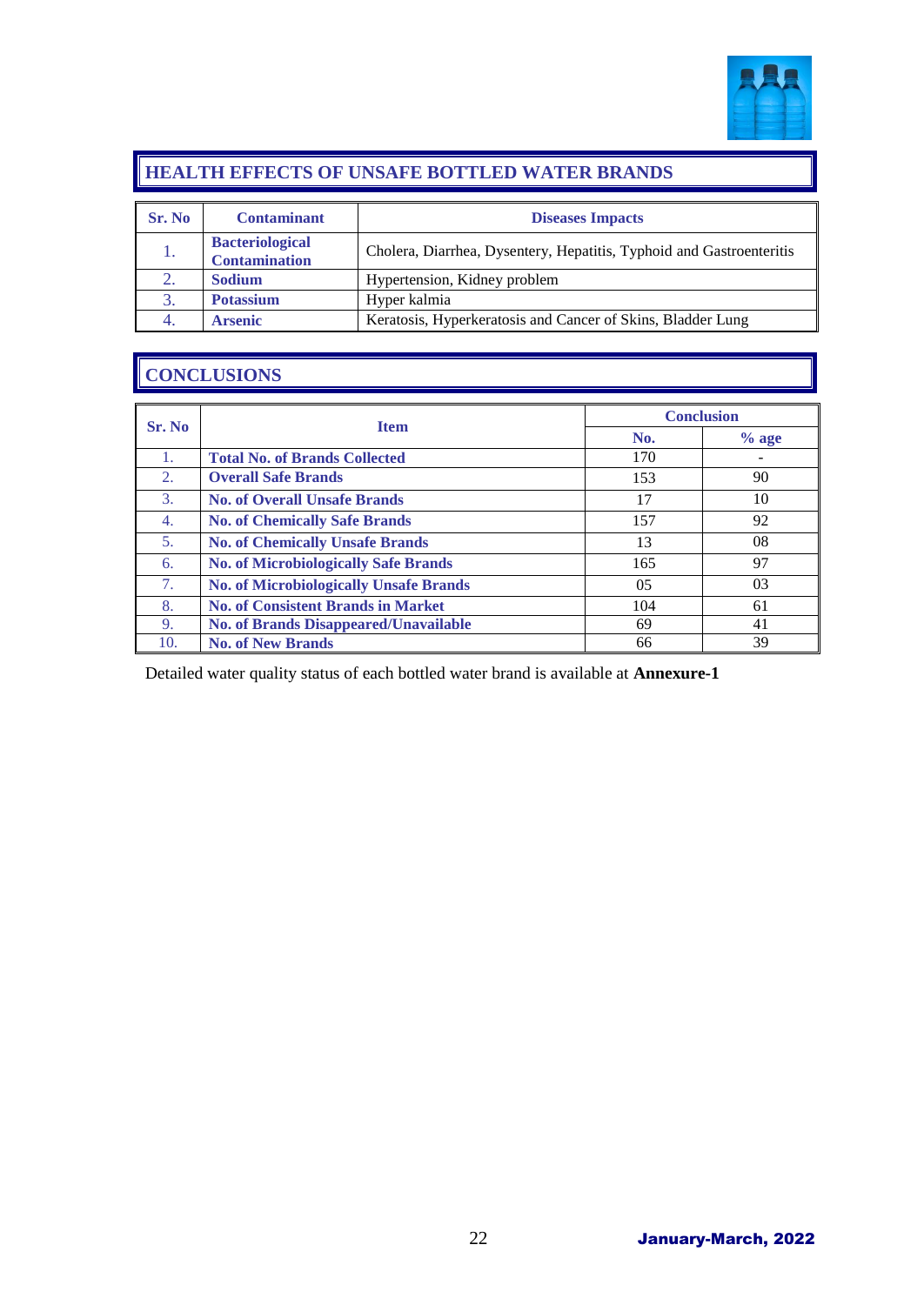

**Annexure-1**

| <b>Brand Name</b>                                                  | <b>Brand</b><br>Code | <b>Turbidit</b> | pH             | <b>EC</b>   | <b>TDS</b>       | Ca              | Mg              | Hard        | HCO <sub>3</sub> | <b>CI</b>    | <b>Na</b>       | F          | Fe         | K                | NO <sub>3</sub> | SO <sub>4</sub> | As         | Microbiological<br><b>Contaminants</b>   |                      |
|--------------------------------------------------------------------|----------------------|-----------------|----------------|-------------|------------------|-----------------|-----------------|-------------|------------------|--------------|-----------------|------------|------------|------------------|-----------------|-----------------|------------|------------------------------------------|----------------------|
| <b>PSQCA</b><br><b>Bottled</b><br><b>Water</b><br><b>Standards</b> |                      | 0.5             | $6.5 -$<br>8.5 | <b>NGVS</b> | 500              | 100             | 50              | <b>NGVS</b> | <b>NGVS</b>      | 250          | 50              | 0.7        | 0.3        | 10               | 10              | 250             | 10         | <b>Total Coli</b><br>forms<br>$0/100$ ml | E-Coli<br>$0/100$ ml |
| <b>Detection</b><br>Limits                                         |                      | 0.2             | 0.02           | 0.287       | ۰                | $\overline{2}$  | 1               | 5           | 5                | $\mathbf{2}$ | -1              | 0.03       | 0.03       | 0.2              | 0.06            | 0.4             | 0.1        |                                          |                      |
| <b>Units</b>                                                       |                      | <b>NTU</b>      |                | µS/cm       | ppm              | ppm             | ppm             | ppm         | ppm              | ppm          | ppm             | ppm        | ppm        | ppm              | ppm             | ppm             | ppb        | <b>MPN</b><br>/100ml                     | <b>MPN</b><br>/100ml |
| <b>Ora Pure</b>                                                    | $BWG-01$             | <b>BDI</b>      | 6.61           | 385         | 202              | 40              | 12              | 150         | 75               | 72           | 20              | 0.22       | <b>BDI</b> | 1.0              | 0.71            | 19              | <b>BDL</b> | Negative                                 | Negative             |
| OPAL+                                                              | <b>BWG-02</b>        | <b>BDL</b>      | 6.96           | 365         | $\overline{201}$ | 40              | $\overline{10}$ | 140         | 90               | 60           | $\overline{20}$ | <b>BDL</b> | <b>BDI</b> | 1.9              | 0.61            | 6               | <b>BDL</b> | Negative                                 | Negative             |
| <b>Dew Drop</b>                                                    | <b>BWG-03</b>        | <b>BDL</b>      | 7.51           | 582         | 320              | 60              | $\overline{24}$ | 250         | 180              | 40           | 17              | 0.03       | <b>BDL</b> | 1.3              | 4.21            | $\overline{38}$ | <b>BDL</b> | Negative                                 | Negative             |
| <b>Premium Spring</b>                                              | <b>BWG-04</b>        | <b>BDL</b>      | 7.06           | 342         | 188              | $\overline{50}$ | 6               | 150         | 150              | 12           | 10              | 0.33       | <b>BDL</b> | 1.1              | 2.27            | <b>BDL</b>      | <b>BDL</b> | Negative                                 | Negative             |
| <b>Elim</b>                                                        | <b>BWG-05</b>        | <b>BDL</b>      | 6.84           | 292         | 161              | 40              | 5               | 120         | 150              | 25           | 10              | 0.26       | <b>BDL</b> | 1.8              | 1.46            | 13              | <b>BDL</b> | Negative                                 | Negative             |
| <b>Aqua</b><br>Emporium                                            | <b>BWG-06</b>        | <b>BDL</b>      | 6.85           | 359         | 197              | 40              | 12              | 150         | 75               | 65           | 17              | 0.23       | <b>BDL</b> | 1.1              | 0.90            | 16              | <b>BDL</b> | Negative                                 | Negative             |
| <b>MARWA Water</b>                                                 | <b>BWG-07</b>        | <b>BDL</b>      | 6.94           | 370         | 204              | 20              | 17              | 120         | 80               | 60           | 35              | 0.28       | <b>BDL</b> | 1.1              | 0.53            | 28              | <b>BDL</b> | Negative                                 | Negative             |
| <b>SOLONEY</b>                                                     | <b>BWG-08</b>        | <b>BDL</b>      | 7.13           | 412         | 227              | 40              | 19              | 180         | 110              | 60           | 16              | 0.29       | <b>BDL</b> | 1.5              | 0.72            | 21              | <b>BDL</b> | Negative                                 | Negative             |
| <b>Pure Sip</b>                                                    | <b>BWG-09</b>        | <b>BDL</b>      | 6.65           | 348         | 191              | 40              | $\overline{7}$  | 130         | 60               | 60           | 23              | 0.32       | <b>BDL</b> | 1.1              | <b>BDL</b>      | 25              | <b>BDL</b> | Negative                                 | Negative             |
| <b>Shaafi</b>                                                      | $BWG-10$             | <b>BDL</b>      | 6.85           | 375         | 206              | 40              | 13              | 155         | 60               | 72           | 16              | 0.03       | <b>BDL</b> | 0.3              | <b>BDL</b>      | 18              | <b>BDL</b> | Negative                                 | Negative             |
| <b>Ripple Water</b>                                                | $BWG-11$             | <b>BDL</b>      | 6.83           | 345         | 190              | 40              | 10              | 140         | 150              | 65           | 14              | 0.30       | <b>BDL</b> | 1.3              | 0.97            | 26              | <b>BDL</b> | Negative                                 | Negative             |
| <b>Water Empire</b>                                                | <b>BWG-12</b>        | <b>BDL</b>      | 7.13           | 367         | 202              | 40              | $\overline{7}$  | 130         | 110              | 30           | 29              | 0.44       | <b>BDL</b> | 1.5              | 1.79            | 22              | <b>BDL</b> | Negative                                 | Negative             |
| <b>Pacific Pure</b>                                                | <b>BWG-13</b>        | <b>BDL</b>      | 6.93           | 413         | 227              | 40              | 22              | 190         | 120              | 60           | 16              | 0.25       | <b>BDL</b> | 1.5              | 0.73            | 21              | <b>BDL</b> | Negative                                 | Negative             |
| <b>Al-MENA</b>                                                     | <b>BWG-14</b>        | <b>BDL</b>      | 6.89           | 380         | 209              | 40              | 15              | 160         | 60               | 72           | 15              | <b>BDL</b> | <b>BDL</b> | 0.3              | 0.24            | 27              | <b>BDL</b> | Negative                                 | Negative             |
| <b>Nectar</b>                                                      | <b>BWG-15</b>        | <b>BDL</b>      | 6.94           | 326         | 179              | 36              | $\overline{7}$  | 120         | 50               | 55           | 19              | 0.69       | <b>BDL</b> | $\overline{1.2}$ | 0.55            | 27              | <b>BDL</b> | Negative                                 | Negative             |
| <b>Aqua Green</b>                                                  | $BWG-16$             | <b>BDL</b>      | 6.92           | 352         | 194              | 30              | 9               | 110         | 60               | 55           | 27              | 0.37       | <b>BDL</b> | 1.1              | 1.02            | 31              | <b>BDL</b> | Negative                                 | Negative             |
| <b>Safa Plus</b>                                                   | <b>BWG-17</b>        | <b>BDL</b>      | 6.72           | 390         | 215              | 40              | $\overline{7}$  | 130         | 80               | 60           | 28              | 0.17       | <b>BDL</b> | 1.1              | 1.26            | 25              | <b>BDL</b> | Negative                                 | Negative             |
| <b>Fresh Life</b>                                                  | <b>BWG-18</b>        | <b>BDL</b>      | 7.11           | 455         | 250              | 40              | 19              | 180         | 140              | 38           | 20              | 0.63       | <b>BDI</b> | 2.5              | 2.21            | 26              | <b>BDL</b> | Negative                                 | Negative             |
| <b>Nestol</b>                                                      | <b>BWG-19</b>        | <b>BDL</b>      | 6.85           | 292         | 161              | 36              | $\overline{7}$  | 120         | 90               | 28           | 11              | 0.57       | <b>BDL</b> | 1.7              | 1.53            | 12              | <b>BDL</b> | Negative                                 | Negative             |
| <b>EDGE</b>                                                        | <b>BWG-20</b>        | <b>BDL</b>      | 6.90           | 251         | 138              | 30              | 6               | 100         | 70               | 28           | 11              | 0.43       | <b>BDL</b> | $\overline{2}$   | 1.14            | 12              | <b>BDL</b> | Negative                                 | Negative             |
| <b>Calci Dew</b>                                                   | $BWG-21$             | <b>BDL</b>      | 6.90           | 252         | 139              | 30              | 6               | 100         | 70               | 28           | 11              | 0.23       | <b>BDL</b> | 1.9              | 1.15            | 13              | <b>BDL</b> | Negative                                 | Negative             |
| <b>Maple Plus</b>                                                  | <b>BWG-22</b>        | <b>BDL</b>      | 6.88           | 348         | 191              | 40              | 5               | 120         | 60               | 58           | 22              | 0.27       | <b>BDL</b> | 1.1              | 1.13            | 26              | <b>BDL</b> | Negative                                 | Negative             |
| <b>Elovina</b>                                                     | <b>BWG-23</b>        | <b>BDL</b>      | 6.92           | 365         | 201              | 40              | $\overline{7}$  | 130         | 100              | 30           | 20              | 0.30       | <b>BDL</b> | 2.0              | 0.79            | 34              | <b>BDL</b> | Negative                                 | Negative             |
| <b>Drink It</b>                                                    | <b>BWG-24</b>        | <b>BDL</b>      | 7.03           | 365         | 201              | 40              | 5               | 120         | 110              | 30           | 27              | 0.05       | <b>BDL</b> | 1.5              | 1.94            | 23              | <b>BDL</b> | Negative                                 | Negative             |
| <b>TWS</b>                                                         | <b>BWG-25</b>        | <b>BDL</b>      | 7.05           | 409         | 225              | 52              | 10              | 170         | 140              | 30           | 16              | 0.32       | <b>BDL</b> | 1.5              | 0.87            | 19              | <b>BDL</b> | Negative                                 | Negative             |

#### **Chemical and Microbiological Quality of Bottled/Mineral Water Brands**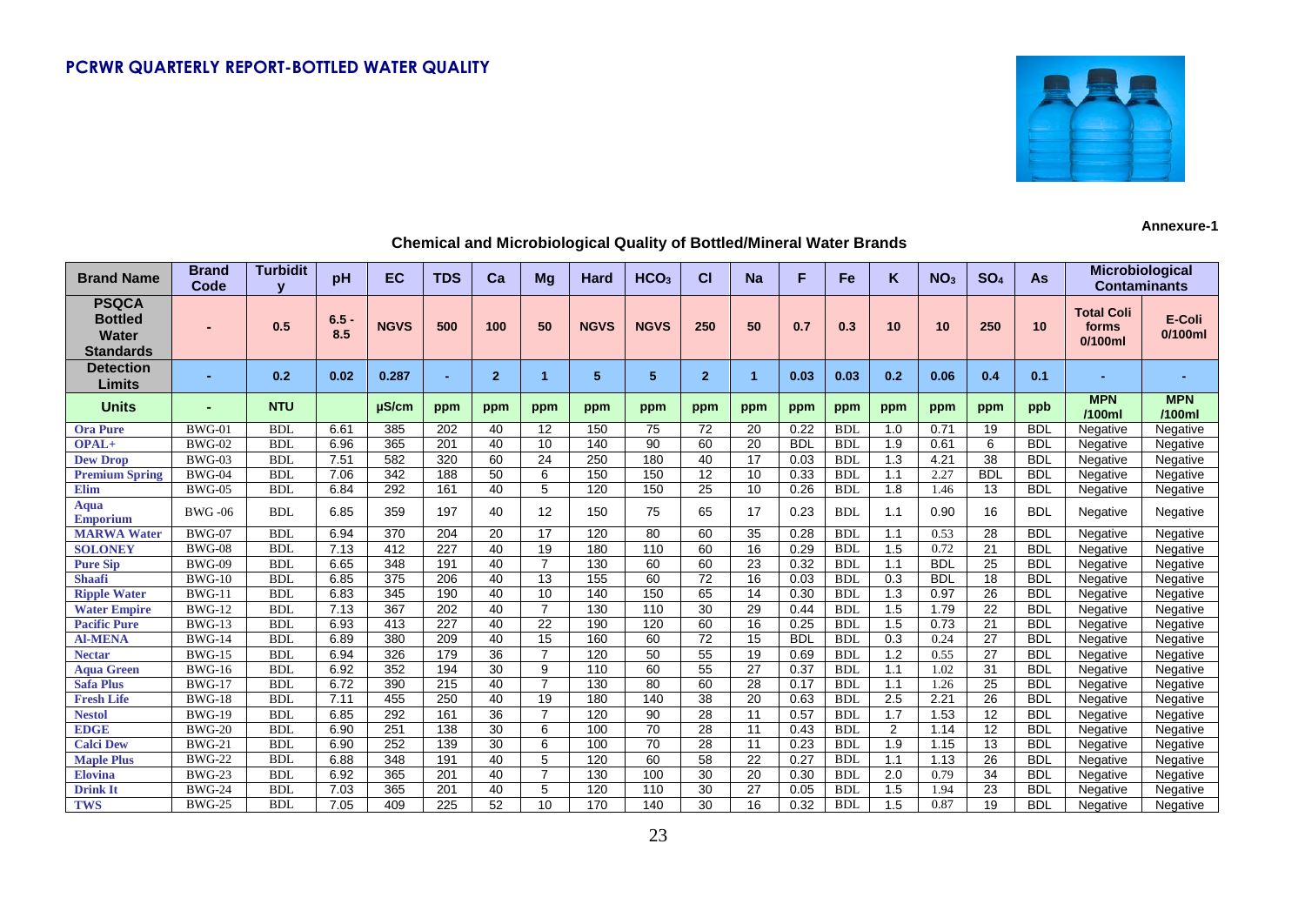

| <b>Brand Name</b>                                                  | <b>Brand</b><br>Code | <b>Turbidit</b> | pH             | EC               | <b>TDS</b>       | Ca              | Mg              | Hard           | HCO <sub>3</sub> | СI              | <b>Na</b>            | F          | Fe         | K                | NO <sub>3</sub> | SO <sub>4</sub> | <b>As</b>        | Microbiological                          | <b>Contaminants</b>  |
|--------------------------------------------------------------------|----------------------|-----------------|----------------|------------------|------------------|-----------------|-----------------|----------------|------------------|-----------------|----------------------|------------|------------|------------------|-----------------|-----------------|------------------|------------------------------------------|----------------------|
| <b>PSQCA</b><br><b>Bottled</b><br><b>Water</b><br><b>Standards</b> |                      | 0.5             | $6.5 -$<br>8.5 | <b>NGVS</b>      | 500              | 100             | 50              | <b>NGVS</b>    | <b>NGVS</b>      | 250             | 50                   | 0.7        | 0.3        | 10               | 10              | 250             | 10               | <b>Total Coli</b><br>forms<br>$0/100$ ml | E-Coli<br>$0/100$ ml |
| <b>Detection</b><br>Limits                                         |                      | 0.2             | 0.02           | 0.287            | $\blacksquare$   | $\overline{2}$  | 1               | 5 <sup>5</sup> | 5                | $\mathbf{2}$    | $\blacktriangleleft$ | 0.03       | 0.03       | 0.2              | 0.06            | 0.4             | 0.1              |                                          |                      |
| <b>Aqua Stream</b>                                                 | <b>BWG-26</b>        | <b>BDL</b>      | 7.10           | 450              | 248              | 48              | 15              | 180            | 150              | 28              | 19                   | 0.40       | <b>BDL</b> | 2.4              | 2.36            | 27              | <b>BDL</b>       | Negative                                 | Negative             |
| <b>Hydra</b>                                                       | <b>BWG-27</b>        | <b>BDL</b>      | 6.93           | 365              | 201              | 44              | 8               | 140            | 100              | 30              | 20                   | 0.34       | <b>BDL</b> | 1.9              | 0.79            | 34              | <b>BDL</b>       | Negative                                 | Negative             |
| <b>H2O Unique</b>                                                  | <b>BWG-28</b>        | <b>BDL</b>      | 7.18           | 367              | 202              | 36              | $\overline{7}$  | 120            | 100              | 36              | 27                   | 0.27       | <b>BDL</b> | 1.5              | 1.93            | 24              | <b>BDL</b>       | Negative                                 | Negative             |
| <b>SEAROSE</b>                                                     | <b>BWG-29</b>        | <b>BDL</b>      | 7.40           | 404              | 222              | 40              | $\overline{7}$  | 130            | 100              | 30              | 30                   | 0.39       | <b>BDL</b> | 2.5              | 0.07            | 57              | 1.2              | Negative                                 | Negative             |
| <b>New Natural</b>                                                 | <b>BWG-30</b>        | <b>BDL</b>      | 6.52           | 93               | 5                | 16              | 1               | 18             | $\overline{20}$  | 12              | $\overline{15}$      | 0.21       | <b>BDL</b> | 2.6              | 0.82            | 10              | 3                | Negative                                 | Negative             |
| <b>Springta</b>                                                    | <b>BWG-31</b>        | <b>BDL</b>      | 7.20           | 255              | 140              | 28              | $\overline{7}$  | 100            | $\overline{50}$  | 40              | 11                   | 0.23       | <b>BDL</b> | $\overline{2.7}$ | 0.27            | 18              | 0.3              | Negative                                 | Negative             |
| <b>Murree</b><br><b>Sparkletts</b>                                 | <b>BWG-32</b>        | <b>BDL</b>      | 7.40           | 382              | 210              | 40              | 10              | 140            | 80               | 62              | 22                   | 0.27       | <b>BDL</b> | 1.9              | 2.39            | 15              | <b>BDL</b>       | Negative                                 | Negative             |
| <b>Happy Life</b><br><b>Vital</b>                                  | <b>BWG-33</b>        | <b>BDL</b>      | 7.11           | 361              | 199              | 20              | 6               | 75             | 65               | 50              | 48                   | 0.23       | <b>BDL</b> | 1.4              | <b>BDL</b>      | 43              | 0.2              | Negative                                 | Negative             |
| <b>Freshlev</b>                                                    | <b>BWG-34</b>        | BDI.            | 6.89           | 335              | 184              | 40              | $\overline{7}$  | 130            | 70               | 54              | 18                   | 0.17       | <b>BDL</b> | 1.2              | 0.13            | 19              | $\mathbf{1}$     | Negative                                 | Negative             |
| <b>Freshin</b>                                                     | <b>BWG-35</b>        | <b>BDL</b>      | 7.13           | 369              | $\overline{203}$ | 40              | 11              | 145            | $\overline{80}$  | 60              | 17                   | 0.15       | <b>BDL</b> | 1.1              | <b>BDL</b>      | 18              | $\overline{2.1}$ | Negative                                 | Negative             |
| <b>Clear</b>                                                       | <b>BWG-36</b>        | <b>BDL</b>      | 6.87           | 355              | 195              | 40              | 10              | 140            | $\overline{70}$  | 54              | $\overline{16}$      | <b>BDL</b> | <b>BDL</b> | 1.1              | <b>BDL</b>      | 31              | 0.9              | Negative                                 | Negative             |
| <b>Vividle</b>                                                     | <b>BWG-37</b>        | <b>BDL</b>      | 7.07           | 333              | 183              | 40              | 4               | 115            | 70               | 56              | 22                   | 0.21       | <b>BDL</b> | 1.4              | 0.04            | 17              | <b>BDL</b>       | Negative                                 | Negative             |
| <b>SUJO</b>                                                        | <b>BWG-38</b>        | <b>BDL</b>      | 7.17           | 344              | 189              | 40              | 5               | 120            | 60               | 64              | 22                   | 0.21       | <b>BDL</b> | 1.4              | <b>BDL</b>      | 20              | <b>BDL</b>       | Negative                                 | Negative             |
| <b>Seven Springs</b>                                               | <b>BWG-39</b>        | <b>BDL</b>      | 7.24           | 213              | 117              | 20              | 9               | 85             | 45               | 12              | $\overline{7}$       | 0.26       | <b>BDL</b> | 4.8              | 0.42            | 41              | <b>BDL</b>       | Negative                                 | Negative             |
| <b>Himalaya</b>                                                    | <b>BWG-40</b>        | <b>BDL</b>      | 7.02           | 436              | 240              | 40              | $\overline{18}$ | 175            | 90               | 68              | $\overline{20}$      | 0.18       | <b>BDL</b> | 1.2              | <b>BDL</b>      | 31              | <b>BDL</b>       | Negative                                 | Negative             |
| <b>Oxford Pure</b><br><b>Water</b>                                 | <b>BWG-41</b>        | <b>BDL</b>      | 7.07           | 403              | 222              | 30              | 4               | 90             | 80               | 58              | 48                   | 0.35       | <b>BDL</b> | 1.7              | 0.50            | 35              | 0.3              | Negative                                 | Negative             |
| <b>Arwafina</b>                                                    | <b>BWG-42</b>        | <b>BDL</b>      | 6.65           | 378              | 208              | 30              | 11              | 120            | 50               | 84              | 31                   | 0.25       | <b>BDL</b> | 1.0              | <b>BDL</b>      | 19              | 0.4              | Negative                                 | Negative             |
| <b>Hi-Fresh</b>                                                    | <b>BWG-43</b>        | <b>BDL</b>      | 6.77           | 220              | 121              | 20              | 4               | 65             | 60               | 20              | 19                   | <b>BDL</b> | <b>BDL</b> | 1.0              | 0.34            | 19              | 0.2              | 08                                       | Negative             |
| <b>Ness Pak</b>                                                    | <b>BWG-44</b>        | <b>BDL</b>      | 7.03           | 279              | 153              | $\overline{20}$ | $\overline{7}$  | 80             | $\overline{70}$  | 40              | 26                   | <b>BDL</b> | <b>BDL</b> | 2.7              | 0.57            | 10              | 0.2              | Negative                                 | Negative             |
| <b>Natural Water</b><br><b>Pack</b>                                | <b>BWG-45</b>        | <b>BDL</b>      | 7.32           | 350              | 193              | 40              | 12              | 150            | 140              | 12              | 11                   | <b>BDL</b> | <b>BDL</b> | 2.6              | 0.11            | 17              | $\mathbf{1}$     | Negative                                 | Negative             |
| <b>FAIHA Aqua</b>                                                  | <b>BWG-46</b>        | <b>BDL</b>      | 7.16           | 342              | 188              | 40              | $\overline{7}$  | 130            | 60               | 58              | 18                   | <b>BDL</b> | <b>BDL</b> | 1.3              | <b>BDL</b>      | 27.6            | 0.8              | Negative                                 | Negative             |
| <b>City Spring</b>                                                 | <b>BWG-47</b>        | <b>BDL</b>      | 7.10           | 409              | 225              | 12              | $\overline{2}$  | 40             | 80               | 62              | $\overline{74}$      | 0.07       | <b>BDL</b> | 2.4              | <b>BDL</b>      | 35              | 0.2              | Negative                                 | Negative             |
| <b>Alpine Pure</b>                                                 | <b>BWG-48</b>        | <b>BDL</b>      | 6.75           | 283              | 156              | 40              | 5               | 120            | 50               | 40              | 9                    | <b>BDL</b> | <b>BDL</b> | 1.2              | <b>BDL</b>      | 34              | 0.3              | Negative                                 | Negative             |
| <b>Rare Dew Drop</b>                                               | <b>BWG-49</b>        | <b>BDL</b>      | 7.12           | $\overline{374}$ | 206              | 40              | $\overline{10}$ | 140            | 60               | $\overline{72}$ | $\overline{20}$      | 0.37       | <b>BDI</b> | $\overline{1.3}$ | <b>BDL</b>      | $\overline{25}$ | <b>BDL</b>       | Negative                                 | Negative             |
| Life                                                               | <b>BWG-50</b>        | <b>BDL</b>      | 6.84           | 379              | 208              | 40              | 8               | 132            | 80               | 64              | 25                   | <b>BDL</b> | <b>BDL</b> | 1.1              | <b>BDL</b>      | 18              | <b>BDL</b>       | Negative                                 | Negative             |
| <b>OASIS Plus</b>                                                  | <b>BWG-51</b>        | <b>BDL</b>      | 7.37           | 597              | 320              | 80              | $\overline{2}$  | 210            | 240              | 40              | $\overline{36}$      | <b>BDL</b> | <b>BDL</b> | 4.7              | 0.25            | <b>BDL</b>      | 0.2              | Negative                                 | Negative             |
| <b>Natural</b><br><b>LAPANI</b>                                    | <b>BWG-52</b>        | <b>BDL</b>      | 7.44           | 328              | 180              | 46              | 12              | 150            | 80               | 38              | 5                    | 0.21       | <b>BDL</b> | 2.4              | <b>BDL</b>      | 30              | 0.3              | Negative                                 | Negative             |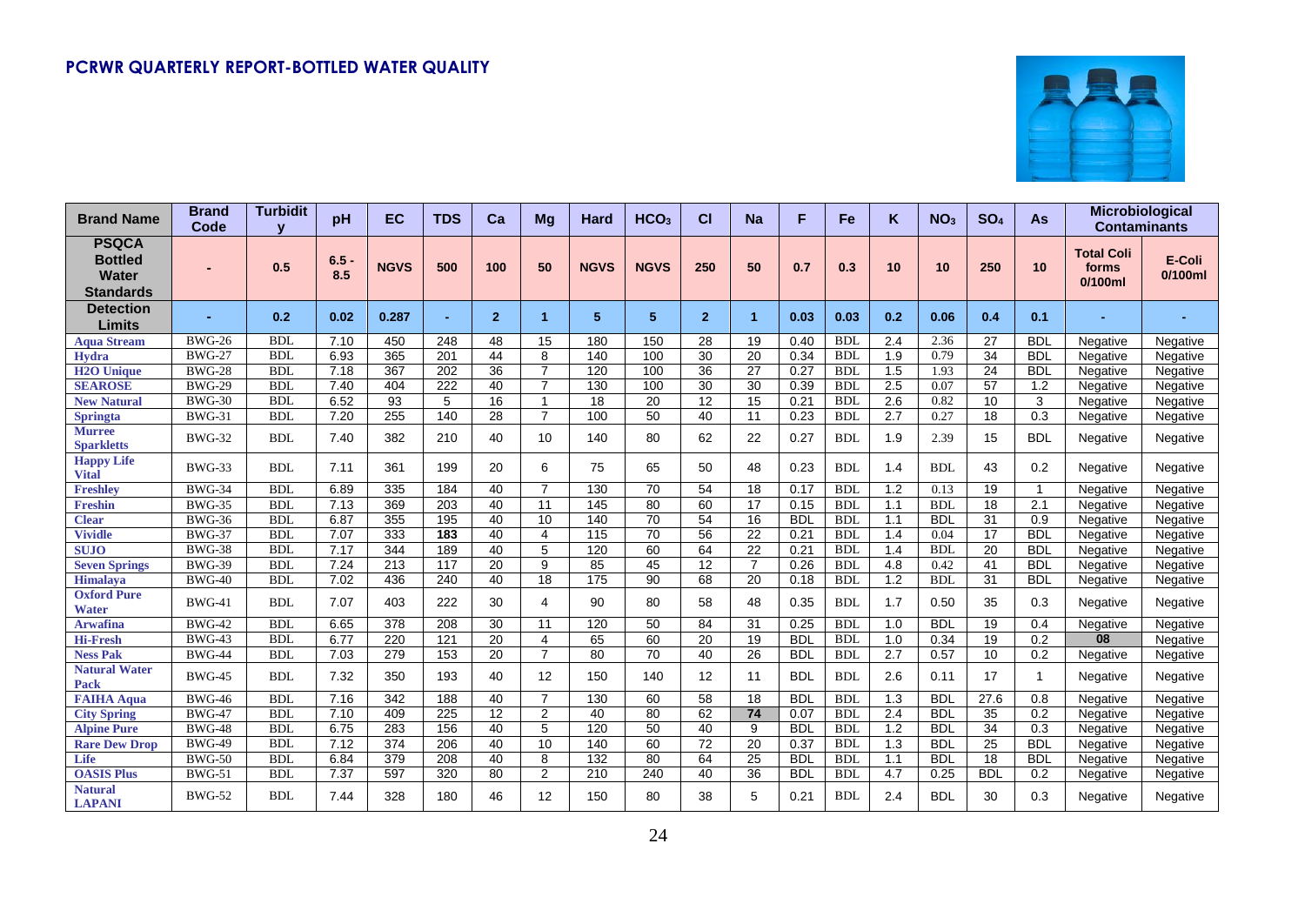

| <b>Brand Name</b>                                           | <b>Brand</b><br>Code | <b>Turbidit</b> | pH             | EC               | <b>TDS</b>       | Ca              | Mg              | Hard            | HCO <sub>3</sub> | СI             | <b>Na</b>            | F          | Fe         | K                | NO <sub>3</sub> | SO <sub>4</sub>   | As           | <b>Microbiological</b>                   | <b>Contaminants</b>  |
|-------------------------------------------------------------|----------------------|-----------------|----------------|------------------|------------------|-----------------|-----------------|-----------------|------------------|----------------|----------------------|------------|------------|------------------|-----------------|-------------------|--------------|------------------------------------------|----------------------|
| <b>PSQCA</b><br><b>Bottled</b><br>Water<br><b>Standards</b> |                      | 0.5             | $6.5 -$<br>8.5 | <b>NGVS</b>      | 500              | 100             | 50              | <b>NGVS</b>     | <b>NGVS</b>      | 250            | 50                   | 0.7        | 0.3        | 10               | 10              | 250               | 10           | <b>Total Coli</b><br>forms<br>$0/100$ ml | E-Coli<br>$0/100$ ml |
| <b>Detection</b><br>Limits                                  |                      | 0.2             | 0.02           | 0.287            | ٠                | $\overline{2}$  | 1               | 5 <sup>5</sup>  | 5                | $\overline{2}$ | $\blacktriangleleft$ | 0.03       | 0.03       | 0.2              | 0.06            | 0.4               | 0.1          |                                          |                      |
| <b>Bake Master</b>                                          | <b>BWG-53</b>        | <b>BDL</b>      | 7.23           | 277              | 152              | 34              | 4               | 100             | 80               | 26             | 16                   | 0.52       | <b>BDL</b> | 1.7              | <b>BDL</b>      | 22                | 0.4          | Negative                                 | Negative             |
| <b>Masafi</b>                                               | <b>BWG-54</b>        | <b>BDL</b>      | 7.26           | 444              | 244              | 48              | $\overline{19}$ | 200             | 120              | 64             | $\overline{12}$      | <b>BDL</b> | <b>BDL</b> | 1.1              | 2.25            | 18                | 0.8          | Negative                                 | Negative             |
| <b>Dazzling Water</b>                                       | <b>BWG-55</b>        | <b>BDL</b>      | 6.70           | 518              | 285              | 50              | 11              | 170             | 140              | 70             | 40                   | <b>BDL</b> | <b>BDL</b> | 1.4              | 2.25            | 19                | 0.3          | Negative                                 | Negative             |
| <b>Zam Zam</b>                                              | <b>BWG-56</b>        | <b>BDL</b>      | 6.90           | 323              | 178              | 41              | 5               | 120             | 70               | 48             | 20                   | 0.10       | <b>BDL</b> | 1.1              | 2.25            | 24                | 0.2          | Negative                                 | Negative             |
| <b>K&amp;S Aqua Sea</b>                                     | <b>BWG-57</b>        | <b>BDL</b>      | 6.89           | 248              | 136              | 20              | 8               | 82              | 60               | 30             | 18                   | <b>BDL</b> | <b>BDL</b> | 1.1              | 2.25            | 21                | 0.8          | Negative                                 | Negative             |
| <b>Marine Global</b>                                        | <b>BWG-58</b>        | <b>BDL</b>      | 6.52           | 341              | 188              | 40              | $\overline{7}$  | 130             | $\overline{70}$  | 54             | $\overline{17}$      | <b>BDL</b> | <b>BDL</b> | 1.4              | <b>BDL</b>      | 23                | 0.6          | Negative                                 | Negative             |
| <b>Isberg</b>                                               | <b>BWG-59</b>        | <b>BDL</b>      | 7.11           | 382              | 210              | 40              | 5               | 120             | 110              | 58             | 33                   | <b>BDL</b> | <b>BDI</b> | 2.2              | <b>BDL</b>      | <b>BDL</b>        | 0.3          | Negative                                 | Negative             |
| <b>DJOUR</b>                                                | <b>BWG-60</b>        | <b>BDI</b>      | 6.82           | 429              | 236              | 46              | $\overline{13}$ | 170             | $\overline{80}$  | 70             | $\overline{19}$      | <b>BDL</b> | <b>BDL</b> | 1.1              | <b>BDL</b>      | 31                | 0.2          | Negative                                 | Negative             |
| <b>Aab'e Dubai</b>                                          | <b>BWG-61</b>        | <b>BDL</b>      | 6.81           | $\overline{224}$ | 134              | $\overline{24}$ | 5               | 80              | 48               | 36             | 20                   | <b>BDL</b> | <b>BDI</b> | 1.1              | 0.67            | 16                | 0.7          | Negative                                 | Negative             |
| <b>ZALMI</b>                                                | <b>BWG-62</b>        | <b>BDL</b>      | 6.61           | 238              | 131              | $\overline{34}$ | $\overline{2}$  | $\overline{70}$ | 40               | 36             | 25                   | <b>BDL</b> | <b>BDL</b> | 1.1              | <b>BDL</b>      | 18                | <b>BDL</b>   | Negative                                 | Negative             |
| <b>Gourmet</b>                                              | <b>BWG-63</b>        | <b>BDL</b>      | 7.18           | 414              | 228              | 40              | 12              | 150             | 90               | 80             | 28                   | 0.10       | <b>BDL</b> | 1.1              | <b>BDL</b>      | 18                | <b>BDL</b>   | Negative                                 | Negative             |
| <b>MARVI</b>                                                | <b>BWG-64</b>        | <b>BDL</b>      | 6.67           | 240              | 132              | 28              | 5               | 90              | 50               | 28             | 24                   | 0.21       | <b>BDL</b> | 1.1              | <b>BDL</b>      | 22                | <b>BDL</b>   | Negative                                 | Negative             |
| <b>PURE Next</b>                                            | <b>BWG-65</b>        | <b>BDL</b>      | 7.23           | 393              | $\overline{216}$ | 40              | $\overline{7}$  | 130             | 100              | 60             | 27                   | 0.11       | <b>BDL</b> | <b>BDL</b>       | <b>BDL</b>      | $\overline{37.5}$ | <b>BDL</b>   | Negative                                 | Negative             |
| <b>JEL</b>                                                  | <b>BWG-66</b>        | <b>BDL</b>      | 6.60           | 223              | $\overline{123}$ | $\overline{28}$ | $\overline{2}$  | $\overline{80}$ | 40               | 40             | 15                   | <b>BDL</b> | <b>BDI</b> | <b>BDL</b>       | 0.62            | 15                | <b>BDL</b>   | Negative                                 | Negative             |
| <b>MEHRAN</b>                                               | <b>BWG-67</b>        | <b>BDL</b>      | 6.65           | 264              | 145              | 24              | $\overline{10}$ | 100             | 40               | 36             | $\overline{21}$      | <b>BDL</b> | <b>BDL</b> | 0.2              | <b>BDL</b>      | 22                | 0.4          | Negative                                 | Negative             |
| <b>Pak Aqua</b>                                             | <b>BWG-68</b>        | <b>BDL</b>      | 6.50           | 350              | 193              | $\overline{32}$ | $\overline{7}$  | 110             | 65               | 60             | 26                   | 0.44       | <b>BDL</b> | 0.5              | 0.64            | 18.5              | 0.9          | Negative                                 | Negative             |
| <b>Excellent</b><br><b>Natural</b>                          | <b>BWG-69</b>        | <b>BDL</b>      | 6.75           | 394              | 217              | 28              | 5               | 90              | 40               | 82             | 48                   | <b>BDL</b> | <b>BDL</b> | 1.8              | 0.90            | 30                | 0.7          | Negative                                 | Negative             |
| <b>Supreme</b><br>Natural                                   | <b>BWG-70</b>        | <b>BDL</b>      | 7.25           | 532              | 293              | 44              | 22              | 200             | 120              | 45             | 34                   | 0.18       | <b>BDL</b> | 4.1              | 0.69            | 53                | 0.5          | 06                                       | Negative             |
| <b>Blu Water</b>                                            | <b>BWG-71</b>        | <b>BDL</b>      | 7.10           | 340              | 187              | 40              | $\overline{7}$  | 130             | 65               | 52             | 18                   | <b>BDL</b> | <b>BDL</b> | 0.4              | <b>BDL</b>      | 22.5              | 0.2          | Negative                                 | Negative             |
| <b>ARA Water</b>                                            | <b>BWG-72</b>        | <b>BDL</b>      | 7.43           | 405              | 223              | 44              | 17              | 180             | 80               | 75             | 15                   | <b>BDL</b> | <b>BDL</b> | 0.2              | <b>BDL</b>      | 22                | 0.7          | Negative                                 | Negative             |
| <b>Ziran</b>                                                | <b>BWG-73</b>        | <b>BDL</b>      | 7.25           | 333              | 183              | 40              | 9               | 100             | 50               | 25             | 33                   | <b>BDL</b> | <b>BDI</b> | 0.9              | <b>BDL</b>      | 22                | 0.3          | Negative                                 | Negative             |
| <b>Aqua Life</b>                                            | <b>BWG-74</b>        | <b>BDL</b>      | 6.70           | 305              | 168              | 40              | $\overline{2}$  | 110             | $\overline{50}$  | 82             | $\overline{14}$      | <b>BDL</b> | <b>BDL</b> | 0.2              | 0.29            | <b>BDL</b>        | 0.4          | Negative                                 | Negative             |
| <b>DYLAN Natural</b>                                        | <b>BWG-75</b>        | <b>BDL</b>      | 6.81           | 331              | 182              | $\overline{30}$ | 4               | $\overline{90}$ | 65               | 50             | $\overline{35}$      | 0.11       | <b>BDL</b> | 1.4              | 0.78            | 20                | $\mathbf{1}$ | 10                                       | Negative             |
| <b>Best Natural</b>                                         | <b>BWG-76</b>        | <b>BDL</b>      | 7.28           | 633              | 348              | 40              | 15              | 160             | 220              | 43             | 46                   | 0.19       | <b>BDL</b> | $\overline{3.0}$ | <b>BDL</b>      | 40                | 2.1          | Negative                                 | Negative             |
| <b>Nation Pure</b><br><b>Water</b>                          | <b>BWG-77</b>        | <b>BDL</b>      | 7.19           | 321              | 177              | 20              | 12              | 100             | 100              | 35             | 35                   | <b>BDL</b> | <b>BDL</b> | 0.5              | <b>BDL</b>      | 15                | 18           | Negative                                 | Negative             |
| <b>Pure Nature</b>                                          | <b>BWG-78</b>        | <b>BDL</b>      | 7.24           | 379              | 205              | 40              | 5               | 120             | 90               | 52             | 29                   | <b>BDL</b> | <b>BDI</b> | 0.2              | <b>BDL</b>      | 16.5              | 2.3          | Negative                                 | Negative             |
| <b>IMMA</b>                                                 | <b>BWG-79</b>        | <b>BDL</b>      | 6.61           | 325              | 179              | 44              | 17              | 180             | 50               | 60             | <b>BDL</b>           | <b>BDL</b> | <b>BDL</b> | 0.5              | <b>BDL</b>      | 23                | <b>BDL</b>   | Negative                                 | Negative             |
| <b>Soft Water</b><br>Aab-e-Kashmir                          | <b>BWG-80</b>        | <b>BDL</b>      | 6.99           | 438              | 241              | 40              | 22              | 190             | 120              | 70             | 17                   | <b>BDL</b> | <b>BDL</b> | 0.8              | <b>BDL</b>      | 25                | <b>BDL</b>   | Negative                                 | Negative             |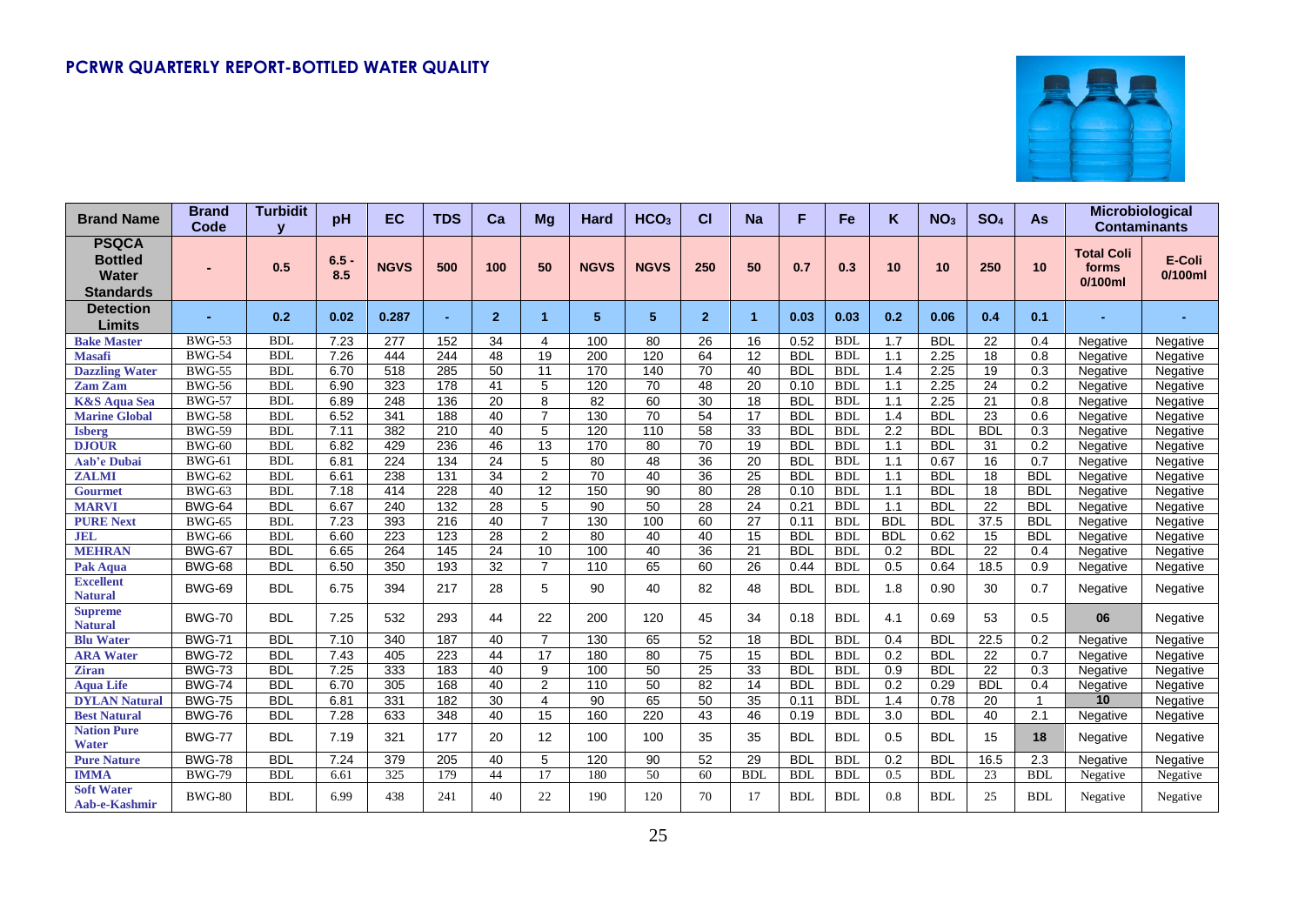

| <b>Brand Name</b>                                                  | <b>Brand</b><br>Code | <b>Turbidit</b> | pH             | EC          | <b>TDS</b>     | Ca              | Mq              | Hard           | HCO <sub>3</sub> | <b>CI</b>      | Na                   | F          | Fe         | K                | NO <sub>3</sub> | SO <sub>4</sub> | <b>As</b>  | Microbiological<br><b>Contaminants</b>   |                      |
|--------------------------------------------------------------------|----------------------|-----------------|----------------|-------------|----------------|-----------------|-----------------|----------------|------------------|----------------|----------------------|------------|------------|------------------|-----------------|-----------------|------------|------------------------------------------|----------------------|
| <b>PSQCA</b><br><b>Bottled</b><br><b>Water</b><br><b>Standards</b> |                      | 0.5             | $6.5 -$<br>8.5 | <b>NGVS</b> | 500            | 100             | 50              | <b>NGVS</b>    | <b>NGVS</b>      | 250            | 50                   | 0.7        | 0.3        | 10               | 10              | 250             | 10         | <b>Total Coli</b><br>forms<br>$0/100$ ml | E-Coli<br>$0/100$ ml |
| <b>Detection</b><br>Limits                                         |                      | 0.2             | 0.02           | 0.287       | $\blacksquare$ | $\overline{2}$  | 1               | 5 <sup>5</sup> | 5                | $\overline{2}$ | $\blacktriangleleft$ | 0.03       | 0.03       | 0.2              | 0.06            | 0.4             | 0.1        |                                          |                      |
| <b>SMAK</b>                                                        | <b>BWG-81</b>        | <b>BDL</b>      | 7.04           | 120         | 66             | 10              | 4               | 40             | 30               | 94             | 10                   | <b>BDI</b> | <b>BDL</b> | 0.6              | <b>BDL</b>      | <b>BDI</b>      | <b>BDL</b> | Negative                                 | Negative             |
| <b>Aqua Best</b>                                                   | <b>BWG-82</b>        | <b>BDL</b>      | 6.52           | 369         | 203            | 40              | 27              | 140            | 80               | 82             | 8                    | <b>BDL</b> | <b>BDL</b> | 1.1              | 0.82            | 18              | <b>BDI</b> | Negative                                 | Negative             |
| <b>Dasani</b>                                                      | <b>BWG-83</b>        | <b>BDL</b>      | 7.03           | 251         | 138            | 28              | 02              | 110            | 60               | 20             | $7\phantom{.0}$      | <b>BDL</b> | <b>BDL</b> | 0.8              | 0.82            | 24              | <b>BDL</b> | Negative                                 | Negative             |
| <b>Aquafina</b>                                                    | <b>BWG-84</b>        | <b>BDL</b>      | 6.91           | 227         | 125            | 16              | 07              | 65             | 50               | 24             | 20                   | <b>BDL</b> | <b>BDL</b> | 1.6              | 0.82            | 24              | <b>BDI</b> | Negative                                 | Negative             |
| <b>MUSKAN</b>                                                      | <b>BWG-85</b>        | <b>BDL</b>      | 6.93           | 406         | 223            | 30              | 21              | 160            | 60               | 72             | 24                   | <b>BDL</b> | <b>BDL</b> | 2.0              | 0.47            | 34              | <b>BDL</b> | Negative                                 | Negative             |
| <b>R.K Pure</b><br><b>Drinking Water</b>                           | <b>BWG-86</b>        | <b>BDL</b>      | 6.81           | 345         | 190            | 32              | $\tau$          | 110            | 50               | 65             | 23                   | <b>BDL</b> | <b>BDL</b> | 6.7              | <b>BDL</b>      | 20              | <b>BDL</b> | Negative                                 | Negative             |
| <b>INDUS</b>                                                       | <b>BWG-87</b>        | <b>BDL</b>      | 6.74           | 284         | 162            | 24              | 10              | 100            | 70               | 55             | 20                   | <b>BDL</b> | <b>BDL</b> | 1.0              | 0.66            | <b>BDI</b>      | <b>BDL</b> | Negative                                 | Negative             |
| <b>IMPERIAL</b>                                                    | <b>BWG-88</b>        | <b>BDL</b>      | 6.60           | 442         | 243            | 40              | 19              | 180            | 70               | 96             | 17                   | <b>BDL</b> | <b>BDL</b> | 32               | <b>BDL</b>      | 20              | <b>BDL</b> | Negative                                 | Negative             |
| <b>Pure Life</b>                                                   | <b>BWG-89</b>        | <b>BDL</b>      | 6.82           | 419         | 230            | 32              | 5               | 100            | 80               | 70             | 48                   | <b>BDL</b> | <b>BDL</b> | 3.9              | 0.60            | 27              | <b>BDL</b> | Negative                                 | Negative             |
| Aab-e-Noor                                                         | <b>BWG-90</b>        | <b>BDL</b>      | 7.12           | 472         | 260            | 16              | 5               | 60             | 50               | 110            | 74                   | <b>BDL</b> | <b>BDL</b> | 1.6              | <b>BDL</b>      | 32              | <b>BDL</b> | Negative                                 | Negative             |
| <b>MEZAN</b>                                                       | <b>BWG-91</b>        | <b>BDL</b>      | 7.12           | 413         | 227            | 36              | 5               | 110            | 90               | 70             | 41                   | <b>BDL</b> | <b>BDL</b> | 4.4              | <b>BDL</b>      | 23              | <b>BDL</b> | Negative                                 | Negative             |
| <b>ATCO</b>                                                        | <b>BWG-92</b>        | <b>BDL</b>      | 7.37           | 747         | 411            | 44              | $\overline{27}$ | 220            | 210              | 98             | 66                   | <b>BDL</b> | <b>BDI</b> | 6.5              | 2.53            | 13              | <b>BDL</b> | Negative                                 | Negative             |
| <b>More Plus</b>                                                   | <b>BWG-93</b>        | <b>BDL</b>      | 6.75           | 318         | 175            | 32              | 5               | 100            | 80               | 60             | 23                   | <b>BDL</b> | <b>BDL</b> | 11               | 0.93            | 42              | <b>BDL</b> | Negative                                 | Negative             |
| Aab-e-Gul                                                          | <b>BWG-94</b>        | <b>BDL</b>      | 7.15           | 279         | 153            | 28              | $\tau$          | 100            | $\overline{50}$  | 30             | $\overline{15}$      | <b>BDL</b> | <b>BDL</b> | 1.1              | <b>BDL</b>      | 29              | <b>BDL</b> | Negative                                 | Negative             |
| <b>Salsabeel</b>                                                   | <b>BWG-95</b>        | <b>BDL</b>      | 7.21           | 278         | 153            | 24              | $\tau$          | 90             | 60               | 30             | 21                   | <b>BDL</b> | <b>BDL</b> | 2.1              | <b>BDL</b>      | 27              | <b>BDL</b> | Negative                                 | Negative             |
| <b>Doctor</b>                                                      | <b>BWG-96</b>        | <b>BDL</b>      | 6.64           | 452         | 249            | 24              | $\overline{4}$  | 75             | 90               | 80             | 70                   | 0.45       | <b>BDL</b> | 2.3              | <b>BDL</b>      | 12              | <b>BDL</b> | Negative                                 | Negative             |
| <b>Chiltan Aqua</b>                                                | <b>BWG-97</b>        | <b>BDL</b>      | 6.80           | 283         | 156            | 32              | $\tau$          | 110            | 40               | 36             | 10                   | <b>BDL</b> | <b>BDL</b> | 0.9              | <b>BDL</b>      | 39              | <b>BDL</b> | Negative                                 | Negative             |
| <b>BOLANIA</b>                                                     | <b>BWG-98</b>        | <b>BDL</b>      | 7.34           | 154         | 85             | 16              | 5               | 60             | 35               | 20             | 17                   | <b>BDI</b> | <b>BDL</b> | 0.9              | <b>BDL</b>      | <b>BDL</b>      | <b>BDL</b> | Negative                                 | Negative             |
| <b>VOLVO</b> Water                                                 | $BW\overline{G-99}$  | <b>BDL</b>      | 6.88           | 532         | 293            | $\overline{32}$ | 5               | 100            | 160              | 70             | $\overline{72}$      | 0.31       | <b>BDL</b> | 2.6              | <b>BDL</b>      | 22              | 0.7        | Negative                                 | Negative             |
| <b>Evians Safe Life</b>                                            | <b>BWG-100</b>       | <b>BDL</b>      | 7.70           | 650         | 358            | 40              | $\overline{15}$ | 160            | 210              | 80             | 72                   | <b>BDL</b> | <b>BDL</b> | 2.2              | 1.04            | $\overline{35}$ | 0.2        | Negative                                 | Negative             |
| <b>Aqua Hygienic</b>                                               | <b>BWG-101</b>       | <b>BDL</b>      | 7.30           | 350         | 183            | $\overline{12}$ | 12              | 80             | 60               | 65             | 43                   | 0.63       | <b>BDL</b> | 1.3              | 0.14            | 28              | <b>BDL</b> | Negative                                 | Negative             |
| <b>NEXUS</b>                                                       | <b>BWG-102</b>       | <b>BDL</b>      | 7.43           | 549         | 302            | 40              | 22              | 190            | 140              | 70             | $\overline{35}$      | 0.37       | <b>BDL</b> | 2.0              | 2.18            | 38              | <b>BDI</b> | Negative                                 | Negative             |
| Pine'o                                                             | <b>BWG-103</b>       | <b>BDL</b>      | 7.30           | 387         | 213            | 40              | 17              | 170            | 70               | 60             | 25                   | 0.68       | <b>BDL</b> | 0.8              | <b>BDL</b>      | 21              | 0.4        | Negative                                 | Negative             |
| Lasani                                                             | <b>BWG-104</b>       | <b>BDL</b>      | 7.40           | 400         | 220            | 36              | 19              | 170            | 70               | 80             | 19                   | 0.69       | <b>BDL</b> | 4.9              | <b>BDL</b>      | 19              | 6.7        | 08                                       | Negative             |
| <b>Elayn Plus</b>                                                  | <b>BWG-105</b>       | <b>BDL</b>      | 7.11           | 368         | 202            | 40              | 12              | 150            | 70               | 60             | 19                   | 0.36       | <b>BDL</b> | 1.5              | <b>BDL</b>      | 28              | 0.5        | Negative                                 | Negative             |
| <b>FUSION</b>                                                      | <b>BWG-106</b>       | <b>BDL</b>      | 7.68           | 540         | 297            | 40              | 12              | 150            | 160              | 50             | 50                   | 0.41       | <b>BDL</b> | $\overline{3.7}$ | 0.24            | 51              | 1.0        | Negative                                 | Negative             |
| <b>Aqua Refine</b>                                                 | <b>BWG-107</b>       | <b>BDL</b>      | 7.09           | 354         | 195            | 36              | $\overline{2}$  | 100            | 80               | 40             | 37                   | 0.40       | <b>BDL</b> | 1.4              | 1.44            | 35              | 0.9        | Negative                                 | Negative             |
| <b>Nero</b>                                                        | <b>BWG-108</b>       | <b>BDL</b>      | 6.70           | 261         | 144            | 14              | $\overline{4}$  | 50             | 30               | 16             | 35                   | 0.28       | <b>BDL</b> | 1.7              | 0.56            | 70              | 0.7        | Negative                                 | Negative             |
| <b>KaraKorum</b><br><b>Flow</b>                                    | <b>BWG-109</b>       | <b>BDL</b>      | 7.06           | 362         | 199            | 24              | 10              | 100            | 80               | 72             | 33                   | <b>BDL</b> | <b>BDL</b> | 0.8              | <b>BDL</b>      | <b>BDL</b>      | 0.2        | Negative                                 | Negative             |
| <b>H2OPE</b>                                                       | <b>BWG-110</b>       | <b>BDL</b>      | 6.92           | 373         | 205            | 40              | 17              | 170            | 60               | 70             | 14                   | 0.18       | <b>BDL</b> | 4.4              | <b>BDL</b>      | 19              | 0.2        | Negative                                 | Negative             |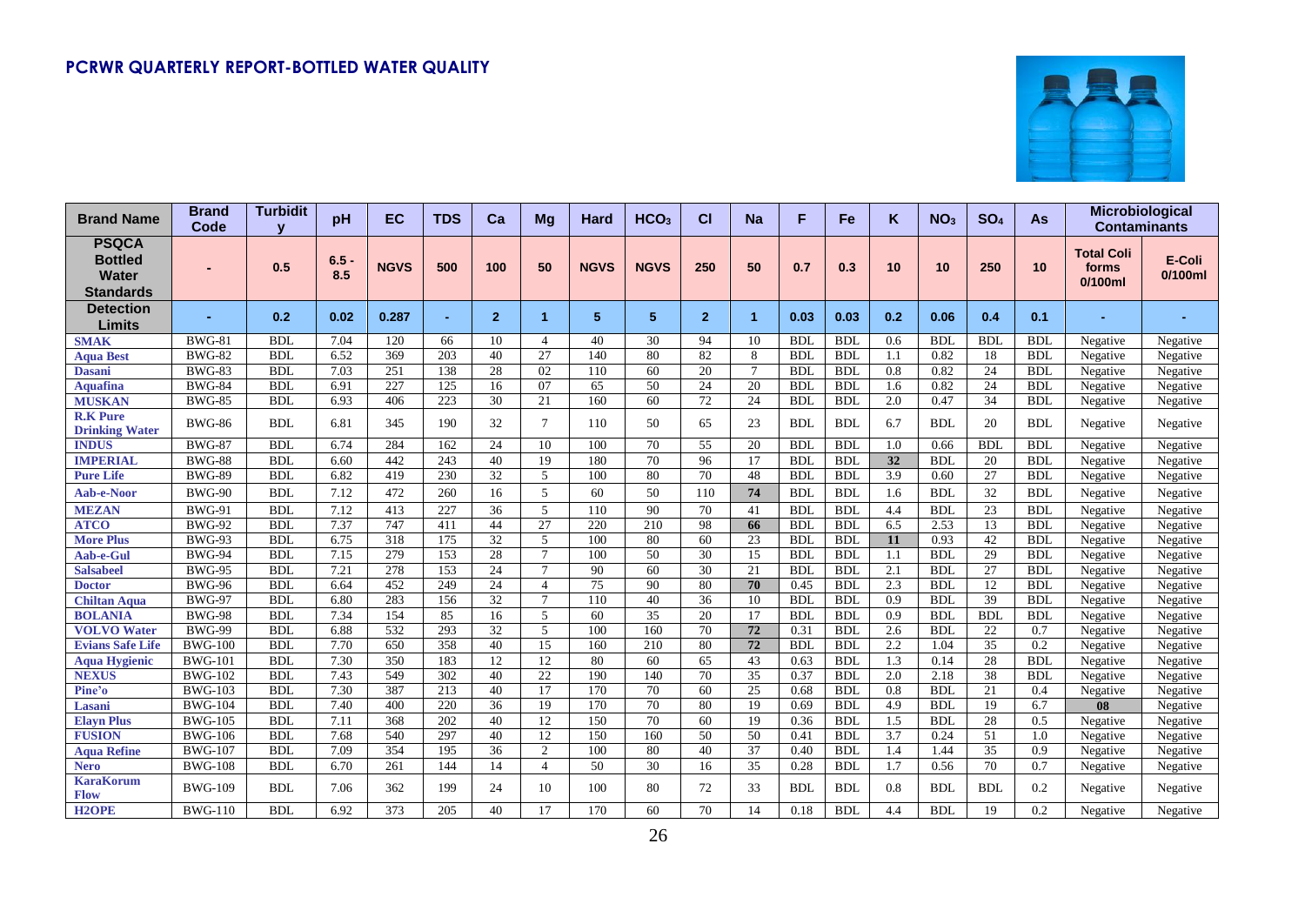

| <b>Brand Name</b>                                                  | <b>Brand</b><br>Code | <b>Turbidit</b><br>$\overline{\mathbf{v}}$ | pH             | <b>EC</b>        | <b>TDS</b>       | Ca              | <b>Mg</b>      | Hard        | HCO <sub>3</sub> | СI             | <b>Na</b>            | F          | Fe         | Κ                | NO <sub>3</sub>   | SO <sub>4</sub> | <b>As</b>     |                                          | Microbiological<br><b>Contaminants</b> |
|--------------------------------------------------------------------|----------------------|--------------------------------------------|----------------|------------------|------------------|-----------------|----------------|-------------|------------------|----------------|----------------------|------------|------------|------------------|-------------------|-----------------|---------------|------------------------------------------|----------------------------------------|
| <b>PSQCA</b><br><b>Bottled</b><br><b>Water</b><br><b>Standards</b> |                      | 0.5                                        | $6.5 -$<br>8.5 | <b>NGVS</b>      | 500              | 100             | 50             | <b>NGVS</b> | <b>NGVS</b>      | 250            | 50                   | 0.7        | 0.3        | 10               | 10                | 250             | 10            | <b>Total Coli</b><br>forms<br>$0/100$ ml | E-Coli<br>$0/100$ ml                   |
| <b>Detection</b><br>Limits                                         |                      | 0.2                                        | 0.02           | 0.287            | $\sim$           | $\overline{2}$  | 1              | 5           | 5                | $\overline{2}$ | $\blacktriangleleft$ | 0.03       | 0.03       | 0.2              | 0.06              | 0.4             | 0.1           |                                          |                                        |
| <b>Aqua Royal</b>                                                  | <b>BWG-111</b>       | <b>BDI</b>                                 | 7.59           | 393              | 216              | 40              | 12             | 150         | 120              | 35             | 16                   | 0.44       | <b>BDL</b> | 5.2              | <b>BDL</b>        | 29              | 0.5           | Negative                                 | Negative                               |
| <b>Jami Water</b>                                                  | <b>BWG-112</b>       | <b>BDI</b>                                 | 7.42           | 368              | 202              | 32              | 5              | 100         | 80               | 72             | $\overline{36}$      | 0.23       | <b>BDL</b> | 1.2              | <b>BDL</b>        | <b>BDL</b>      | 0.5           | Negative                                 | Negative                               |
| <b>Al-Shalal</b>                                                   | <b>BWG-113</b>       | <b>BDI</b>                                 | 7.53           | 293              | 161              | 25              | 9              | 100         | 120              | 20             | 23                   | 0.29       | <b>BDL</b> | 4.7              | <b>BDL</b>        | <b>BDL</b>      | 0.8           | Negative                                 | Negative                               |
| <b>Ripples</b>                                                     | <b>BWG-114</b>       | <b>BDL</b>                                 | 6.78           | 321              | 177              | 40              | 10             | 140         | 60               | 55             | 12                   | 0.23       | <b>BDL</b> | 1.0              | <b>BDL</b>        | 15              | 1.2           | Negative                                 | Negative                               |
| <b>OSLO</b>                                                        | <b>BWG-115</b>       | <b>BDL</b>                                 | 7.10           | 334              | 184              | 20              | $\tau$         | 80          | 50               | 60             | 38                   | 0.43       | <b>BDL</b> | 2.8              | 0.83              | 30              | 0.7           | Negative                                 | Negative                               |
| <b>Pak Crystal</b>                                                 | <b>BWG-116</b>       | <b>BDI</b>                                 | 7.68           | 461              | 254              | 44              | 17             | 180         | 90               | 80             | 18                   | 0.65       | <b>BDL</b> | 2.3              | 6.16              | 23              | <b>BDL</b>    | Negative                                 | Negative                               |
| <b>Aqua Splash</b>                                                 | <b>BWG-117</b>       | <b>BDL</b>                                 | 6.91           | 334              | 184              | 40              | $\tau$         | 130         | 35               | 65             | 13                   | 0.62       | <b>BDL</b> | 1.4              | 4.04              | 15              | <b>BDL</b>    | Negative                                 | Negative                               |
| <b>Aquamin Plus</b>                                                | <b>BWG-118</b>       | <b>BDL</b>                                 | 7.32           | 284              | 156              | 30              | $\overline{4}$ | 90          | 60               | 40             | 27                   | <b>BDI</b> | <b>BDL</b> | 0.3              | <b>BDL</b>        | 18.5            | <b>BDL</b>    | Negative                                 | Negative                               |
| <b>Wah Water</b>                                                   | $\overline{BWG-119}$ | <b>BDI</b>                                 | 7.45           | 314              | 173              | 40              | $\tau$         | 130         | 90               | 20             | 15                   | 0.70       | <b>BDL</b> | 1.2              | 4.31              | 28              | <b>BDL</b>    | Negative                                 | Negative                               |
| <b>Nebraska</b>                                                    | <b>BWG-120</b>       | <b>BDL</b>                                 | 7.26           | 372              | 205              | 40              | 15             | 160         | 70               | 60             | 14                   | 0.38       | <b>BDL</b> | 0.3              | 0.71              | 27              | <b>BDL</b>    | Negative                                 | Negative                               |
| <b>Aqua Pura</b><br><b>Smart</b>                                   | <b>BWG-121</b>       | <b>BDL</b>                                 | 7.10           | 401              | 221              | 40              | 12             | 150         | 70               | 72             | 19                   | 0.19       | <b>BDL</b> | <b>BDL</b>       | 0.27              | 25              | <b>BDL</b>    | Negative                                 | Negative                               |
| <b>Sabil</b>                                                       | <b>BWG-122</b>       | <b>BDL</b>                                 | 7.43           | 394              | 217              | 40              | 12             | 150         | 70               | 50             | 21                   | 0.40       | <b>BDL</b> | 1.6              | 6.62              | 24              | <b>BDL</b>    | Negative                                 | Negative                               |
| <b>Aqua Drink</b>                                                  | <b>BWG-123</b>       | <b>BDI</b>                                 | 7.55           | 397              | 218              | 40              | 12             | 150         | 100              | 30             | 18                   | 0.46       | <b>BDL</b> | 1.5              | 6.01              | 35              | <b>BDL</b>    | Negative                                 | Negative                               |
| Ab-e-Khyber                                                        | <b>BWG-124</b>       | <b>BDL</b>                                 | 7.22           | 394              | 217              | 40              | 12             | 150         | 90               | 40             | 19                   | 0.57       | <b>BDL</b> | 1.5              | 6.50              | 21              | <b>BDL</b>    | Negative                                 | Negative                               |
| <b>Natural Aqwah</b><br><b>Water</b>                               | <b>BWG-125</b>       | <b>BDL</b>                                 | 7.50           | 312              | 172              | 40              | 5              | 120         | 50               | 50             | 15                   | 0.42       | <b>BDL</b> | 1.2              | 4.30              | 21              | <b>BDL</b>    | Negative                                 | Negative                               |
| <b>Aquatic Fresh</b>                                               | <b>BWG-126</b>       | <b>BDL</b>                                 | 7.50           | 578              | 318              | 60              | 17             | 220         | 140              | 60             | 26                   | 0.34       | <b>BDL</b> | 2.8              | 8.6               | 31              | <b>BDL</b>    | Negative                                 | Negative                               |
| <b>Mova Mineral</b>                                                | <b>BWG-127</b>       | <b>BDL</b>                                 | 6.92           | $\overline{313}$ | 172              | 40              | $\tau$         | 130         | 60               | 52             | 14                   | 0.70       | <b>BDL</b> | 1.6              | 3.48              | 10              | <b>BDL</b>    | Negative                                 | Negative                               |
| <b>Top Up</b>                                                      | <b>BWG-128</b>       | <b>BDL</b>                                 | 7.44           | 393              | 216              | 44              | 12             | 160         | 120              | 36             | 18                   | 0.40       | <b>BDL</b> | 2.1              | 4.92              | 15              | <b>BDL</b>    | Negative                                 | Negative                               |
| <b>Alfa</b>                                                        | <b>BWG-129</b>       | <b>BDI</b>                                 | 7.68           | 464              | 255              | 44              | 22             | 200         | 130              | 40             | 18                   | 0.63       | <b>BDL</b> | 2.3              | 5.86              | 35              | <b>BDL</b>    | Negative                                 | Negative                               |
| <b>Aqua Health</b>                                                 | <b>BWG-130</b>       | <b>BDL</b>                                 | 6.52           | 351              | 193              | 40              | $\overline{2}$ | 110         | 130              | 22             | 37                   | 0.59       | <b>BDL</b> | 0.7              | <b>BDL</b>        | 17              | <b>BDL</b>    | Negative                                 | Negative                               |
| <b>Water Plus</b>                                                  | <b>BWG-131</b>       | <b>BDL</b>                                 | 6.52           | 241              | 133              | 12              | 10             | 70          | 50               | 24             | 25                   | 0.06       | <b>BDL</b> | 0.2              | 0.81              | 22              | 0.3           | Negative                                 | Negative                               |
| Ab-e-Haram                                                         | <b>BWG-132</b>       | <b>BDI</b>                                 | 6.95           | 316              | 190              | 10              | <b>BDL</b>     | 25          | 60               | 55             | 58                   | 0.08       | <b>BDL</b> | 0.8              | 0.85              | 14              | 0.5           | Negative                                 | Negative                               |
| <b>Culligan</b>                                                    | <b>BWG-133</b>       | <b>BDL</b>                                 | 6.82           | 284              | 156              | 30              | 9              | 110         | 40               | 60             | 9                    | 0.24       | <b>BDL</b> | 9.8              | 1.34              | <b>BDL</b>      | <b>BDL</b>    | Negative                                 | Negative                               |
| <b>Aqua SHARAV</b>                                                 | <b>BWG-134</b>       | <b>BDL</b>                                 | 6.52           | 224              | 123              | 12              | $\overline{2}$ | 50          | 50               | 45             | 41                   | 0.22       | <b>BDL</b> | 0.8              | <b>BDL</b>        | <b>BDL</b>      | <b>BDL</b>    | Negative                                 | Negative                               |
| <b>UF Pure EDGE</b>                                                | <b>BWG-135</b>       | <b>BDI</b>                                 | 6.85           | 248              | 136              | 16              | 2              | 50          | 40               | 36             | 46                   | 0.34       | <b>BDL</b> | 0.9              | <b>BDL</b>        | 14              | <b>BDL</b>    | Negative                                 | Negative                               |
| <b>Blue Plus</b>                                                   | <b>BWG-136</b>       | <b>BDI</b>                                 | 6.74           | 550              | $\overline{303}$ | $\overline{30}$ | 6              | 100         | 70               | 70             | 86                   | <b>BDI</b> | <b>BDL</b> | $\overline{5.7}$ | $\overline{5.75}$ | 37              | <b>BDL</b>    | Negative                                 | Negative                               |
| <b>NEO</b>                                                         | <b>BWG-137</b>       | <b>BDL</b>                                 | 6.70           | 188              | 113              | 10              | $\overline{4}$ | 40          | 40               | 20             | 25                   | 0.23       | <b>BDL</b> | 0.2              | 2.45              | 17              | 0.3           | Negative                                 | Negative                               |
| <b>Blue Ice</b>                                                    | <b>BWG-138</b>       | <b>BDL</b>                                 | 6.53           | 453              | 249              | 16              | 12             | 90          | 80               | 90             | 68                   | 0.24       | <b>BDL</b> | 1.1              | 0.49              | 5               | 0.6           | 04                                       | Negative                               |
| <b>DOURO</b>                                                       | <b>BWG-139</b>       | <b>BDL</b>                                 | 6.95           | 425              | 234              | 48              | 19             | 200         | 90               | 70             | 12                   | <b>BDI</b> | <b>BDL</b> | <b>BDL</b>       | 0.08              | 23              | 0.2           | Negative                                 | Negative                               |
| <b>YES</b>                                                         | <b>BWG-140</b>       | 0.2                                        | 6.52           | 202              | 111              | 16              | 5              | 60          | 50               | 20             | 18                   | <b>BDI</b> | <b>BDL</b> | 0.2              | 0.56              | 20              | $0.6^{\circ}$ | Negative                                 | Negative                               |